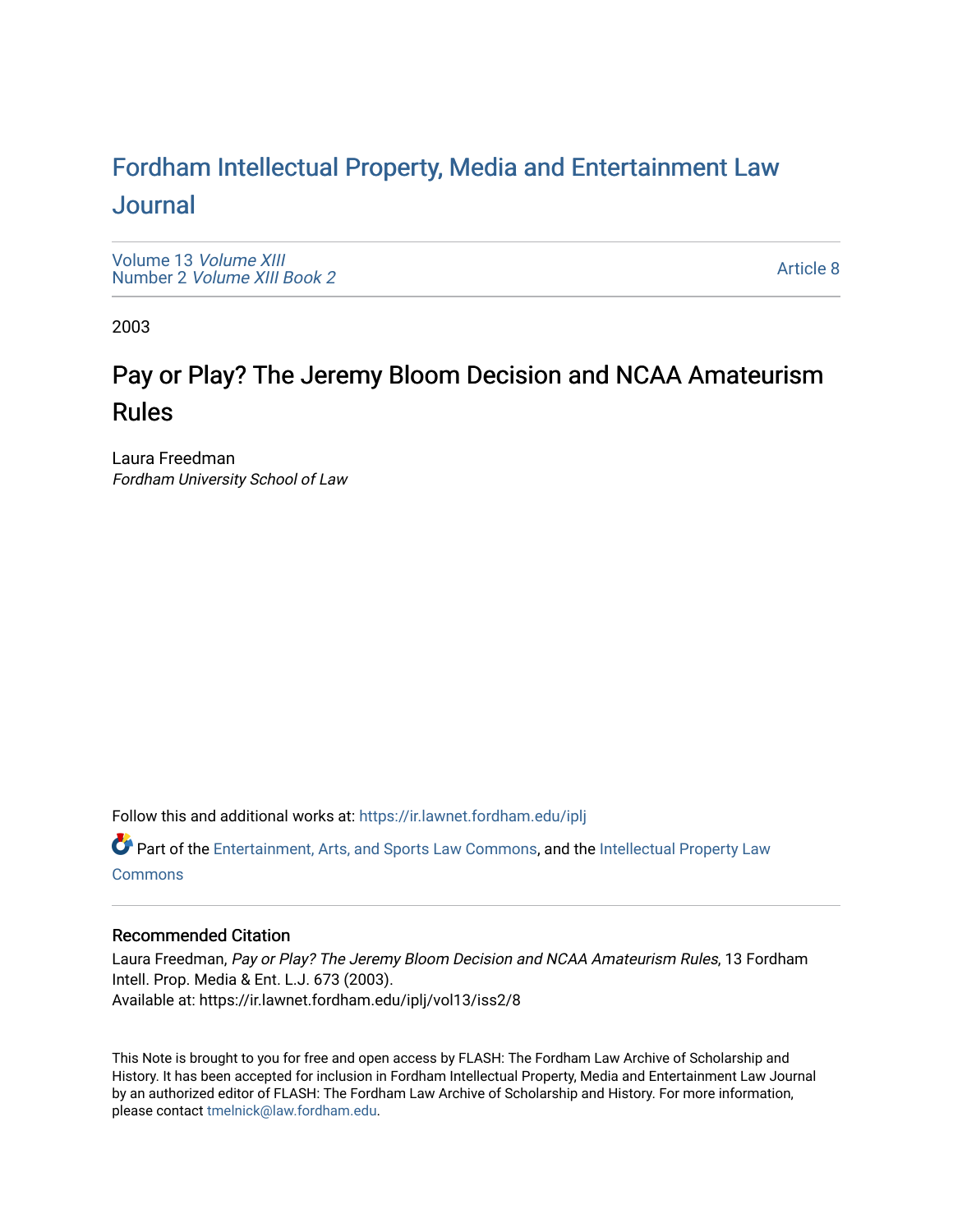# NOTE

# Pay or Play? The Jeremy Bloom Decision and NCAA Amateurism Rules

# Laura Freedman\*

| $\mathbf{I}$ |               | <b>BLOOM V. NATIONAL COLLEGIATE ATHLETIC ASSOCIATION678</b> |  |
|--------------|---------------|-------------------------------------------------------------|--|
|              | A.            | <i>Background</i>                                           |  |
|              | <i>B</i> .    |                                                             |  |
|              |               | $\mathbf{1}$                                                |  |
|              |               | Entertainment and Modeling Opportunities681<br>2            |  |
|              |               |                                                             |  |
|              |               | II. THE CONTRACT-NCAA CONSTITUTION AND BYLAWS 688           |  |
|              |               |                                                             |  |
|              | В.            |                                                             |  |
|              | $\mathcal{C}$ |                                                             |  |
|              |               |                                                             |  |
|              | A.            |                                                             |  |
|              | В.            | Collegiate Usage of Athlete's Name and Likeness 693         |  |
|              |               |                                                             |  |
|              |               | IV. NCAA BYLAW 12.5 CONSTITUTES AN UNREASONABLE             |  |
|              |               |                                                             |  |
|              |               |                                                             |  |
|              | $B_{\cdot}$   | Antitrust Scrutiny of the NCAA's Amateurism Bylaws 698      |  |
|              |               |                                                             |  |
|              |               | Anti-Competitive Effects of the Amateurism<br>2             |  |
|              |               |                                                             |  |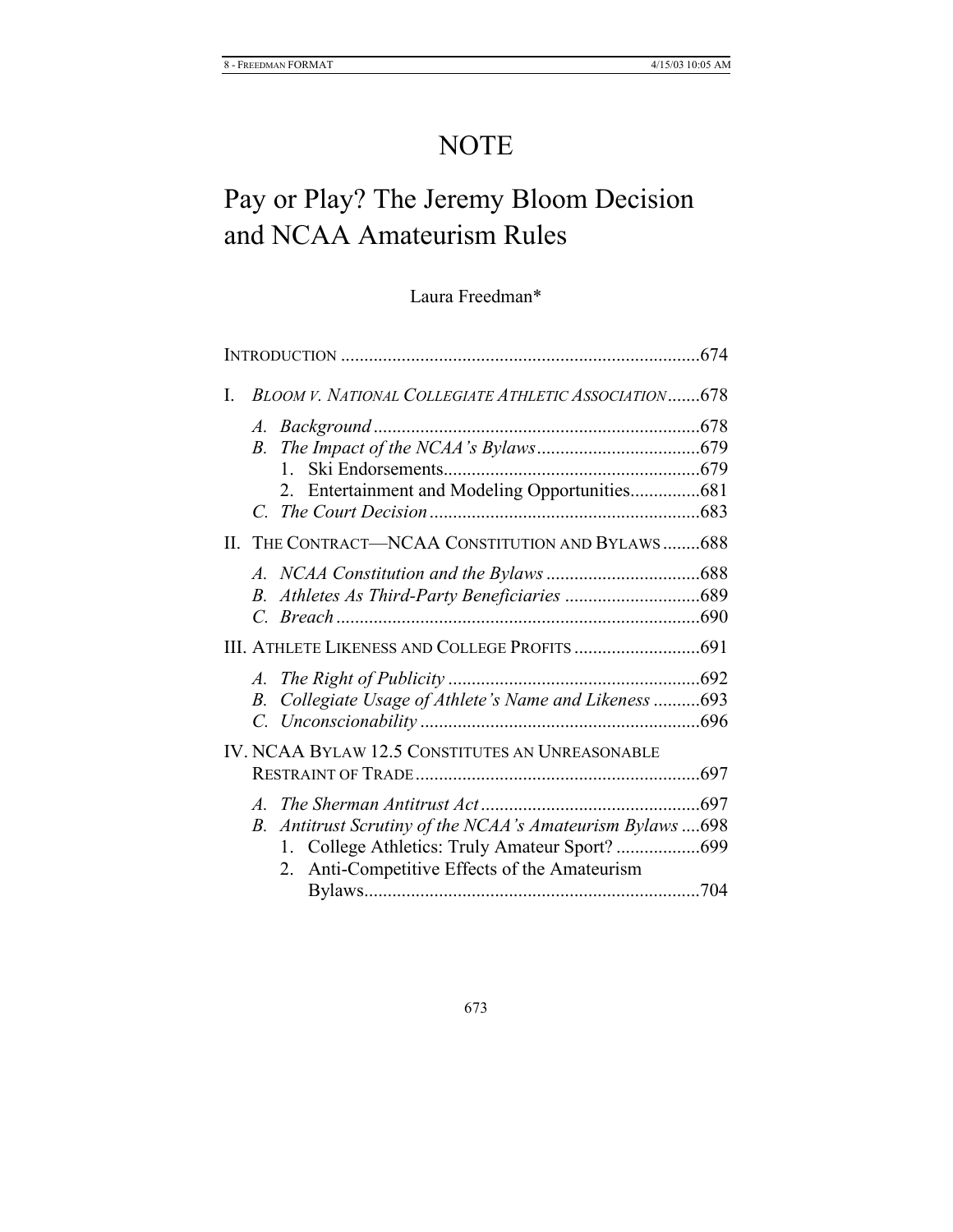| 674 | FORDHAM INTELL. PROP. MEDIA & ENT. L.J. [Vol. 13: 673] |  |
|-----|--------------------------------------------------------|--|
|     |                                                        |  |
|     |                                                        |  |
|     |                                                        |  |
|     |                                                        |  |

#### **INTRODUCTION**

Jeremy Bloom appears to epitomize the "All-American" kid: he was a member of his state champion high school football team, a track star, a skiing star, and a student with a 3.4 high school GPA. Jeremy Bloom, however, is anything but typical. His football prowess earned him a scholarship to play at the University of Colorado, while his skiing talents enabled him to compete for the U.S. Olympic Team in the 2002 Olympic Winter Games (hereinafter the "Games") and earn the U.S. National and World Cup championship titles in mogul skiing in the same year.<sup>1</sup> Bloom was also a two-time Colorado State track and field champion. His good looks, meanwhile, have provided him with numerous modeling and entertainment opportunities, including a lucrative contract with Tommy Hilfiger. $<sup>2</sup>$ </sup> It appears, however, that these coveted opportunities may be mutually exclusive. The National Collegiate Athletic Association (NCAA) determined that in order for Bloom to compete as a collegiate athlete, he must forfeit his modeling and entertainment opportunities.<sup>3</sup>

The NCAA was established on March 31,  $1906<sup>4</sup>$ —then called the Intercollegiate Athletic Association of the United States—in

J.D. expected, Fordham University School of Law, 2003; B.A., University of Delaware, 2000.

<sup>1</sup>  *See* Verified Complaint for Declaratory and Injunctive Relief ¶ 11, Bloom v. Nat'l Collegiate Athletic Ass'n (20th Dist. Ct. Colo. Aug. 15, 2002) (No. 02-CV-1249) [hereinafter Bloom's Complaint] (on file with the author).

<sup>2</sup> *See id.* 15.

*See id.* 152.

*See* Kay Hawes, *The NCAA Century Series—Part I: 1900–39: 'Its Object Shall Be Regulation and Supervision: NCAA Born From Need to Bridge Football and Higher Education*, NCAA NEWS, Nov. 8, 1999, *at* http://www.ncaa.org/news/1999/19991108/ active/3623n27.html.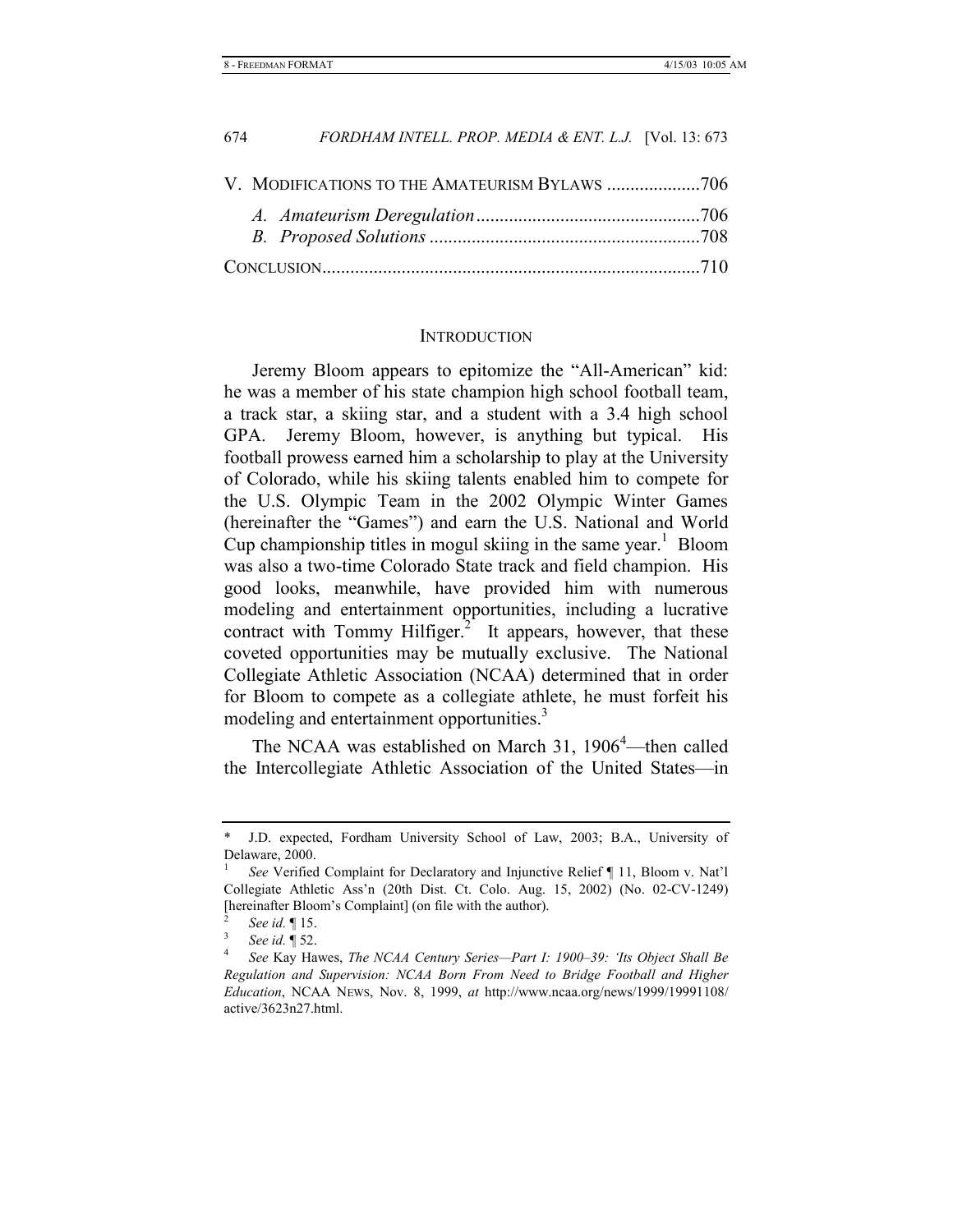response to increasing safety concerns in the sport of football.<sup>5</sup> At that time, players did not use the padding and protective equipment now standard for the sport.<sup>6</sup> Several schools had banned football and state legislatures were debating making the sport illegal, but few changes to the game were being implemented.<sup>7</sup> The 1905 college football season provided the necessary impetus for sweeping change, as it resulted in eighteen deaths and 149 serious injuries to student-athletes.<sup>8</sup> Representatives from colleges and universities agreed to meet and form an association, which then made several changes to collegiate football.<sup>9</sup> The association issued a formal constitution and bylaws on March 31, 1906, upon ratification by the then thirty-five member institutions.<sup>10</sup> By 1909, the association had expanded to sixty-seven member institutions and the association changed its name accordingly in 1910 to the National Collegiate Athletic Association, "to reflect its now truly national nature."<sup>11</sup> By 1919, the NCAA was composed of 170 member institutions and governed eleven different sports.<sup>12</sup> Currently, the NCAA is made up of 1,258 member institutions, with a total of approximately 361,175 student-athletes within its jurisdiction. $13$ 

As the membership of the NCAA has evolved, so have its purposes. Once enacted for regulating and ensuring the safety of football, the NCAA's purposes have greatly expanded. The current stated goals of the NCAA are to: "Promote student-athletes and college sports through public awareness; [p]rotect studentathletes through standards of fairness and integrity; [p]repare student-athletes for lifetime leadership; [and p]rovide student-

<sup>5</sup>  *See id.*

<sup>6</sup>  *See id.*

<sup>7</sup>  *See id.*

<sup>8</sup>  *See id.*

<sup>9</sup> <sup>9</sup> *See id.*<br><sup>10</sup> *See id.* 

 $\int_{11}^{10}$  *See id.* 

 $\frac{11}{12}$  *Id.* 

<sup>12</sup> *See id.*

<sup>13</sup> *See* Nat'l Collegiate Athletic Ass'n [NCAA], *Composition of the NCAA*, *at* http://www1.ncaa.org/membership/membership\_svcs/membership\_breakdown.html (Mar. 4, 2003).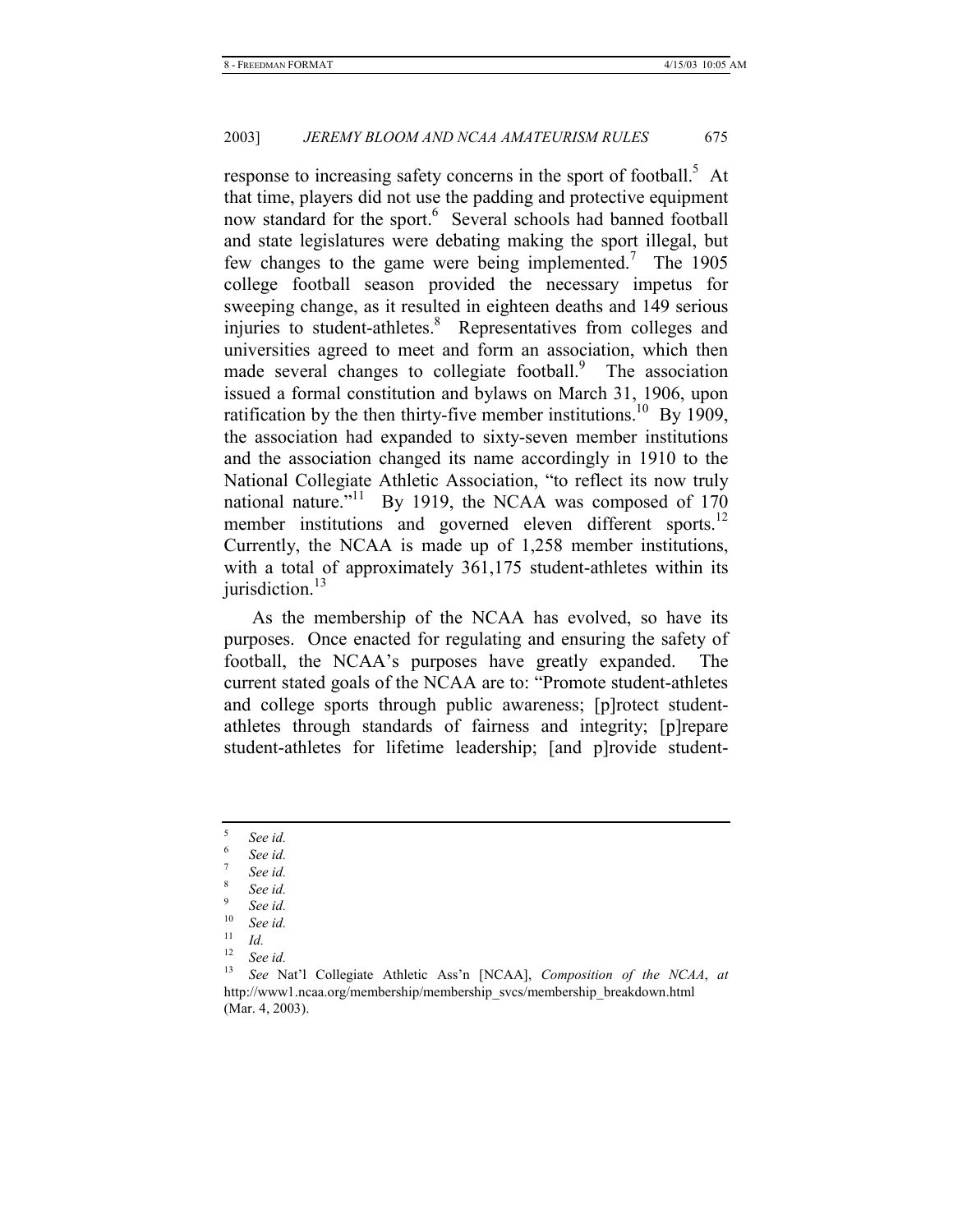athletes and college sports with the funding to help meet these goals."<sup>14</sup>

Approximately fifty years after its original formation, the 1940 NCAA convention "authorized the NCAA Executive Committee to investigate alleged violations of the NCAA's amateurism regulations and to issue interpretations of the NCAA constitution."<sup>15</sup> The issue of amateurism, however, has been present since the NCAA's establishment.<sup>16</sup> Scholars indicate that amateurism's historical roots can be traced back to Great Britain and reflect the socio-economic classes of that time.<sup>17</sup> Amateurism was associated with the privileged classes—those who engaged in sport "purely for enjoyment and to become well-rounded gentlemen."18 The NCAA addressed the notion of amateurism in its original 1906 constitution, where eligibility of student-athletes was contingent upon the student-athlete having not, at any time, received money or other consideration for his or her athletic endeavors.<sup>19</sup> The eligibility rules at this time, however, operated solely on an honor system, since the NCAA had no mechanism for enforcing its rules. $^{20}$ 

By the 1900s, the emerging popularity of professional baseball inspired the NCAA's first debate over amateurism. Many believed "that simply by associating with professionals, . . . student-athletes had forfeited their amateur status and their college eligibility."<sup>21</sup> By 1916, the NCAA specifically defined amateurism in its bylaws.<sup>22</sup> The definition stated, "An amateur athlete is one who participates in competitive physical sports only for the pleasure and the physical, mental, moral and social benefits directly derived

<sup>14</sup> NCAA, *The Purposes of the NCAA*, NCAA Online, *at* http://www.ncaa.org/about/ purposes.html (n.d.).

<sup>15</sup> NCAA, *Timeline—1940 to 1979*, NCAA News, *at* http://www.ncaa.org/news/1999/ 19991122/active/3624n27.html (Nov. 22, 1999).

<sup>16</sup> *See* Kay Hawes, *Debate on Amateurism Has Evolved Over Time*, NCAA News, *at* http://www.ncaa.org/news/2000/20000103/active/3701n03.html (Jan. 3, 2000).

<sup>17</sup> *See id.*

 $\frac{18}{19}$  *Id.* 

<sup>19</sup> *See id.*

<sup>20</sup> *See id.*

 $rac{21}{22}$  *Id.* 

<sup>22</sup> *See id.*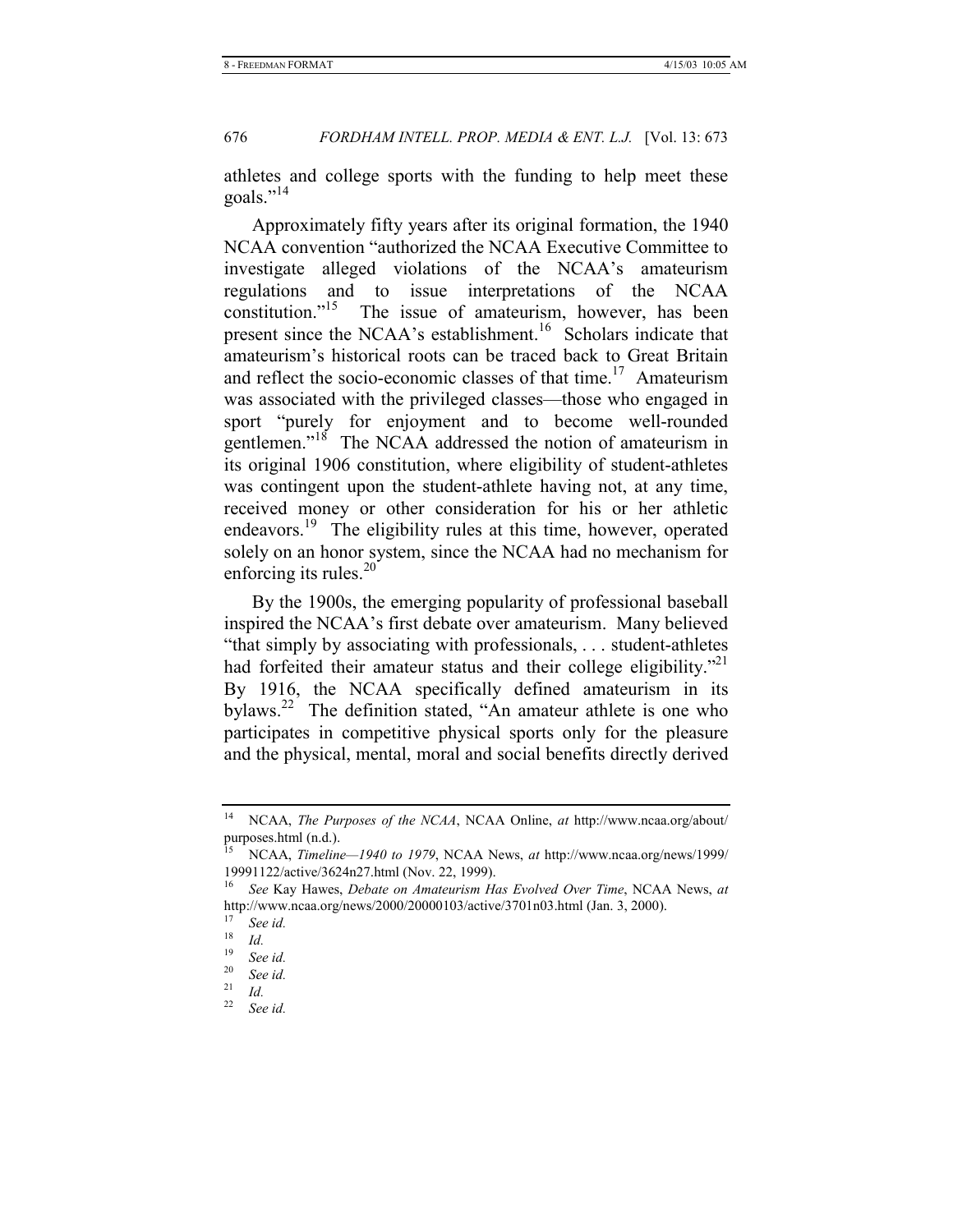therefrom."23 National enforcement of the eligibility rules became feasible once the NCAA Committee on Infractions was established in 1954.<sup>24</sup> The rules, however, underwent changes over the next twenty years. The NCAA received a number of requests from student-athletes and their schools for waivers to maintain collegiate eligibility.<sup>25</sup> The waivers were "consistently denied" until the rules were modified during the 1974 NCAA Convention.<sup>26</sup> These changes allowed student-athletes to compete as a professional in one sport, while retaining their amateur status in another.

Article 12 of the NCAA's bylaws currently governs studentathlete eligibility as it pertains to amateurism.<sup>27</sup> Article 12 states: "Only an amateur student-athlete is eligible for intercollegiate athletics participation in a particular sport."28 Article 12 then continues to provide relevant definitions, explaining how an athlete may lose his eligibility to play college athletics.<sup>29</sup>

Jeremy Bloom's case presents a clear example of the conflict arising between the NCAA's Amateurism Bylaws (hereinafter "Bylaws"), $30$  their current application, and the NCAA's stated purpose: betterment of its student athletes. The Bylaws' effect on this exemplary athlete's career demonstrates that the Bylaws may, in many cases, act to the detriment of student-athletes, rather than to their benefit.

This Note contends that the regulations imposed by the NCAA, as they relate to its student-athletes' abilities to garner endorsements and sponsorships, should be invalidated. Part I of this Note will trace the decision of the District Court in Boulder County, Colorado, refusing to enjoin the NCAA and requiring Bloom to choose between collegiate football and his skiing career.

 $\frac{23}{24}$  *Id.* 

 $\frac{24}{25}$  *Id.* 

 $rac{25}{26}$  *Id.* 

 $rac{26}{27}$  *Id.* 

<sup>27</sup> *See, e.g.*, NCAA, NCAA DIVISION I MANUAL art. 12, at 69–83 (2002–03) (setting forth the bylaws concerning amateurism for Division I, which is the same for Divisions II, & III), http://www.ncaa.org/library/membership/division\_i\_manual/2002-03/index. html.

<sup>28</sup> *Id.* art. 12.01.1, at 69. 29 *Id.* art. 12, at 69–83. 30 *Id.*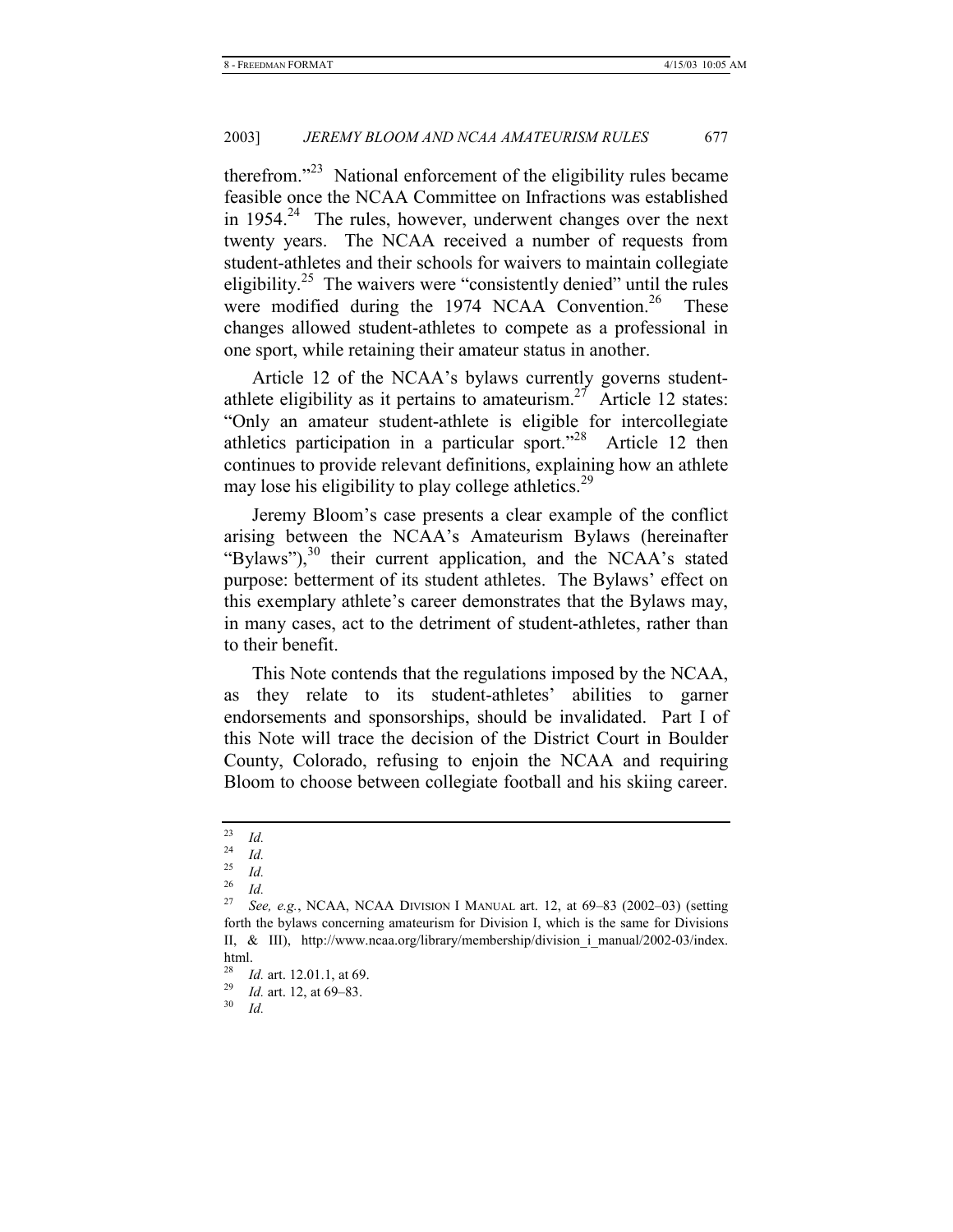Part II will demonstrate that the NCAA did, in fact, breach its contract with its member-institutions as it applies to Bloom. Part III will examine the enforceability of the NCAA's rules and regulations as they apply to an athlete's right of publicity, concluding that these rules are unconscionable. Part IV will demonstrate that the NCAA's Bylaw 12.5 is an unreasonable restraint of trade and should be invalidated. Part V recommends several proposals that could be implemented providing ample protection to student-athletes while preserving the amateur environment the NCAA wishes to maintain.

# I. *BLOOM V. NATIONAL COLLEGIATE ATHLETIC ASSOCIATION*<sup>31</sup>

### *A. Background*

Bloom was awarded a scholarship to play football for the University of Colorado in 2001, but chose to defer his admission to prepare for the 2002 Winter Olympics.<sup>32</sup> After his success in the Games, Bloom sought to pursue his education and his opportunity to play football at the University of Colorado, yet declined his scholarship.<sup>33</sup> The University of Colorado filed an initial waiver<sup>34</sup> in February 2002, announcing its support of Bloom in his entertainment and ski-related endeavors.<sup>35</sup> This waiver was denied by the NCAA.<sup>36</sup> Bloom, with the support of University of Colorado, then brought suit against the NCAA, seeking an injunction which would allow Bloom to play for the University of Colorado while continuing to accept his sponsorship money.<sup>37</sup> The

<sup>31</sup> Bloom v. Nat'l Collegiate Athletic Ass'n, No. 02-CV-1249 (20th Dist. Ct. Colo. Aug. 15, 2002).

<sup>32</sup> *See* Adam Thompson, *Bloom Sues NCAA; Skier Wants to Play for Buffs*, DENVER POST, July 26, 2002, at D-02. 33 *See id.* ("[Jeremy] wants to play for the University of Colorado in the fall without a

scholarship . . . ."). *See also* Bloom's Complaint ¶ 17 ("[Jeremy] will receive no financial aid from the NCAA . . . or from any other member institution to attend CU.").

See NCAA, *supra* note 27, art. 14.12, at 164 (describing the process under which a member-institution may appeal when one of their student-athletes is deemed ineligible for collegiate competition).

<sup>35</sup> *See* Bloom's Complaint ¶ 3. 36 *See* Thompson, *supra* note 32. 37 *See* Bloom's Complaint ¶ 3–4.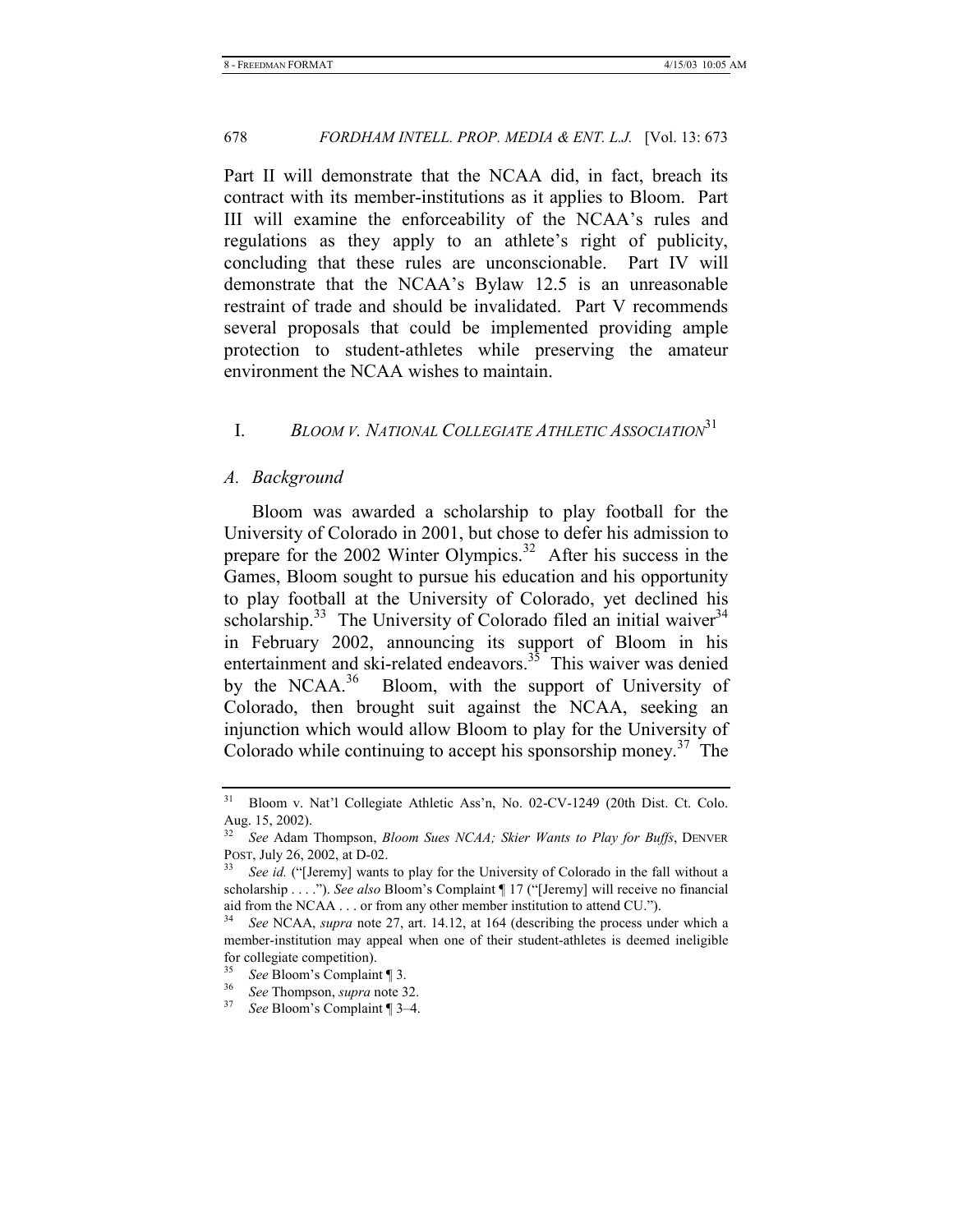complaint contended that the opportunities presented to Bloom had nothing to do with his football talents and these opportunities preexisted his status as a collegiate athlete.<sup>38</sup> As University of Colorado's assistant compliance director, Sherri McKelvey, articulated, "[Bloom] has had these offers before he even set foot on campus, before he's caught his first football at [the University of Colorado]—even in practice."<sup>39</sup>

# *B. The Impact of the NCAA's Bylaws*

# 1. Ski Endorsements

The NCAA's Bylaws mandate that an athlete be an "amateur," and although enforcement of the rules has become more flexible, the rules prohibit athletes from being paid to promote commercial products or services.<sup>40</sup> Athletes have been permitted to maintain "amateur" status in one sport while competing professionally in another, but they are still bound to abide by the prohibition on sponsorship, presenting a problem for those athletes whose "secondary" sport is not a traditional professional sport.<sup>41</sup>

 The NCAA allows student-athletes to play professional sports, even minor-league baseball in the summer and then return to their college teams in the fall and spring—as long as the only money they accept is from their stated salary.

 The NCAA has ruled in Bloom's case that since he doesn't receive a salary, his endorsement deals and prize money violate the provision that he can't make money based on his athletic ability.<sup>42</sup>

<sup>38</sup> *See id.* ¶ 3. 39 B.G. Brooks, *Bloom Wants Ruling: Motion Seeks to Clear Up Eligibility for CU* 

Football, ROCKY MOUNTAIN NEWS (Colo.), July 26, 2002, at 1C.<br><sup>40</sup> NCAA, *supra* note 27. *See also* Hawes, *supra* note 16.<br><sup>41</sup> Thompson, *supra* note 32 ("[Athletes] may get paid to play professional sports and remain eligible for others as amateurs, but cannot sign sponsorship deals that fund participation in individual sports, such as freestyle skiing.").

<sup>&</sup>lt;sup>42</sup> Shane McCammon, *The Straight Line: Trouble with NCAA Unfairly Continues to Bloom*, Media News, *at* http://www.jeremybloom.com/ncaa.htm (July 29, 2002).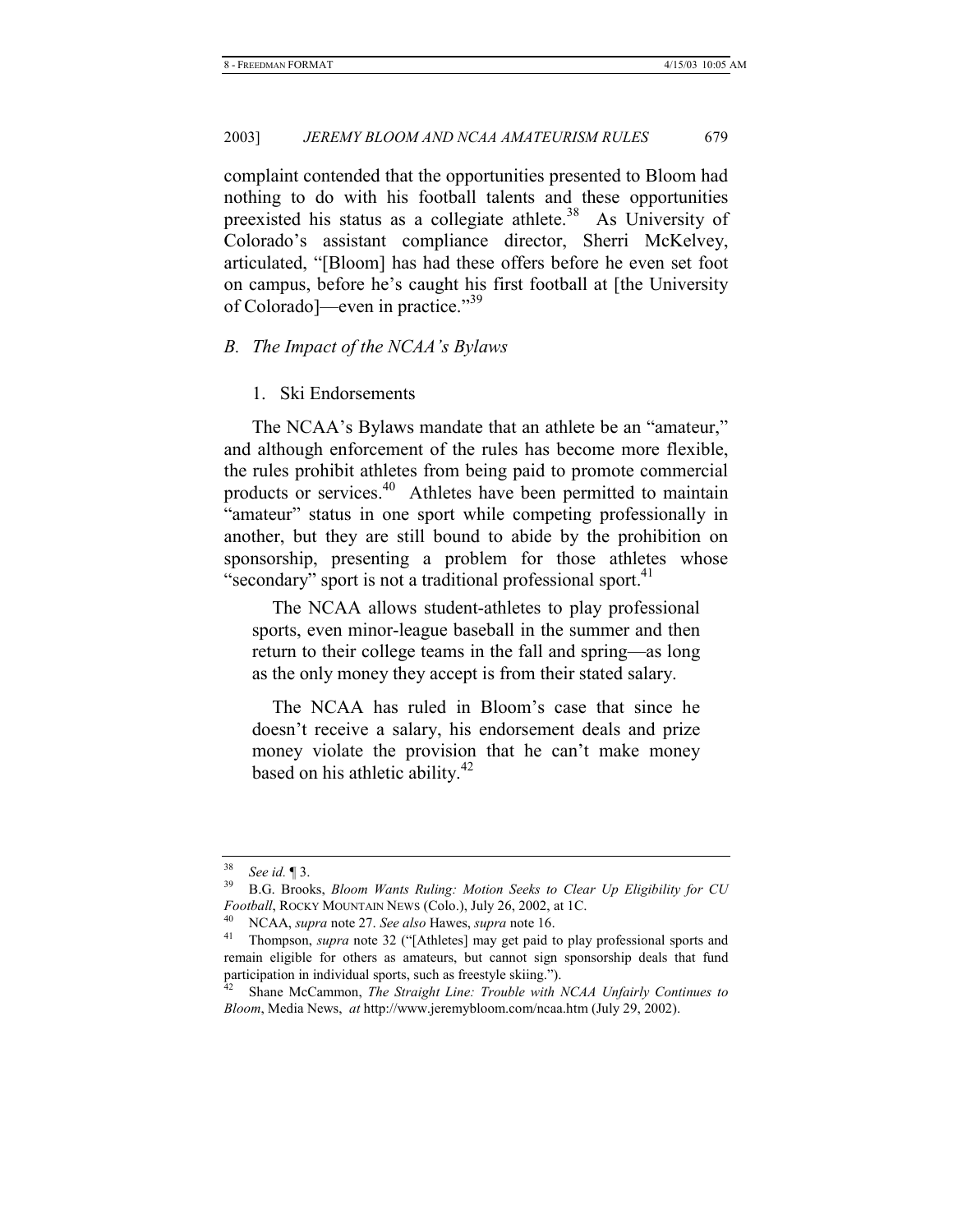If he was receiving a salary in a traditional form for his skiing career, the NCAA would likely not resist Bloom's pursuit of both professional skiing and collegiate football. $43$  However, elitecaliber skiers do not make a traditional salary, but are instead compensated in the form of endorsements.<sup>44</sup> Moreover, these endorsements do not serve as mere compensation, but often enable the athlete to continue to participate in the burdensomely expensive sport.

Skiers, who earn little prize money, rely on endorsements to finance the high costs of travel and training (up to \$100,000 a year) that come with elite-level competition . . . Bloom must give up a six-figure endorsement income by cutting his ties with Oakley, Under Armour and others. He'll now be hard-pressed to fund his 2003 World Cup campaign.<sup>45</sup>

Bloom, whose success on the ski slopes has earned him numerous endorsements, including contracts with Oakley,<sup>46</sup> Under Armour, $47$  and Dynastar skis, $48$  lamented the limitations placed on him by the NCAA ruling: "The bottom line is I just want to ski and have a shot at Italy in 2006 and play football. This is about me being able to pay for my [ski] season and I can't do that without my endorsements."<sup>49</sup>

<sup>43</sup> *See* NCAA, *supra* note 27, art. 12.1.2, at 73–74; McCammon, *supra* note 42. 44 *See* John Romano, *NCAA Should Make Common Sense an Option*, ST. PETERSBURG

TIMES (Fla.), Aug. 21, 2002, at 1C ("The only way [Bloom] can financially support his skiing career—the cost of equipment, coaching and traveling—is by accepting endorsement money. By denying Bloom the type of earnings made by every Olympiccaliber skier, the NCAA is essentially threatening his career.").

<sup>45</sup> Kelley King, *Cashing Out; Jeremy Bloom Wanted To Play for Colorado So Badly That He Gave Up Lucrative Skiing Endorsements*, SPORTS ILLUSTRATED, Sept. 23, 2002, at R6.

<sup>46</sup> *See* http://www.oakley.com (n.d.). 47 *See* http://www.underarmour.com (n.d.). Under Armour is producer of six apparelproduct lines designed to be usable in all climates and weather conditions. Their first, and most popular product, is a lightweight synthetic undershirt, worn under the athlete's uniform and equipment to keep moisture away from the body. *Id.* 

<sup>48</sup> *See* http://www.dynastar.com (n.d.). 49 Bruce Feldman, *Bloom: I Feel Like I'm Fighting for My Freedom*, ESPN: THE MAGAZINE, Aug. 1, 2002 (alteration in original), http://espn.go.com/ncf/news/2002/0801/ 1412906.html.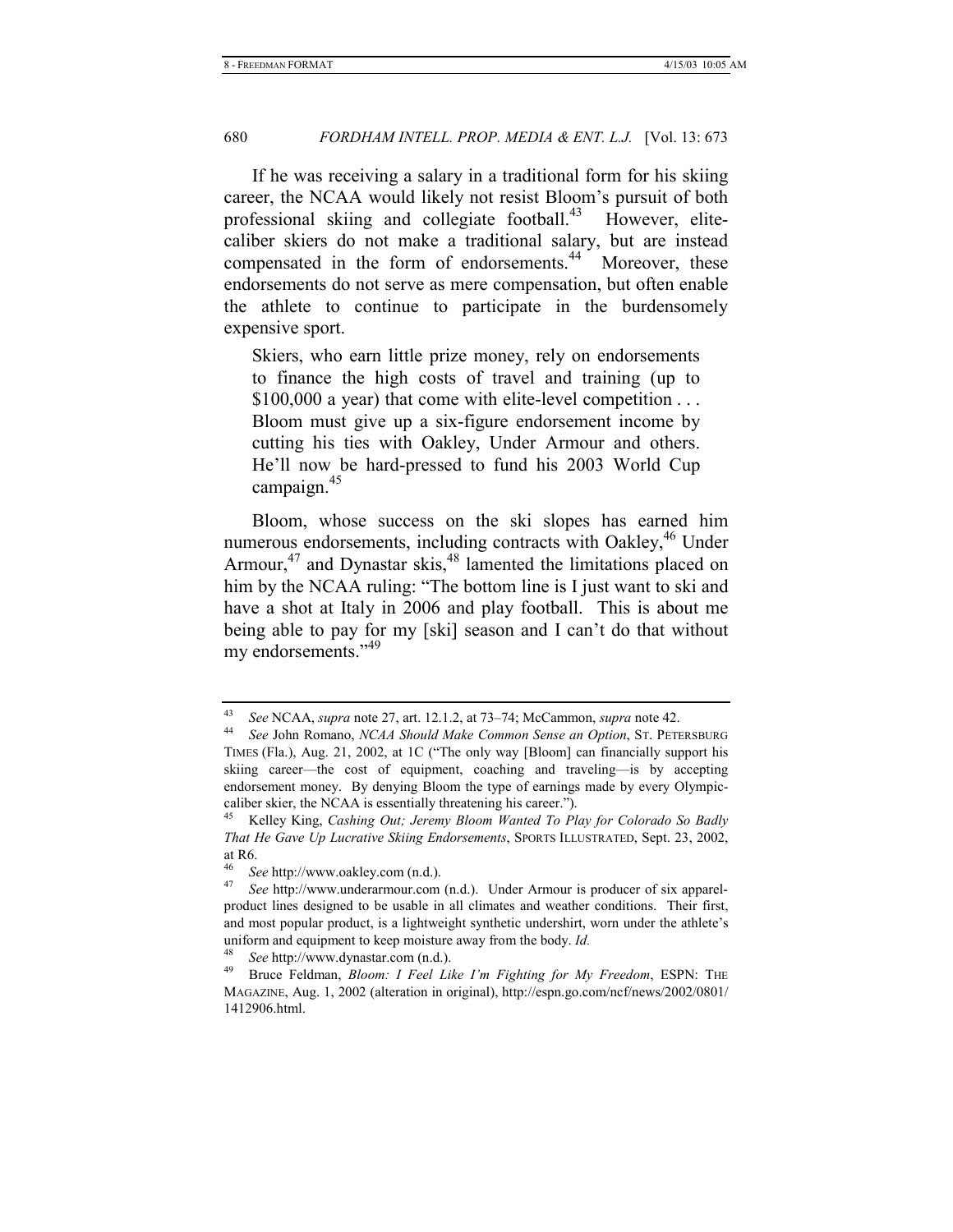# 2. Entertainment and Modeling Opportunities

Likewise, the NCAA's restrictions on association with a commercial product will impair Bloom's ability to continue to pursue entertainment and modeling opportunities. NCAA Bylaw 12.5.2 prohibits athletes from granting the use of their name and likeness for a commercial product, even if the athlete is uncompensated. $50$  For example, the NCAA has previously found that an athlete's allowance of a sorority to use his picture in a charity calendar and an athlete taking a part in a movie thriller would both violate this Bylaw.<sup>51</sup> Bloom was subject to an exclusive modeling contract with Tommy Hilfiger, has appeared in segments on television shows including EXTRA, Access Hollywood, and on the Music Television Station (MTV), and was offered a contract to host a show on Nickelodeon.<sup>52</sup> According to the NCAA's interpretation of its rules, student-athletes are not permitted to pursue these opportunities. Thus, this prohibition may mean that Bloom must permanently forfeit these lucrative opportunities.53 As Conan Smith, a William Morris talent agent, stated, these limitations would "'make it virtually impossible [for Bloom] to further his career in the television and film industries at this time."<sup>54</sup> The entertainment industry is notorious for its

<sup>50</sup> *See* NCAA, *supra* note 27, art. 12.5.2, at 81. 51 *See* PAUL C. WEILER & GARY R. ROBERTS, SPORTS & THE LAW 734–35 (2d ed. 1998). "[I]n 1985, Steve Alford, star guard of Indiana's NCAA champion basketball team . . . , was suspended for one game that season because he had allowed his photograph to be included on a calendar that was sold for charity by a school sorority." *Id.* The NCAA also determined that Darnell Autry's acceptance of an offer for a part in a supernatural movie thriller would violate "Bylaw 12.5.2.3.4 which states that 'the individual performance of a student-athlete may not be used in a commercial movie . . .'." *Id.* at 735. "Before the trial, though, the [NCAA]'s Eligibility Committee granted Autry a special waiver on the basis that as a theater major in college, his appearance in the film was something that many theater majors might do, and thus not related to his athletic ability." *Id.*

<sup>52</sup> *See* Bloom's Complaint ¶ 14. 53 *See* Bloom's Complaint ¶ 18. 54 Jeremy Bloom's Verified Motion for Temporary Restraining Order and for Preliminary Injunction at 3, Bloom v. Nat'l Collegiate Athletic Ass'n, No. 02-CV-1249 (20th Dist. Ct. Colo. Aug. 15, 2002).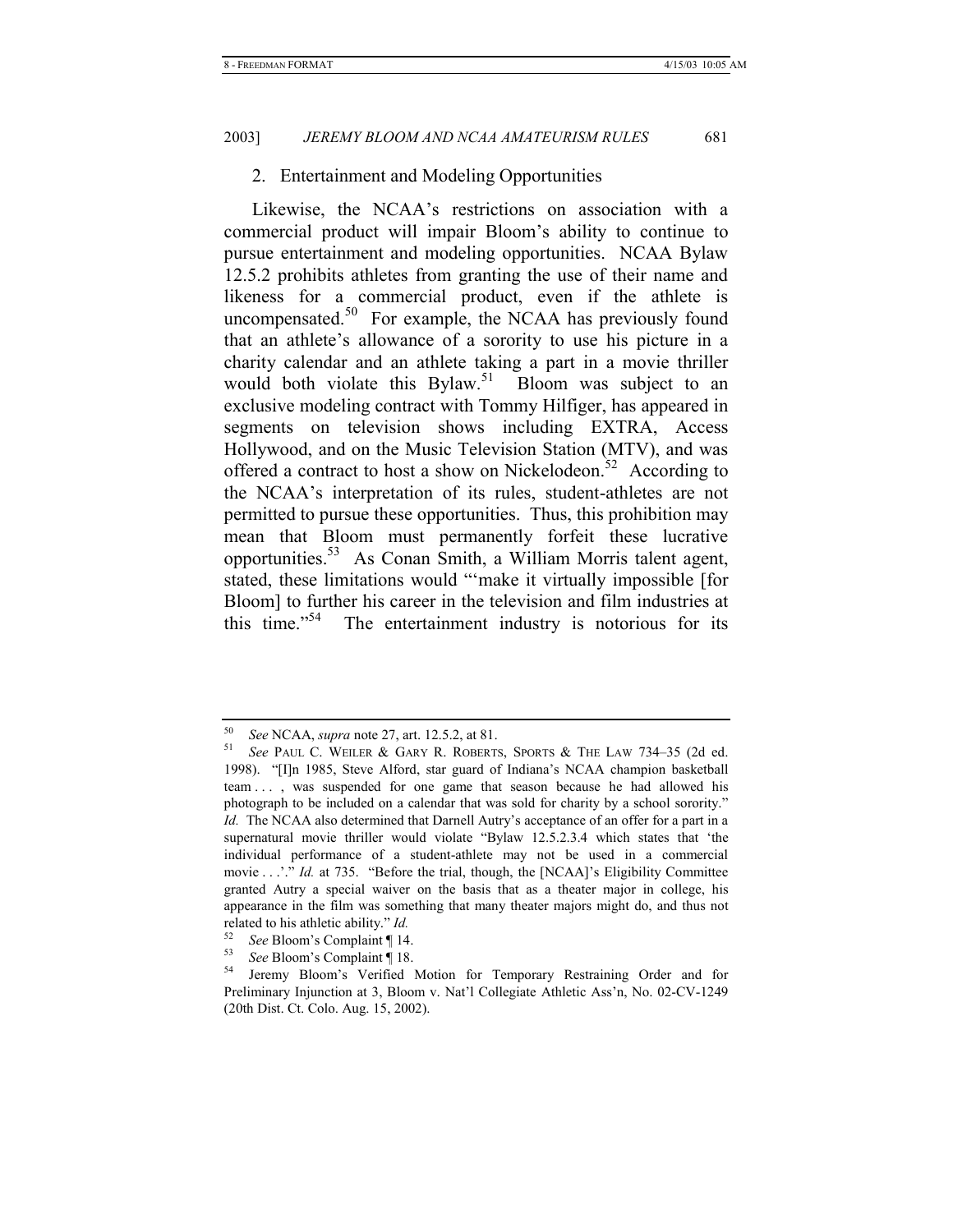fluctuations in interest. If Bloom is unable to capitalize on his current popularity, his opportunities may be forever forsaken.<sup>55</sup>

Bloom may be further harmed considering that while at the University of Colorado, he plans to pursue a degree in communications.<sup>56</sup> The school encourages their students to seek "hands-on" opportunities such as those presented to Bloom. Stephen B. Jones, Assistant Dean of the School of Journalism and Mass Communications at the University of Colorado, explained that the school "'encourage[s] all' its students 'to gain professional broadcast experience."<sup>57</sup> Dean Jones explained that the university encourages its students to gain media experience and noted that such experience is helpful to a student seeking admittance into the University of Colorado's competitive communications program.<sup>58</sup> Dean Jones further stated that media experience, such as the Nickelodeon and MTV opportunities presented to Bloom, would be advantageous to an individual seeking a career in broadcasting upon graduation, concluding that, "[t]he profession will hire the recent graduate with experience over other graduates every time  $\ldots$ <sup>59</sup> While Bloom's athletic abilities have permitted him to fulfill his dream of playing collegiate football, the NCAA's restrictions are unfairly impairing his ability to make the most of his education and fulfill his ultimate career.

Furthermore, Bloom's status as a communications major should have enabled him to prove his broadcasting abilities. By analogy, Darnell Autry, a Northwestern football player and theater major was permitted to accept a part in a commercial movie. $60$ Darnell Autry was a star running back, Heisman finalist, and theater major at Northwestern University.<sup>61</sup> In 1996, Autry sued the NCAA to allow him to accept "a small speaking role in 'The Eighteenth Angel,' a supernatural thriller being filmed in Italy,"

<sup>55</sup> *See id*. at 5–6 (Entertainment and modeling opportunities "occur but once in a lifetime, with nothing to suggest they will be available four (or five) years from now.").

<sup>56</sup> *See* Bloom's Complaint ¶ 41. 57 *Id.* (alteration in original). 58 *See id*. 59 *Id.*

<sup>&</sup>lt;sup>60</sup> See WEILER & ROBERTS, *supra* note 51.<br><sup>61</sup> See Andrew Fegelman, *Judge's Restraining Order Still Doesn't Solve Autry's Problem*, CHI. TRIB., Apr. 4, 1996, at 3N.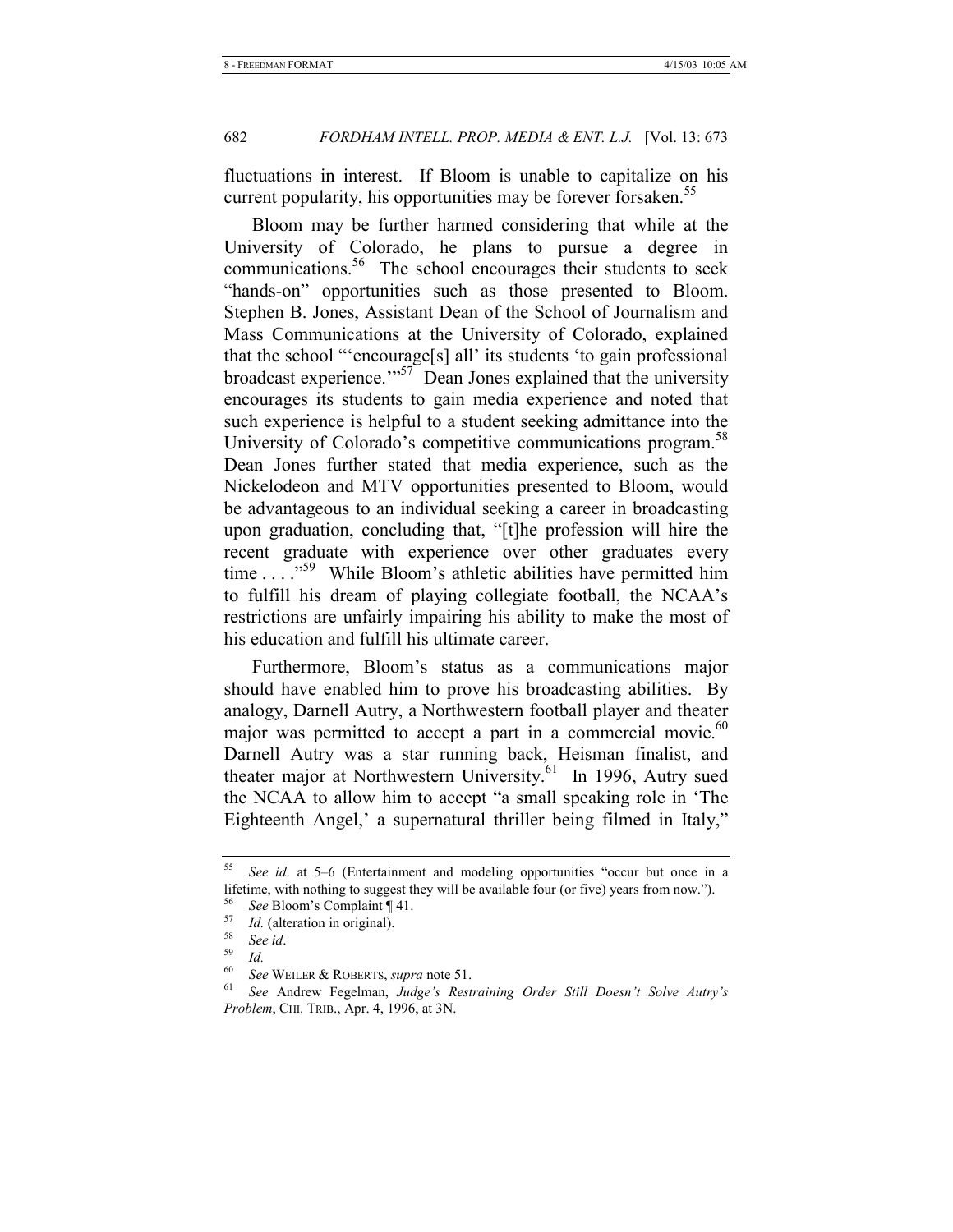while maintaining his eligibility to play football.<sup>62</sup> Autry was offered the part after the director saw him on television, and noted the student-athlete's "poise, presence, projection[,] and demeanor."<sup>63</sup> The only compensation Autry was to receive would be that necessary to cover his expenses. $64$  Further, the director promised that the role would not include any football-related performances by Autry, the student would not appear as an athlete in the movie, and he would not be used to promote the film.<sup>65</sup> The Illinois District Court granted a temporary restraining order against the NCAA, enjoining it from precluding Autry's performance in the film. $66$ 

Similarly, the broadcasting and modeling opportunities presented to Bloom would not involve his performing as a football athlete. In fact, these opportunities were a direct result of his skiing success and not football. Moreover, Bloom seeks to retain his amateur status in football. The triggering force for the offer should not be problematic as long as the opportunities do not arise from his success on the football field. These opportunities may be distinguished from his participation on the University of Colorado football team. As Bloom has indicated, however, these impediments are minor, he simply wants to continue to ski for his country and play football for the University of Colorado.<sup>67</sup>

# *C. The Court Decision*

While expressing his disappointment with the NCAA and his sympathy for Bloom, Judge Hale, the presiding Boulder County District Court judge, rejected Bloom's motion for injunctive relief,

<sup>62</sup> Mark Brown, *Autry Sues NCAA Over Film Role*, CHI. SUN-TIMES, Apr. 3, 1996, at 108.

<sup>63</sup> *Id.*

<sup>64</sup> *See* Bloom v. Nat'l Collegiate Athletic Ass'n, No. 02-CV-1249, slip op. at 5 (20th Dist. Ct. Colo. Aug. 15, 2002); Brown, *supra* note 62.<br>
<sup>65</sup> See Brown, *supra* note 62.<br>
<sup>66</sup> See Jeremy Bloom's Verified Motion for Temporary Restraining Order and for

Preliminary Injunction at 11, Bloom v. Nat'l Collegiate Athletic Ass'n, No. 02-CV-1249 (20th Dist. Ct. Colo. Aug. 15, 2002) (citing Autry v. Nat'l Collegiate Athletic Ass'n, No. 96CH3275 (Cir. Ct. Cook County, Ill. Apr. 3, 1996)) (on file with the author).

<sup>67</sup> *See* Feldman, *supra* note 49.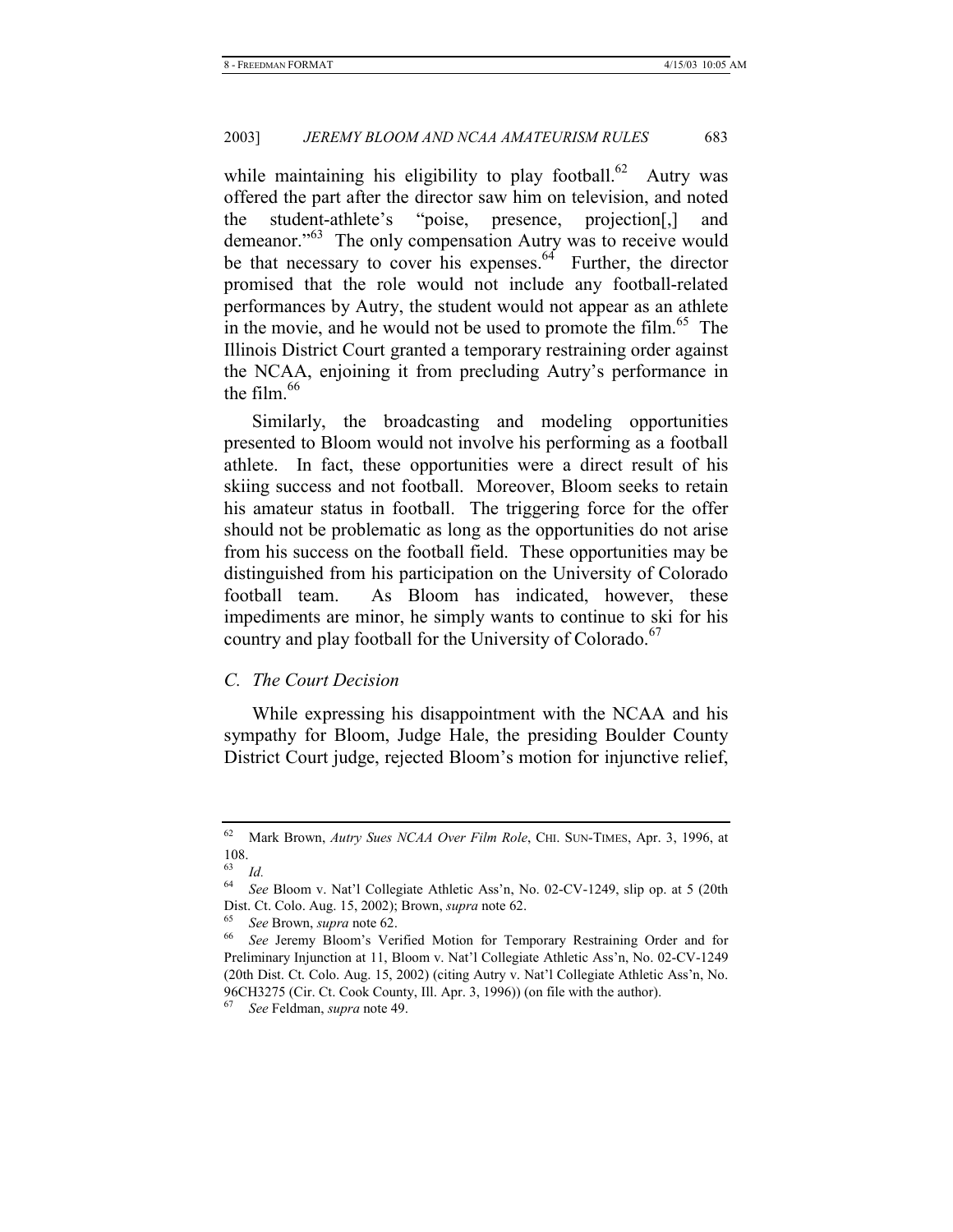upholding the NCAA ruling. $68$  Recognizing the NCAA's authority regarding this matter, Judge Hale nevertheless expressed his opinion that this was an unreasonable result:

 Here the NCAA had an opportunity to recognize and support a World Cup champion and an Olympic competitor by supporting his future success—by leaving doors open rather than closing them.... Mr. Bloom is truly an amateur athlete in football with only dreams of even receiving playing time . . . . [T]he NCAA is missing an opportunity to promote amateurism on the one hand, and the opportunity to support the personal and football [and] non-athletic growth of a student athlete on the other.

 Mr. Bloom is the epitome of an amateur who wishes to live out his dream of playing college football for [the University of Colorado] without abandoning the once-in-alifetime future opportunities he has. I would like to [see him] live out those dreams. I would like to be able to find a legal basis for me to be able to enjoin the NCAA. However, I cannot find a sound legal basis that would allow me to  $\lceil d \cdot \text{col} \rceil$ .<sup>69</sup>

In refusing to grant an injunction against the NCAA, Judge Hale held that the rules were rationally related to the NCAA's stated purposes and that they were not arbitrarily or capriciously applied.70

First, Judge Hale determined that student athletes, specifically Jeremy Bloom, are third party beneficiaries in the existing contract

<sup>68</sup> *See Bloom*, slip op. at 7 ("Although the administrative process relating to this rule could have, and I think should have, allowed an accommodation to be reached as to Mr. Bloom's interest and the interest of the NCAA, the failure to do so was not arbitrary and capricious.").

 $\frac{69}{70}$  *Id.* 

*See id.* Courts generally exert deference to the NCAA's rules and administrative decisions. *See*, *e.g.*, Wiley v. Nat'l Collegiate Athletic Ass'n, 612 F.2d 473, 479 (10th Cir. 1978) ("[C]onstitutional analysis requires broad discretion be given to the NCAA eligibility rules. But even applying a minimal test of rationality the NCAA's rule ... fails.") (citation omitted).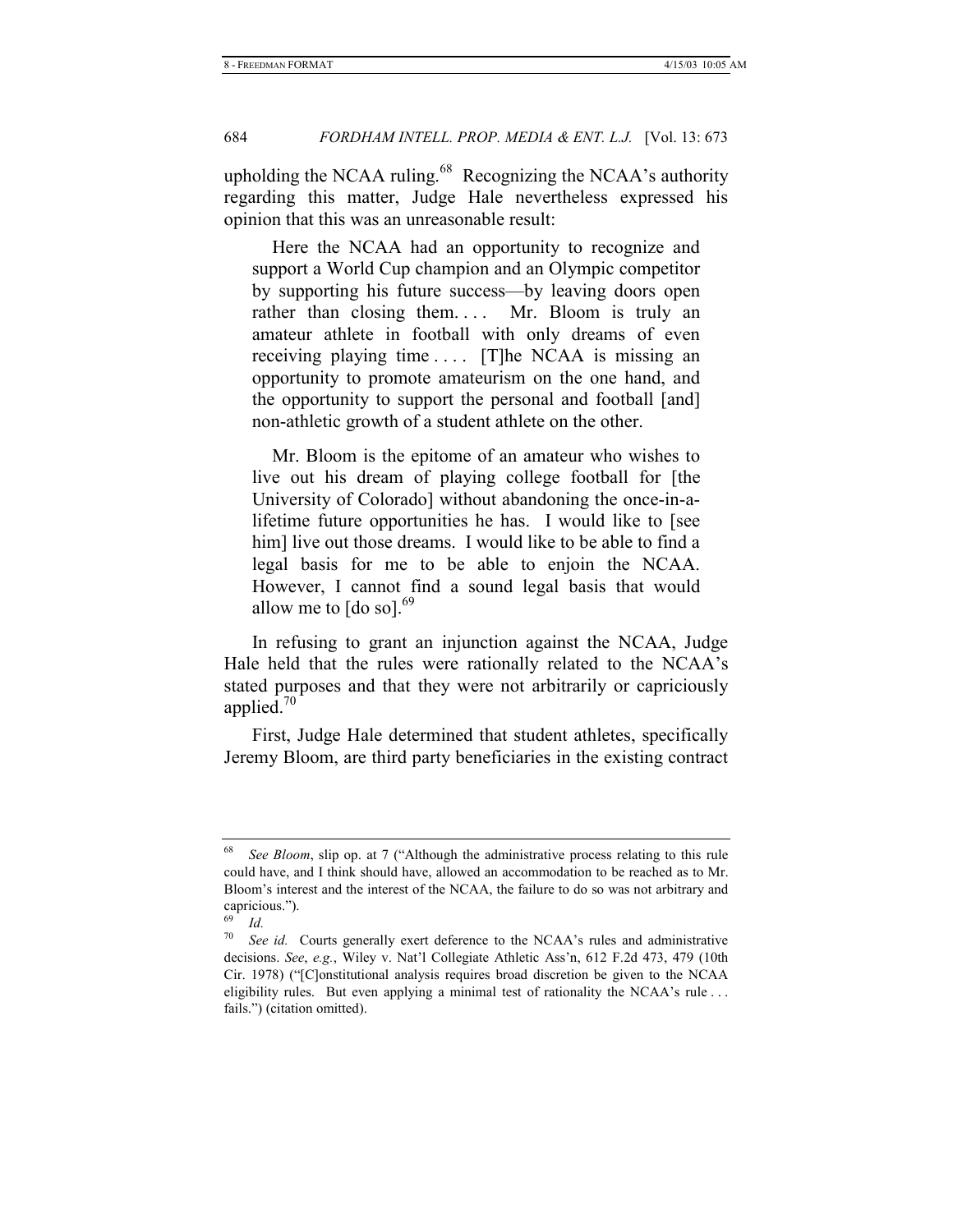between the NCAA and its member collegiate institutions.<sup>71</sup> Applying the criteria set forth in *R.N. Robinson and Sons v. Ground Improvement Techniques*, 72 the judge found that "the NCAA and its members intended to benefit the person not a party to the contract and that the benefit is direct and not merely incidental to the contract .... The ways in which the contract benefits student athletes are too numerous to mention.<sup>773</sup> The bylaws constituting part of the contract were, in fact, enacted primarily for the benefit of students.<sup>74</sup>

Judge Hale then found that without the injunction, Bloom would be subject to immediate and irreparable harm with no adequate legal remedy.<sup>75</sup> In addition, preserving the status quo would protect Bloom's existing rights and the remedies that he seeks.<sup>76</sup> The judge, however, did not find that Bloom had a probability of success on the merits of his case.<sup>77</sup> To succeed in his motion for injunctive relief, Bloom was required to demonstrate that the "NCAA had breached the contract, that the bylaws were arbitrary and capricious or in violation of public policy, or that the bylaws were applied in an unfair, arbitrary or

# *Id.*

<sup>71</sup> *Bloom*, slip op. at 2. The NCAA conceded that this contract resulted from its constitution and bylaws. *Id.*

<sup>&</sup>lt;sup>72</sup> 31 F. Supp. 2d 881, 887 (D. Colo. 1998) ("[A] third party beneficiary . . . may have a right to sue on the contract where '(a) the performance of the promise will satisfy an obligation of the promisee to pay money to the beneficiary; or (b) the circumstances indicate that the promisee intends to give the beneficiary the benefit of the promised performance.'" (quoting RESTATEMENT (SECOND) OF CONTRACTS § 302 (1981))).<br><sup>73</sup> *Bloom*, slip op. at 2.<br>*74 Id.* 

<sup>[</sup>The] series of by-laws is almost solely for the benefit of the student athlete as it relates to a primary purpose of the contract—the education of student athletes. Additionally the by-laws restrict the use of agents and prohibit compensation for participation in college sports. One benefit is to foster amateurism. The other is a direct benefit to student athletes which is to avoid their being exploited.

<sup>&</sup>lt;sup>75</sup> *Id.* at 3.<br><sup>76</sup> *Id.* ("[W]ithout the injunctive relief requested Mr. Bloom will lose an opportunity to defend his world cup title in free style mogul skiing. He will be unable to obtain the customary income from professional skiing necessary to allow for activities such as coaching and other expenses to allow for a defense of his title.").

*Id.* at 3–4.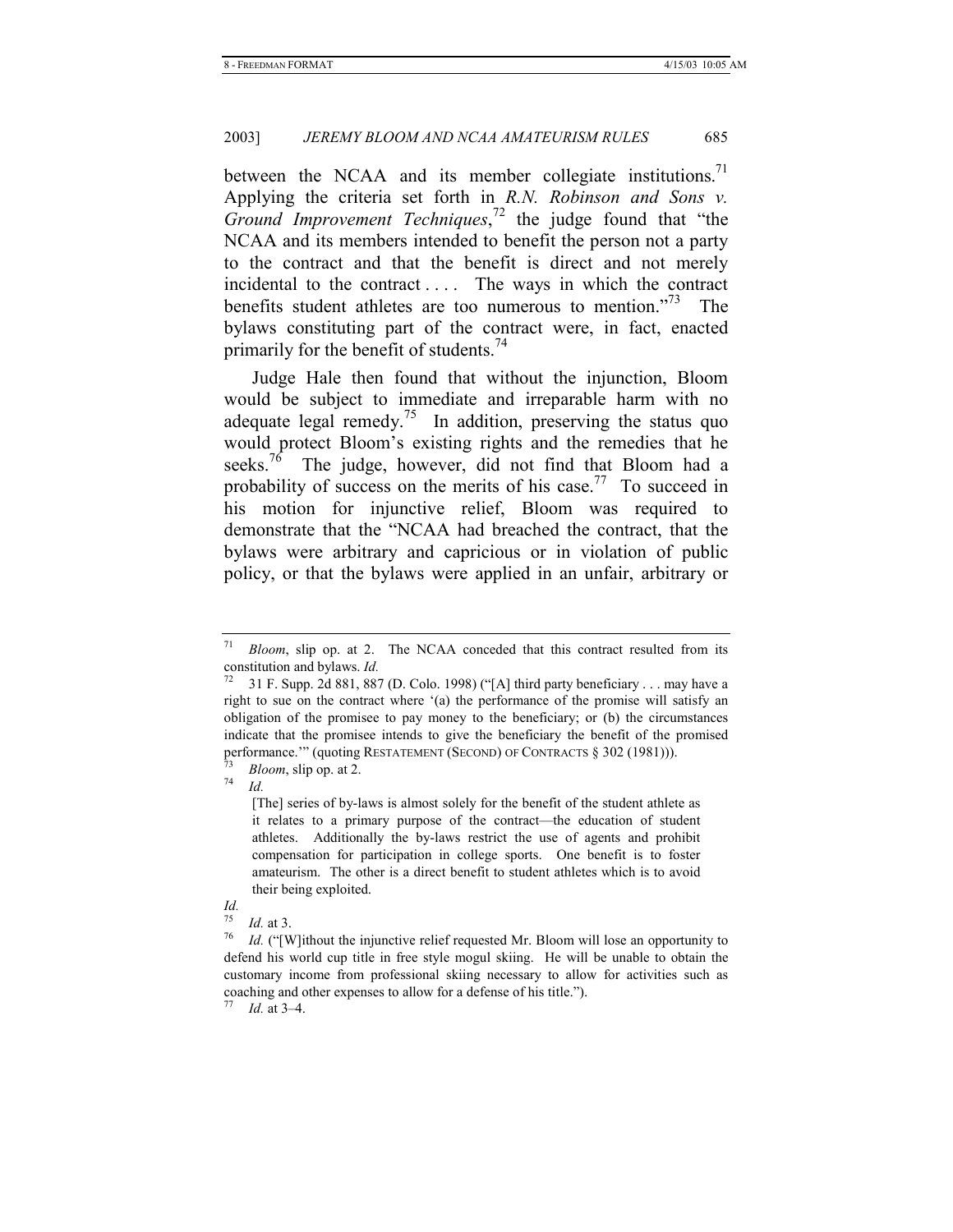capricious manner."<sup>78</sup> The judge found that Bloom failed on this account, specifically noting the NCAA's legitimate purpose of fostering amateurism in collegiate sports and that the implemented Bylaws were rationally related to the NCAA's mission of distinguishing collegiate athletics from professional sports.<sup>79</sup>

Further, the judge determined that the NCAA was not applying its rules in an arbitrary or capricious manner. The judge noted that there were differences between the pursuit of a professional career as a skier as opposed to a baseball player, and the difference between these salary structures justifies different treatment.<sup>80</sup> Judge Hale noted that while some athletes would use the sponsorship pay to fund their athletic endeavors, others would simply take it as a profit:

 If Mr. Bloom was allowed to receive the income that is customary for professional skiers, it is not difficult to imagine that some in other professional sports would decide that in addition to direct monetary compensation, that endorsements or promotion of goods would become "customary." Therefore, I find a rational basis for the bylaw and its interpretation.<sup>81</sup>

Under similar reasoning, Judge Hale found that the NCAA's prohibition on Bloom continuing his Tommy Hilfiger modeling contract was also rational. The judge observed that the NCAA expressed a reasonable fear that the personal appearances required of Bloom under his contract could utilize his football ability:

 If those at a Tommy Hilfiger promotion recognized or learned that Mr. Bloom was a [University of Colorado] football player and began discussing a dazzling punt return he made for [a] touchdown with him, it is inconceivable that this polite young man could reasonably be expected to ignore the conversation. It would be a conversation about his athleticism in football. Even if Mr. Bloom had no intent to endorse or promote Tommy Hilfiger clothing, that

<sup>78</sup> *Id.* at 4. 79 *See id.*

<sup>80</sup> *See id*. at 5. 81 *Id.*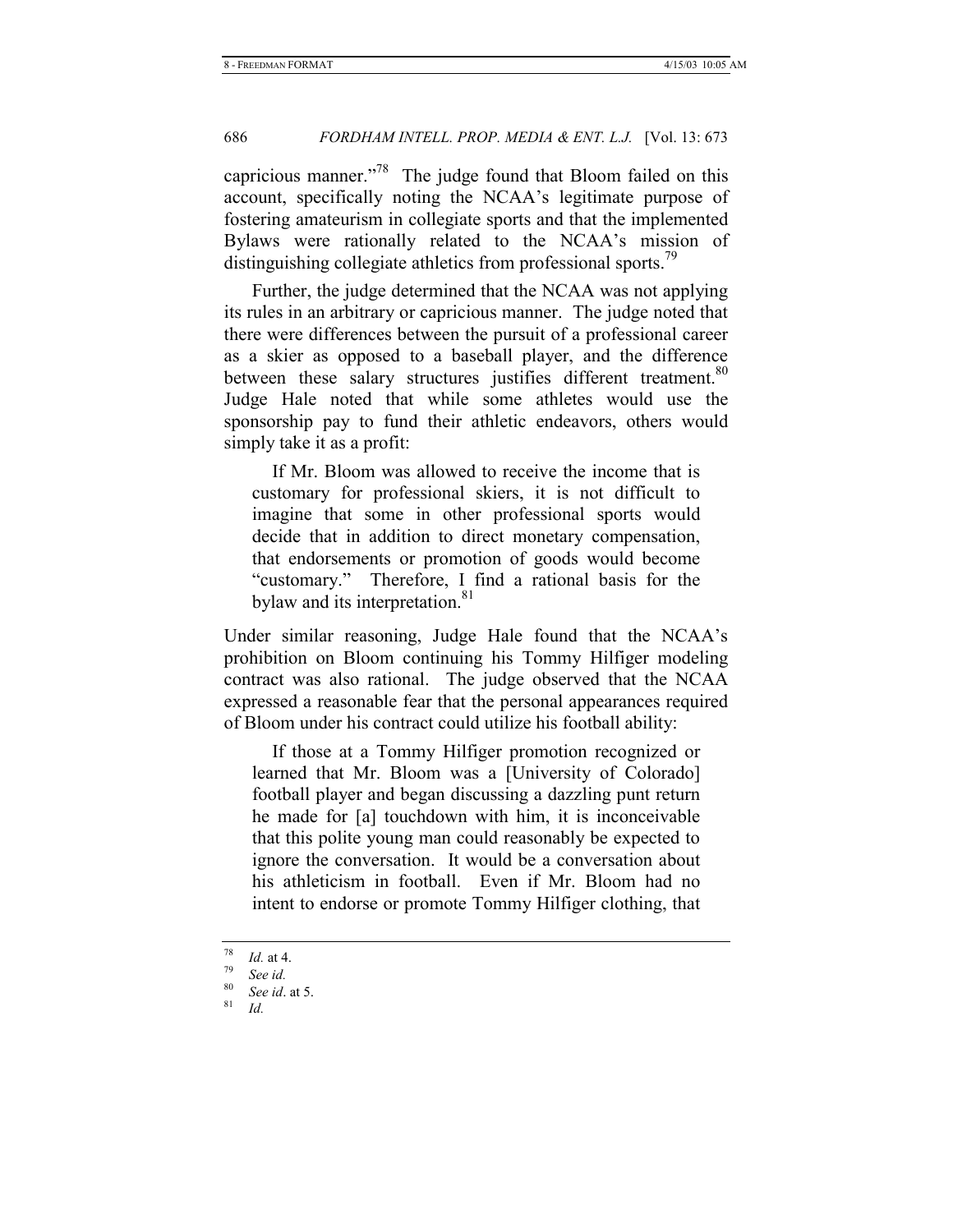would be a practical effect of his presence at the promotion.<sup>82</sup>

Judge Hale also disagreed with Bloom's argument that the NCAA and its member institutions' advertising and promotion policy contravenes their stated purpose, because the policy does in fact benefit the sports programs and "each student athlete at the institution."83 Further, the judge distinguished NCAA's waiver of Bylaw 12.5.2.3.4 for Darrell Autry from the NCAA's refusal to grant permission to Bloom.<sup>84</sup>

Judge Hale concluded that Bloom was unable to demonstrate his likelihood of success and refused to issue the injunction. Jeremy Bloom thus "faced a choice. Give up a life-long dream of college football or give up hundreds of thousands of dollars and, quite possibly, a chance at returning to the Olympics in 2006. Bloom chose football."<sup>85</sup>

While Bloom enjoyed success in his freshman season at the University of Colorado, he remains forced to contemplate the wisdom of his decision.<sup>86</sup> In a recent interview, Bloom was asked whether he planned on playing another three years of college football, to which he responded:

 I'm not sure right now. I'm just taking everything a day at a time and after ski season I will think about if I will come back next year or not. The NCAA makes it really

*Id.*

<sup>82</sup> *Id.* at 6. 83 *Id.* at 5. 84 *Id.* The court noted:

Autry was a drama major well into his course of study; Autry was not being compensated for appearing in the film; Autry had a defined and very small role in the film; and the other actors had an international reputation which demonstrated that the appearance of Autry in the film was not designed to impact the popularity of the film. On the other hand, Mr. Bloom would be the focus, the star, of any MTV or Nickelodeon show and would be compensated.

<sup>&</sup>lt;sup>85</sup> Romano, *supra* note 44.<br><sup>86</sup> In the Big 12 Championship Game, while losing to the University of Oklahoma, Bloom made an 80-yard punt return, setting a Big 12 record. Bloom was also voted by the Colorado Hall of Fame Committee as the "Colorado Amateur Athlete of the Year." *See* http://www.jeremybloom.com/index1.html (last visited Mar. 28, 2002); University of Colorado, *Oklahoma vs. Colorado (Dec. 7, 2002)*, *at* http://cubuffs.ocsn.com/sports/mfootbl/stats/120702aaa.html (last visited Mar. 31, 2003).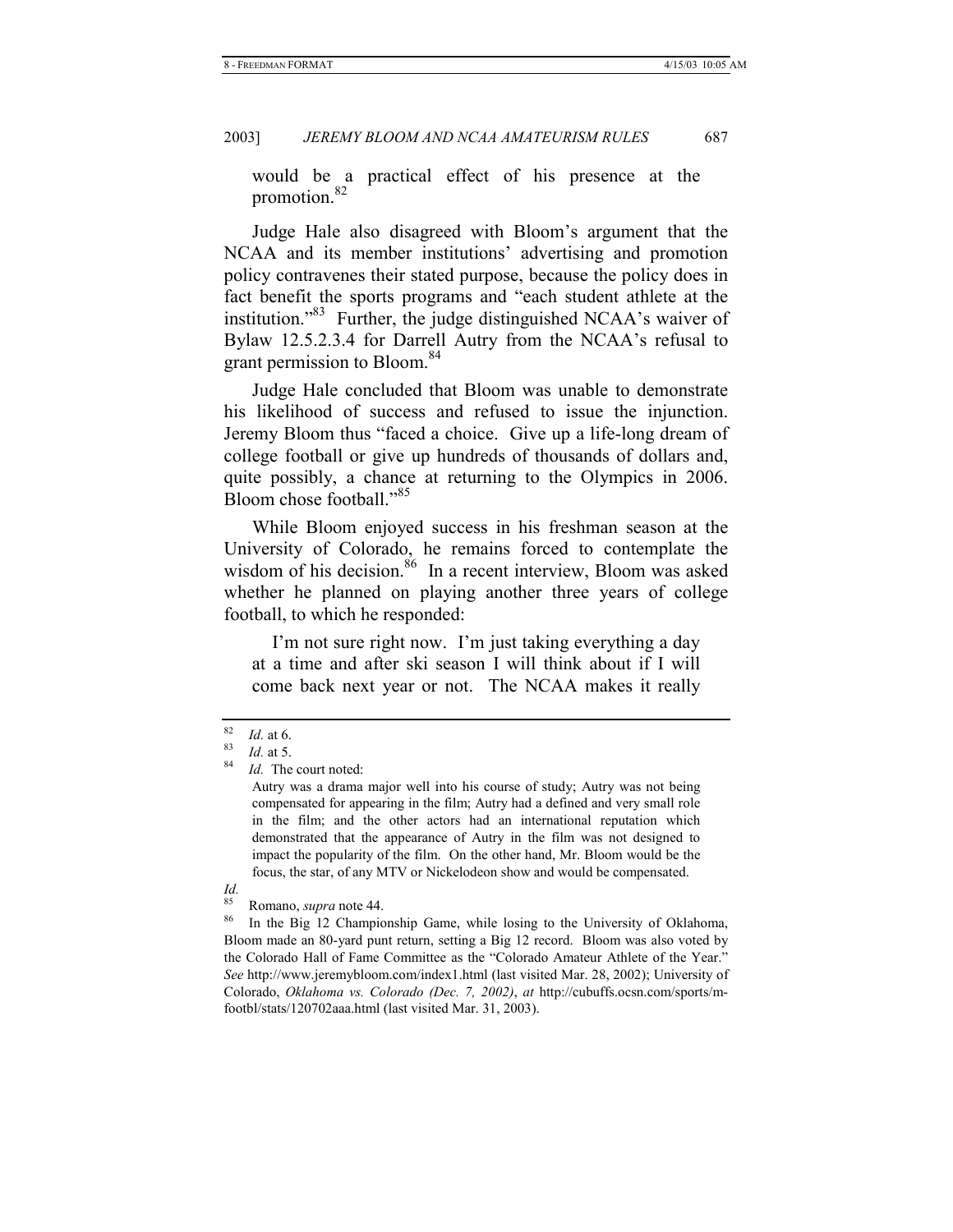hard for me to be able to do both sports so at some point I will have to choose <sup>87</sup>

Bloom chose to play football rather than cash in on the lucrative opportunities presented to him, but the NCAA unfairly presented him with a choice that he never should have been forced to make.

# II. THE CONTRACT—NCAA CONSTITUTION AND BYLAWS

# *A. NCAA Constitution and the Bylaws*

The NCAA's Constitution and Bylaws constitute a contract between the NCAA and its member colleges.<sup>88</sup> Article I of the NCAA Constitution sets forth its fundamental purposes.<sup>89</sup> Article 1.3 states the NCAA's "Fundamental Policy," indicating that its basic purpose is to "maintain intercollegiate athletics as an integral part of the educational program . . . and . . . retain a clear line of demarcation between intercollegiate athletics and professional sports."<sup>90</sup> The constitution establishes obligations for its member institutions.<sup>91</sup> Article 2.2 delegates the responsibility to member institutions to ensure that they "maintain an environment in which a student-athlete's activities are conducted as an integral part of the student-athlete's educational experience."<sup>92</sup> Bylaw 12 states that only amateur athletes are eligible to participate in NCAA intercollegiate athletics.<sup>93</sup> Bylaw 12 also establishes the numerous ways in which an athlete may lose their amateur status, describing

<sup>87</sup> Interview with Jeremy Bloom (Dec. 8, 2002), *at* http://www.geocities.com/ jellyqueens/jeremy/images/inter/inter.htm. *See also* Sam Adams, *Upchurch Honored to* 

*Join Class of 2003*, ROCKY MOUNTAIN NEWS (Colo.), Dec. 4, 2002.<br><sup>88</sup> See Bloom, slip op. at 2 ("The NCAA has conceded its Constitution and By-Laws constitute a contract between it and its members which number approximately 1,267.").

<sup>89</sup> NCAA, *supra* note 27, art. 1, at 1. 90 *See id.* art. 1, 1.3.1, at 1. 91 *See id.* art. 1, 1.3.2, at 1 ("Member institutions shall be obligated to apply and enforce this legislation, and the enforcement procedures of the Association shall be applied to an institution when it fails to fulfill this obligation.").

<sup>92</sup> *Id.* art. 2.2.1, at 3. 93 *See id.*, art. 12.01.1, at 69.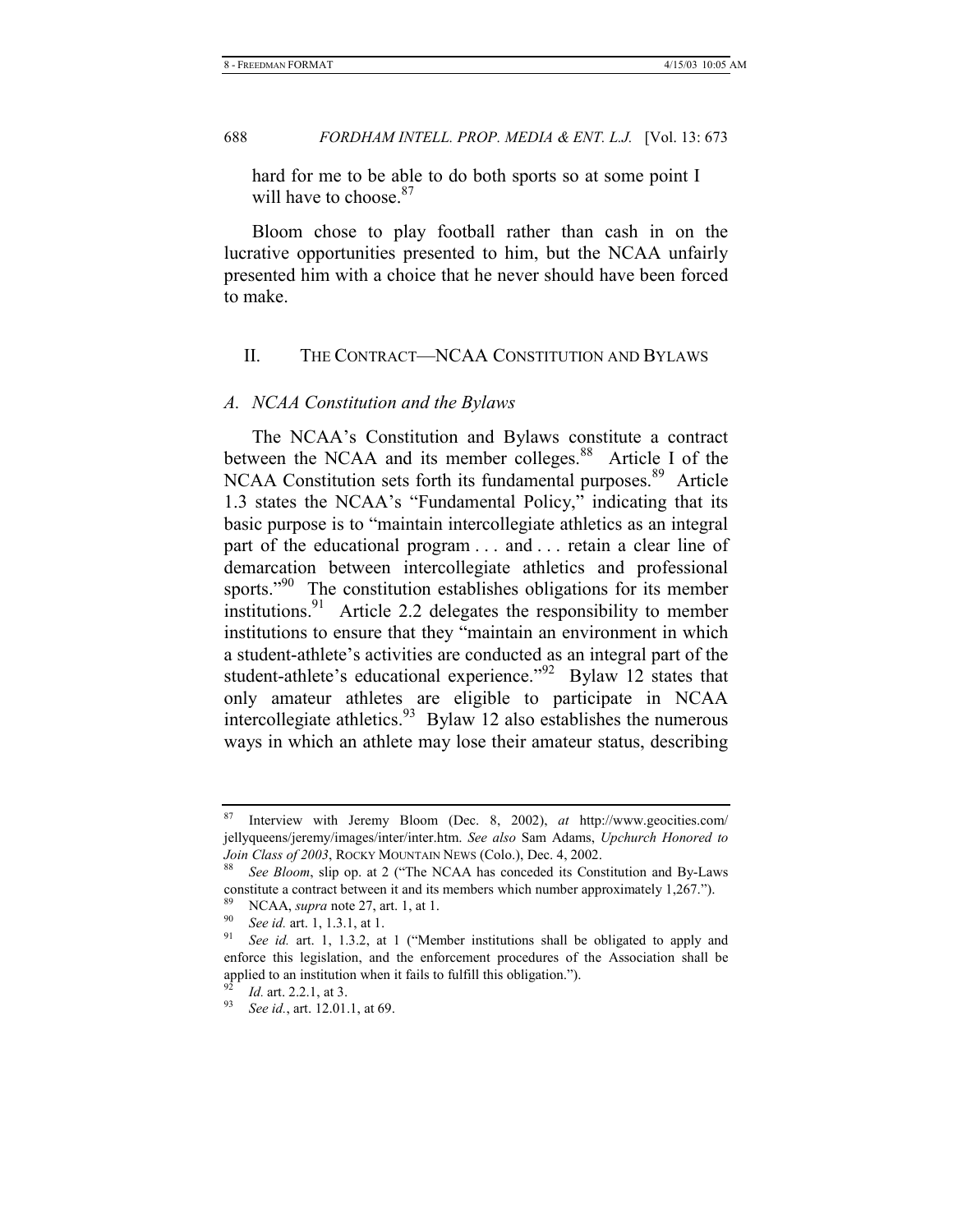prohibited forms of payment to student-athletes.<sup>94</sup> Importantly, Bylaw 12.5.1.1 provides that a member institution may grant permission to entities to utilize student-athletes' names, pictures, or appearances if all monies derived therefrom go to the member institution; otherwise, no form of the athlete's identity may be associated with any commercial product or branding.<sup>95</sup>

# *B. Athletes As Third-Party Beneficiaries*

Judge Hale determined that Bloom was a third-party beneficiary of the contract between the NCAA and the University of Colorado. $96$  A third-party beneficiary is one who receives the benefit of two contracting parties' exchange of promises.  $97\text{ A}$ typical third-party beneficiary contract exists when the promisor's interest in the third party is limited to the promisor's performance of its promise to the third party.<sup>98</sup>

[O]ne does not qualify as a third-party beneficiary of a contract merely because one is an incidental beneficiary of the performance of a contract or because the promisor had a general desire to advance the interests of a third party. . . . "[T]he key is not whether the contracting parties had an altruistic motive or desire to benefit the third party, but rather 'whether performance under the contract would necessarily and directly benefit' that party."<sup>99</sup>

The contract formed by the NCAA Constitution and Bylaws is between the NCAA and its member institutions. The contract establishes the rules and conditions to which student-athletes must adhere in order to retain their eligibility and participate in NCAA

<sup>94</sup> *See id.* art. 12, at 69–83. 95 *See id.* art. 12.5.1.1, 12.5.1.1(c), (e), (g), at 78. 96 *See* Bloom v. Nat'l Collegiate Athletic Ass'n, No. 02-CV-1249, slip op. at 2 (20th Dist. Ct. Colo. Aug. 15, 2002).

<sup>97</sup> *See* Blessing v. Freestone, 520 U.S. 329, 349 (1997) (Scalia, J., concurring) ("[If] A promises to pay B money, in exchange for which B promises to provide services to C, the person who receives the benefit of the exchange promises between the two others (C) is called a third-party beneficiary.").

<sup>98</sup> *See, e.g.*, Lewis v. Benedict Coal Corp., 361 U.S. 459, 495 (1960). 99 Hairston v. Pac.-10 Conference, 893 F. Supp. 1485, 1494 (W.D. Wash. 1994) (quoting Postlewait Constr. v. Great Am. Ins., 720 P.2d 805, 806–07 (Wash. 1986) (quoting Lonsdale v. Chesterfield, 662 P.2d 385, 390 (Wash. 1983))).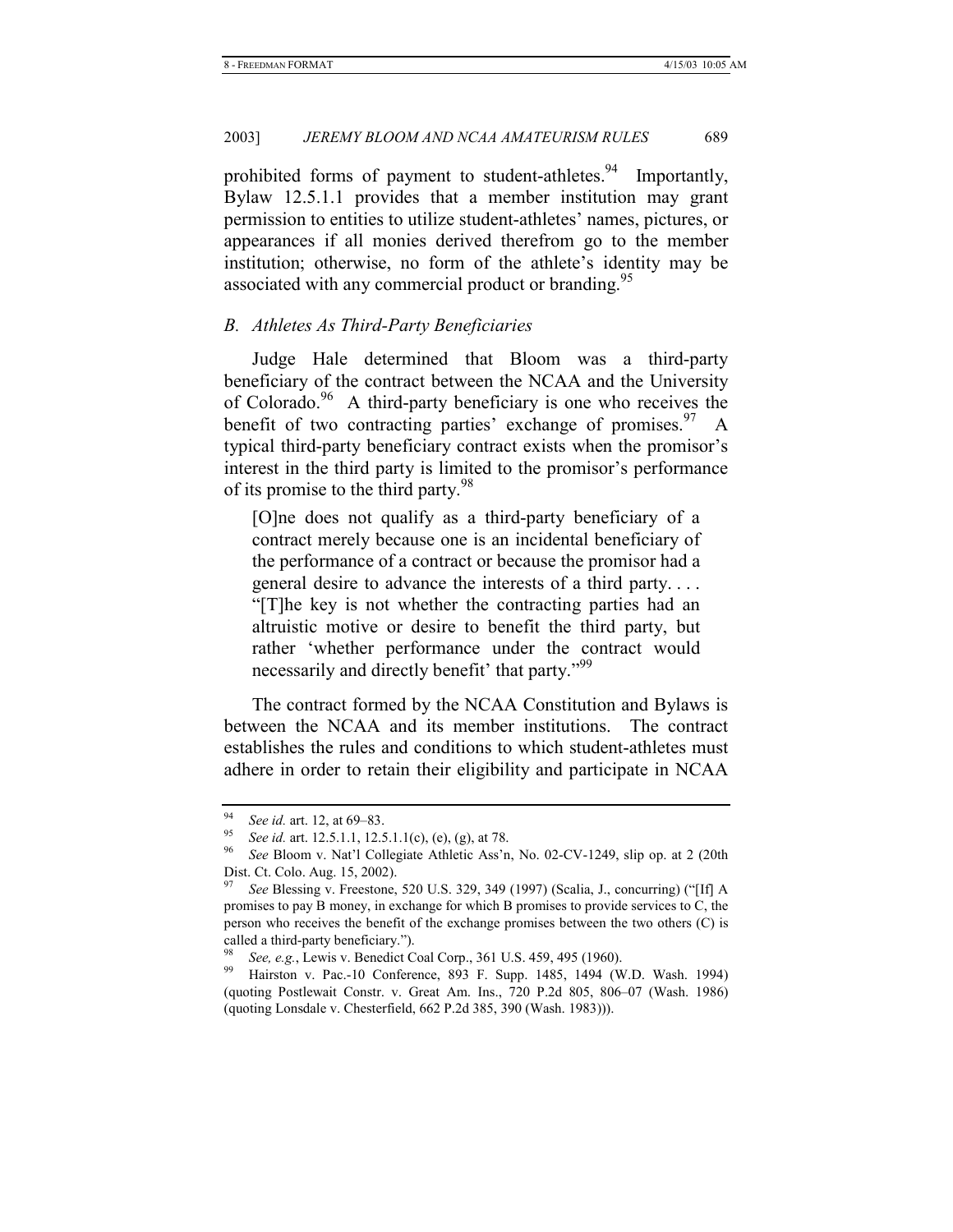competitions.100 While student-athletes do not directly enter into this contract, they may nonetheless be considered a party to the agreement.<sup>101</sup> Student-athletes are not merely affected by the contractual performance of the two parties, but directly benefit from the existing contract. As Judge Hale indicated: "[T]his series of by-laws is almost solely for the benefit of the student[-]athlete as it relates to the primary purpose of the contract—the education of student[-]athletes."102 Further, even the amateurism rules, while enacted to foster amateurism itself, also have "direct benefit to student athletes which is to avoid their being exploited."<sup>103</sup> Thus, the contract's goal is to benefit the student-athlete, as third-party beneficiaries. Therefore, Bloom is a third party beneficiary to the contract between the NCAA and the University of Colorado.

#### *C. Breach*

Bloom, as a third-party beneficiary to the contract between the NCAA and the University of Colorado, has proper standing to bring legal action against the NCAA and the University of Colorado for those injuries he sustained as a result of those parties' breach of contract. A third-party beneficiary has standing to sue a party in privity to a contract for that party's breach of the contract, to the extent that the breach has infringed upon the rights assigned to the beneficiary.<sup>104</sup> The NCAA's refusal to allow Bloom to capitalize upon his professional opportunities constitutes a breach of contract. The NCAA's stated purpose and underlying rationale for all of their rules and regulations is to enhance the educational experience of the student-athlete.<sup>105</sup>

<sup>100</sup> *See Bloom*, slip op. at 4.<br>
101 *Id.* at 2.<br>
102 *Id.*<br>
103 *Id. See also* Hall v. Nat<sup>2</sup>

<sup>103</sup> *Id. See also* Hall v. Nat'l Collegiate Athletic Ass'n, 985 F. Supp. 782, 797 n.32 (N.D. Ill. 1997) ("NCAA members, pursuant to the constitution, bylaws and regulations, all agree that students will not be allowed to play intercollegiate sports unless they meet NCAA criteria. . . . [T]he intent of the NCAA and its members in evaluating incoming student athletes . . . is to specifically protect entering student athletes . . . .").

<sup>104</sup> *See* Lucas v. Hamm, 364 P.2d 685, 689 (Cal. 1961) (finding that a third party beneficiary has a right to bring action under a contract upon a showing that the promisor (member institutions) understood the promisee's (NCAA's) intent to benefit that individual).

<sup>105</sup> *See* NCAA, *supra* note 14.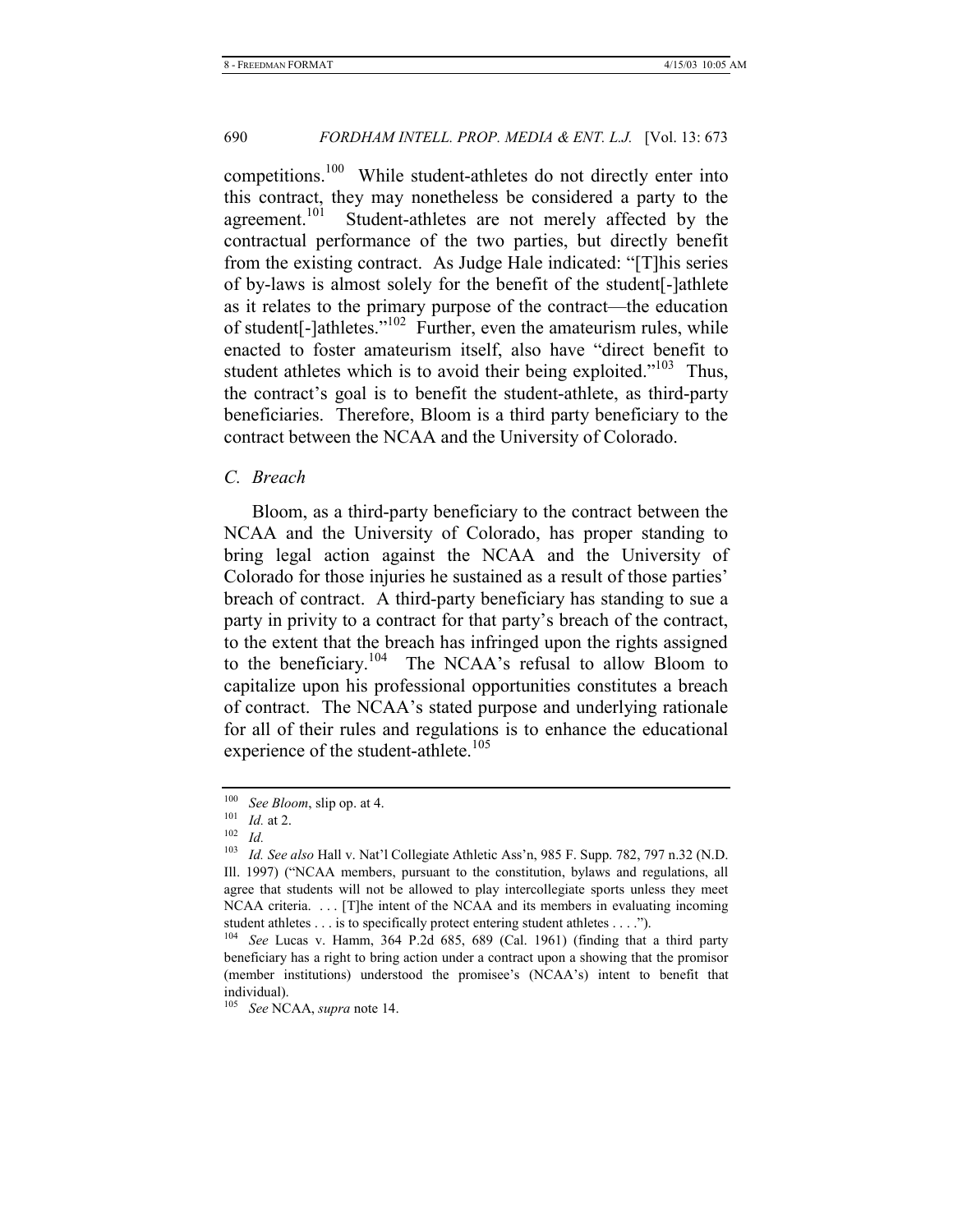Rather than enhance Bloom's educational experience at the University of Colorado, however, the NCAA hampered it. As previously stated, many of the opportunities presented to Bloom, specifically the broadcasting opportunities, would have supplemented the communications major's education.<sup>106</sup> The NCAA's expressed concern is that the companies approaching Bloom with lucrative offers may exploit him. Bloom's professional career predates his matriculation at the University of Colorado. Thus, it is unlikely that Bloom would suddenly become exploited as an NCAA athlete. The restriction did not serve to protect Bloom, but rather thwarted viable opportunities. This may constitute a breach of the NCAA's promise to protect the studentathlete and enrich his education. To the extent that the NCAA's enforcement of its amateurism rules has impeded Bloom's ability to enhance his collegiate education, the NCAA breached its contract with the University of Colorado. Bloom, a student-athlete and third-party beneficiary to the contract, has standing to sue based on that breach.

#### III. ATHLETE LIKENESS AND COLLEGE PROFITS

As previously noted, an athlete must agree to abide by all of the NCAA's rules and regulations before he or she can compete.<sup>107</sup> This provision results in depriving athletes of their ability to capitalize upon their right of publicity. The right of publicity is the right of an individual to control the commercial use of his or her identity.<sup>108</sup> The underlying rationale is that an individual's identity inherently belongs to him or her and that only he or she should be able to exploit that identity so as to not provide unjust enrichment to another.<sup>109</sup> Here, Bloom only hopes to exploit his identity to

<sup>&</sup>lt;sup>106</sup> See supra Part I.B.2.<br><sup>107</sup> In accordance with Bylaw 14.01.3.1, a student-athlete's eligibility hinges on the individual adhering to the amateurism regulations set forth in Bylaw 12. NCAA, *supra* note 27, arts. 14.01.3.1, at 125. Bylaw 12.1.1 describes those situations in which an

athlete would lose her amateur status. *Id.* art. 12.1.1, at 70–74.<br><sup>108</sup> See HARVEY L. ZUCKMAN ET AL., MODERN COMMUNICATIONS LAW 313–16 (1999).<br><sup>109</sup> See JESSE DUKEMINIER & JAMES E. KRIER, PROPERTY 15–16 (4th ed. 1998) ( man has a property in his own person. This nobody has any right to but himself. The labor of his body, and the work of his hands . . . are properly his." (paraphrasing JOHN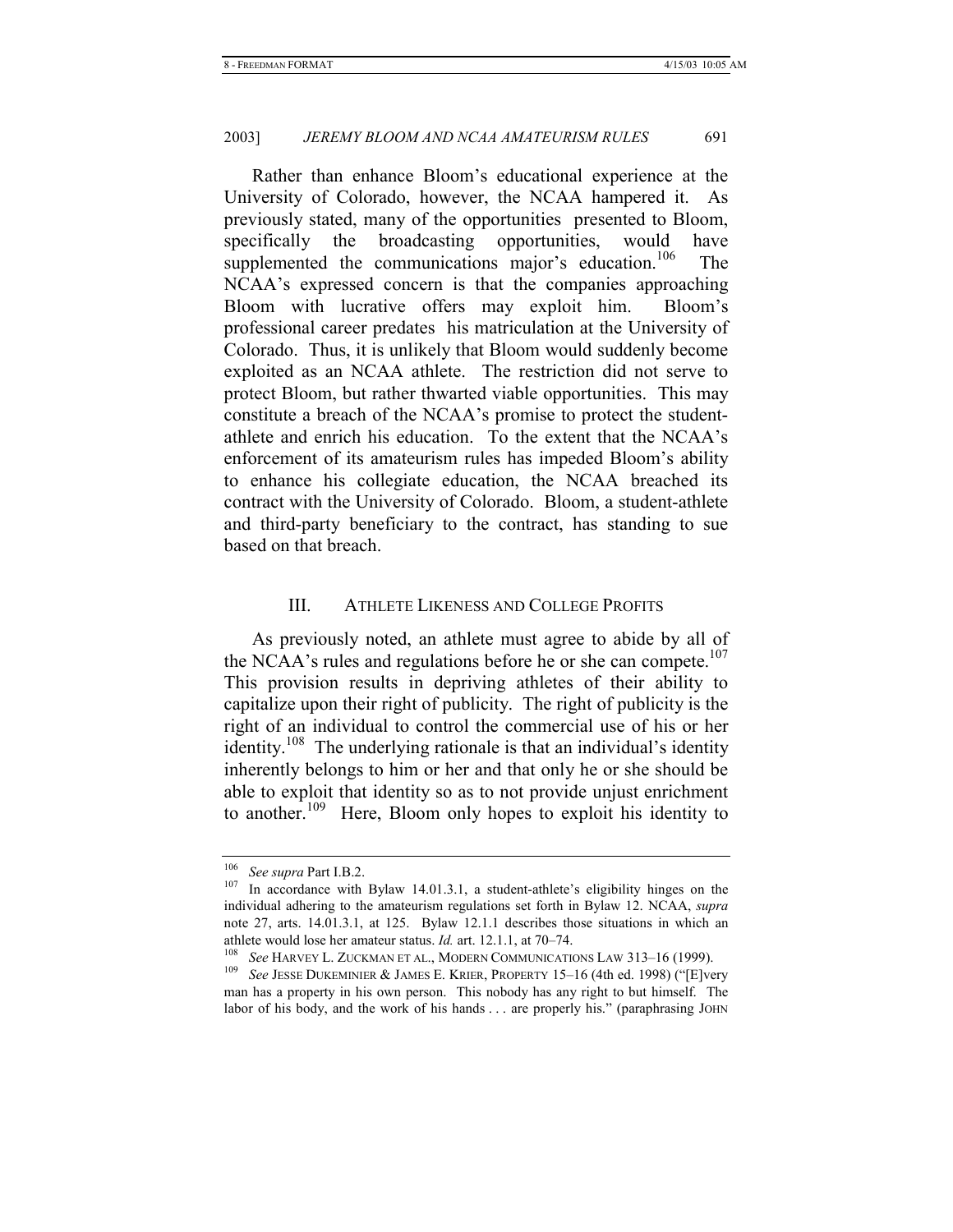sustain himself in elite skiing. Moreover, while the NCAA rules are not only limiting *his* ability to exercise this right, the NCAA and the University of Colorado are using his identity for *their own* benefit. The rules providing for this assignment of the athletes' rights of publicity are unconscionable, and should therefore be invalidated.

# *A. The Right of Publicity*

The right of publicity is rooted in the right to privacy, a right "that allowed people to block the use of their name and likeness in advertisements without their consent."110 Judge Jerome Frank, in Haelan Laboratories v. Topps Chewing Gum, <sup>111</sup> recognized that an individual's identity was a common law property right with a commercial value completely independent of privacy concerns.<sup>112</sup>

This right might be called a "right of publicity." For it is common knowledge that many prominent persons (especially actors and ballplayers), far from having their feelings bruised through public exposure of their likenesses, would feel sorely deprived if they no longer received money for authorizing advertisements, popularizing their countenances, displayed in newspapers, magazines, busses, trains and subways. This right of publicity would usually yield them no money unless it could be made the subject of an exclusive grant which barred any other advertiser from using their pictures.<sup>113</sup>

The right of publicity is most often associated with the commercial use of an individual's name or likeness. The *Restatement (Third) of Unfair Competition* takes an expansive view of the right, defining the right of publicity as the appropriation of "the commercial value of a person's identity by using without consent the person's name, likeness or other indicia

LOCKE, TWO TREATISES OF GOVERNMENT bk. 2, ch. 5 (Peter Laslett ed., Cambridge Univ. Press 1988) (1690))).

<sup>110</sup> WEILER & ROBERTS, *supra* note 51, at 422. 111 202 F.2d 866 (2d Cir. 1953). 112 *See id.* at 868. 113 *Id.*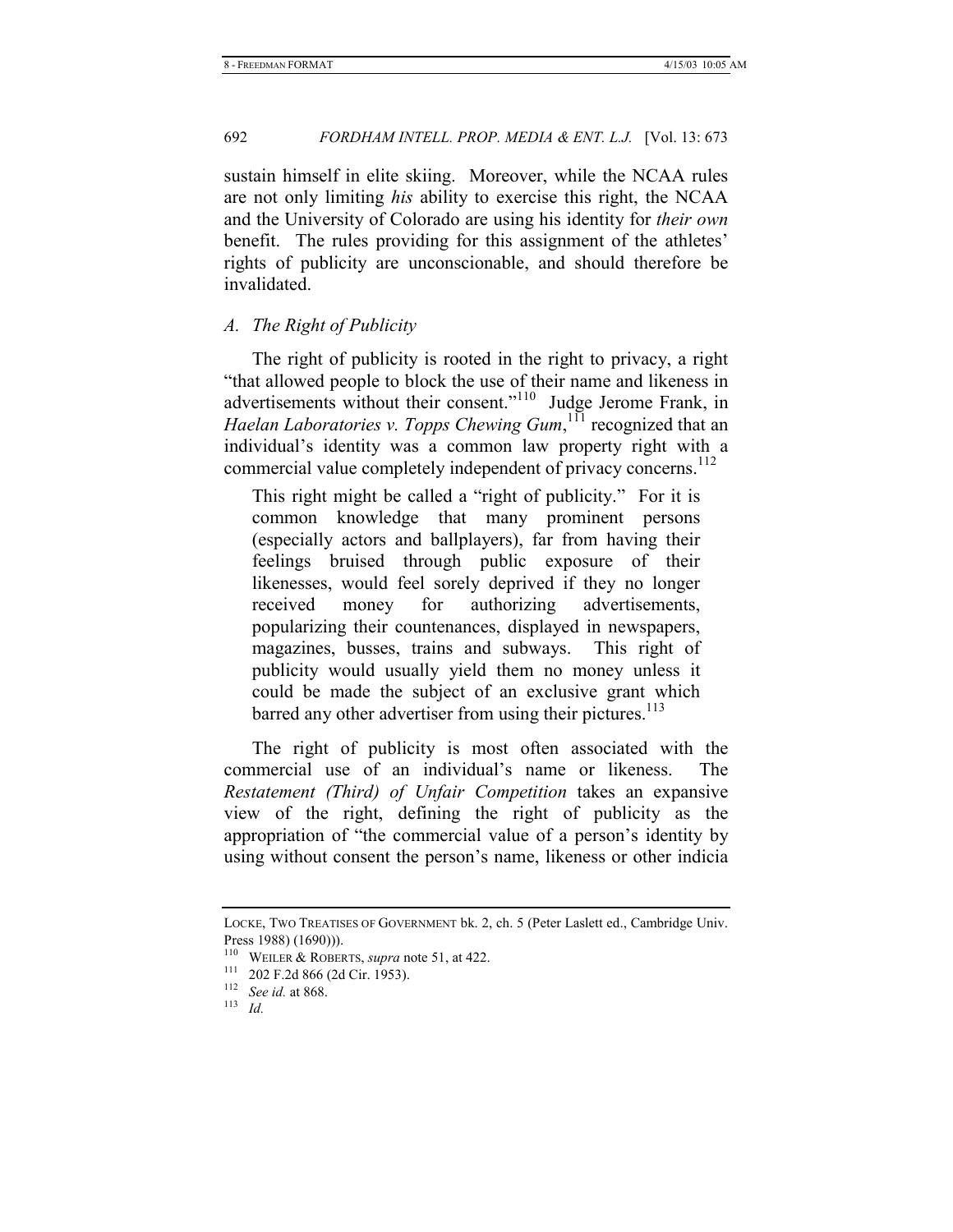of identity for purposes of trade."114 The latter part of this definition, the "other indicia of identity," has allowed for protection of various characteristics of an individual. Viable publicity claims may be based on the misappropriation of an individual's likeness,<sup>115</sup> voice,<sup>116</sup> running style,<sup>117</sup> an athlete's specialized shot or technique,  $118$  and depictions of objects associated with the individual. $119$ 

Bloom is prevented from exploiting any attributes of his name or identifiable persona and from using his publicity rights to create an association with commercial brands or products.<sup>120</sup> The same rule that prevents Bloom from usurping value from his name, however, allows the NCAA, and specifically, the University of Colorado, to exploit his personal characteristics to reap a profit.<sup>121</sup>

### *A. Collegiate Usage of Athlete's Name and Likeness*

An estimate in the late 1980s found that "each additional victory in football earned the school \$300,000, and in men's basketball \$45,000. . . . Patrick Ewing is estimated to have

<sup>&</sup>lt;sup>114</sup> RESTATEMENT (THIRD) OF UNFAIR COMPETITION § 46 (1995).<br><sup>115</sup> See, e.g., Ali v. Playgirl, 447 F. Supp. 723 (S.D.N.Y. 1978) (finding a violation of Muhammad Ali's right of publicity for a portrait in *Playgirl* magazine in which the drawing clearly had a resemblance to Ali and included a reference to the drawing as being "The Greatest"); White v. Samsung Elec. Am., 971 F.2d 1395 (9th Cir. 1992) (identifying a potential publicity claim for Vanna White for Samsung's use of a robot dressed in a wig, gown, and jewelry reminiscent of White).

<sup>116</sup> *See, e.g.*, Midler v. Ford Motor Co., 849 F.2d 460 (9th Cir. 1988) (finding Bette Midler's voice is distinctive and personal, an attribute of Midler's identity that may be protected from commercial exploitation).

<sup>117</sup> *See, e.g.*, Hirsch v. S.C. Johnson, 280 N.W.2d 129 (Wis. 1979) (holding that defendant-company's use of the name "Crazylegs" to market their shaving gel constituted an infringement of Hirsh's right of publicity since Elroy Hirsch's distinctive running style led to him being known as "Crazylegs").

<sup>118</sup> *See generally* ROBERT P. MERGES ET AL., INTELLECTUAL PROPERTY IN THE NEW TECHNOLOGICAL AGE 844 (2d ed. 2000) (identifying moves such as "Monica Seles' twohanded backhand shot in tennis; Bob Cousy's behind the back basketball pass; [and] Pete Rose's headfirst baseball slide" may be protectable attributes of the athletes' rights of publicity).

<sup>119</sup> *See, e.g.*, Motschenbacher v. R.J. Reynolds Tobacco, 498 F.2d 821 (9th Cir. 1974) (finding that a company that used a car for commercial use, which was reflective of famous race-car driver's distinctive car, infringed the driver's right of publicity).

<sup>120</sup> *See* NCAA, supra note 27, art. 12.5.1.1(g), at 78. 121 *See id.*, art. 12.5.1.1(e), at 78.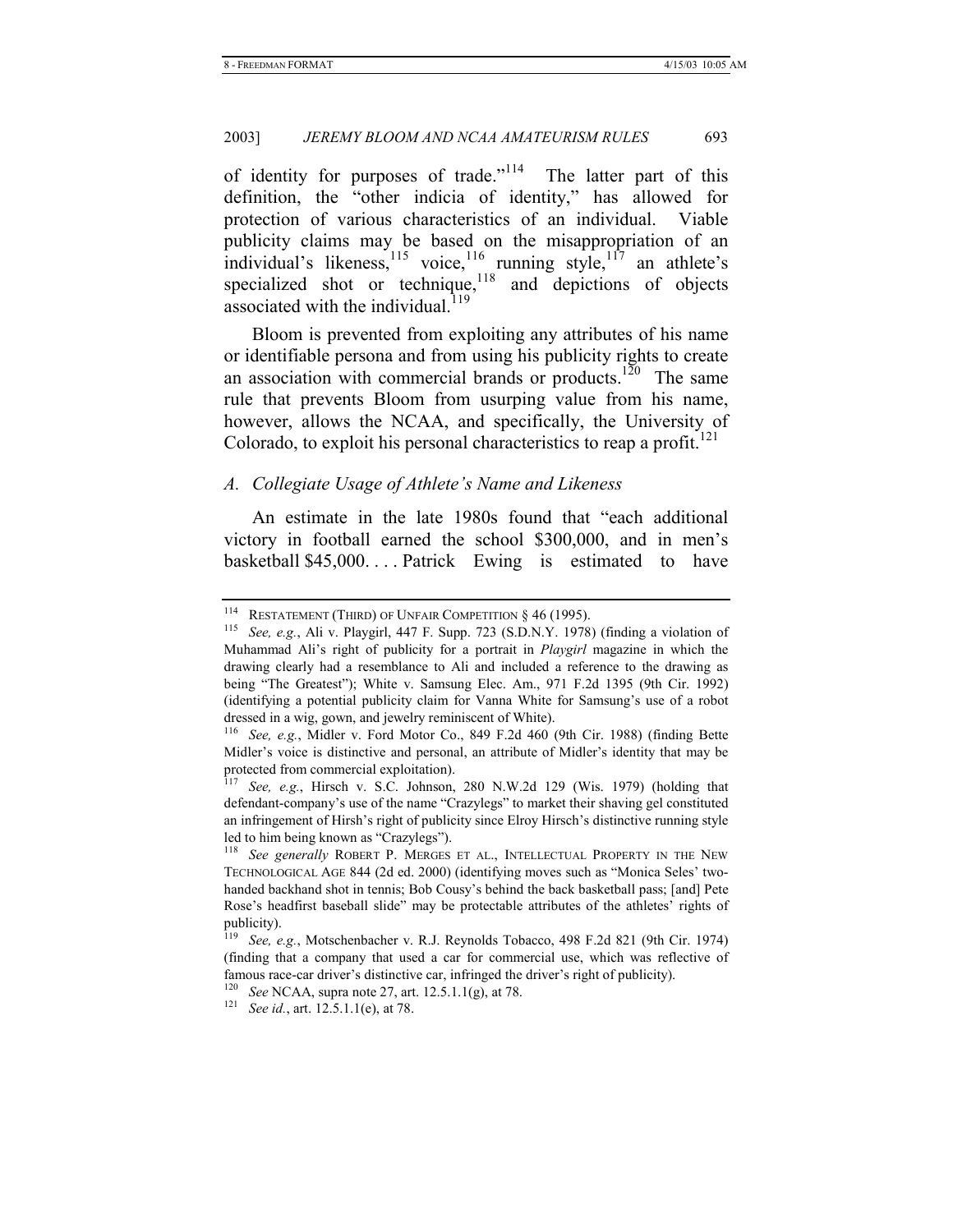generated \$12 million in additional revenues for Georgetown during his four years there in the early 1980s, when overall college basketball revenues were *significantly lower* than they are today."122 Recent years have displayed a demonstrative increase in the amount of revenues generated for NCAA member institutions from television and sponsorship contracts.<sup>123</sup> Notably, the above stated figures, attributing revenue to individual players, were calculated *before* these types of lucrative contracts became the norm.

In 1999, the NCAA and CBS signed a contract in the amount of \$6.3 billion (\$6,300,000,000.00) for the rights to televise certain basketball performances of NCAA studentathletes, just 63 games annually. In 2000, ABC signed a contract for \$400 million (\$400,000,000.00) for rights to televise the football performances of NCAA studentathletes in the Bowl Championship Series . . . . Fox Sports Network has agreed to pay \$220 million (\$220,000,000.00) to televise the football performance of NCAA studentathletes in games involving the Big Twelve Conference alone [(of which the University of Colorado is a member)].

 . . . On June 12, 2002, the Wall Street Journal reported that Coca-Cola Company entered an agreement with the NCAA and CBS valued at \$500 million (\$500,000,000) whereby Coca-Cola purchased the rights to promote its products in connection with the performance of studentathletes at NCAA championship events.<sup>124</sup>

Moreover, "[u]niversities take commercial advantage of the popularity of college athletics through the merchandising and

<sup>122</sup> WEILER & ROBERTS, *supra* note 51, at 796 (emphasis added). 123 *See* WEILER & ROBERTS, *supra* note 51, at 769. 124 Bloom's Complaint ¶¶ 24–25 (citing Betsy McKay, *Coke Beats Pepsi for NCAA Rights in Deal That Tops \$500 Million*, WALL ST. J., June 12, 2002, at B3). *See also*  News Release, NCAA, NCAA Reaches Rights Agreement with CBS Sports (Nov. 18, 1999), http://www.ncaa.org/releases/makepager.cgi/champother/1999111801co.htm; News Release, NCAA, Coke Signs "Corporate Champion" Pact (June 24, 2002), http://www.ncaa.org/news/2002/20020624/awide/3913n16.html.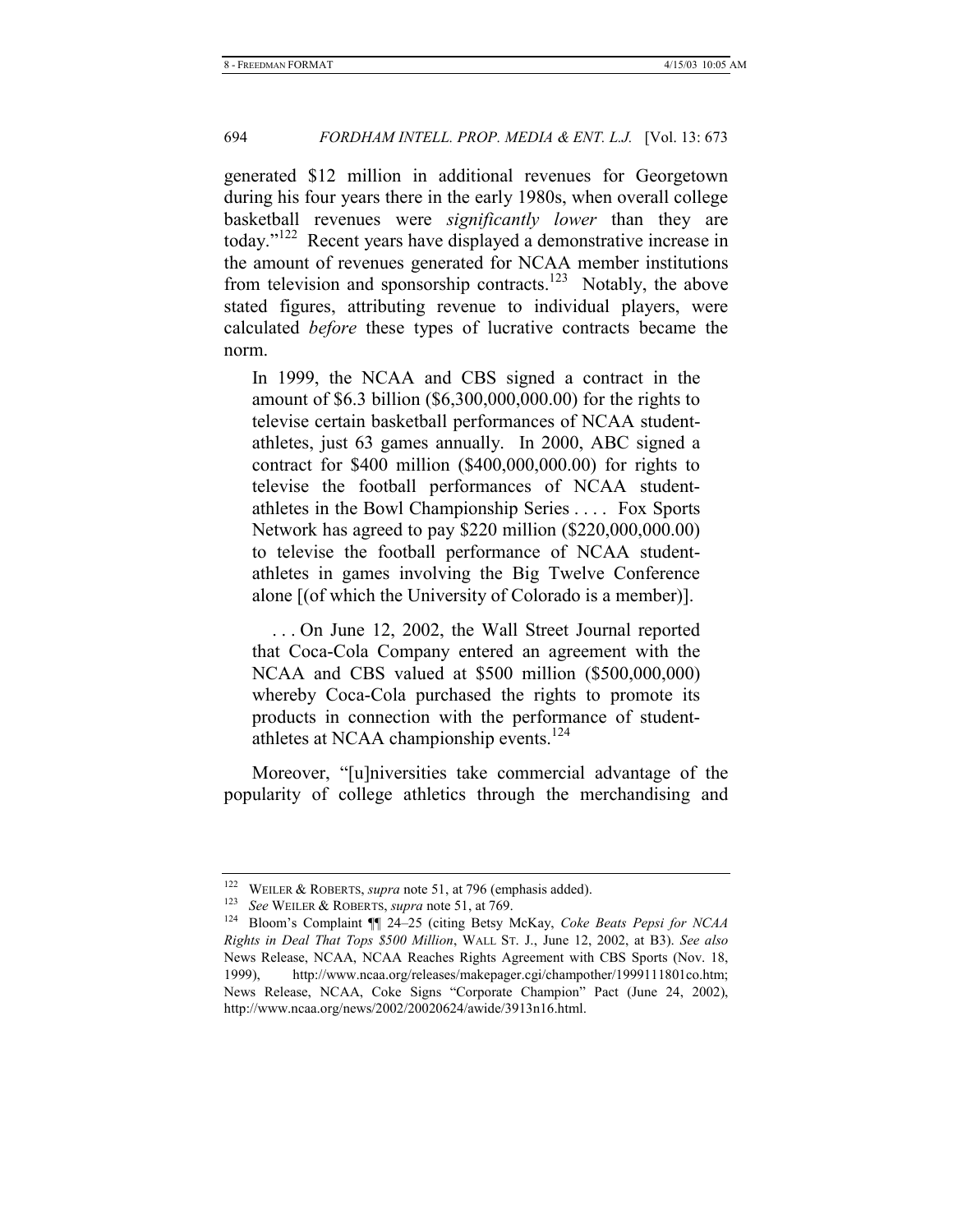licensing of college merchandise."<sup>125</sup> While restricting an athlete's ability to grant commercial usage of his or her name and likeness, "the NCAA does not restrict the use of a college athlete's likeness by the universities themselves."<sup>126</sup> Revenue generated from the sales of college merchandise and royalties earned from the licensing thereof produces multi-million dollar profits for schools.

In the early 1980s, the total retail market for products identified with college athletics was under \$100 million a year, most of which was sold in college book stores or other outlets on campus. By the mid-1990s, the college market was over \$2.5 billion a year, the vast bulk sold in retail stores and chains. The average royalty rates of around eight percent earned some 20 schools more than a million dollars per year.<sup>127</sup>

The amateurism rules allow schools to profit by using athletes' identities, but prohibit athletes from receiving any compensation for their own name and likeness. The NCAA has considered proposals to cure this inequity, though none would alleviate the problems the Bylaws present to Bloom and other extraordinary student-athletes like him.

Schools are able to capitalize on athletes' identities, because they can compete as NCAA athletes. Bylaw 14.01.3.1 states that student-athletes must abide by the NCAA's regulations to retain their eligibility.<sup>128</sup> Bylaw 12.5.1.1 grants universities permission to commercially utilize a student-athlete's name, likeness, and identity.<sup>129</sup> Thus, in order to abide by the NCAA rules and regulations, an athlete must grant his or her school a license to use his or her name and likeness (his or her right of publicity) for the school's own commercial gain. These provisions of the NCAA contract are unconscionable and should be invalidated.

<sup>125</sup> Vladimir P. Belo, *The Shirts off Their Backs: Colleges Getting Away with Violating the Right of Publicity*, 19 HASTINGS COMM. & ENT. L.J. 133, 153 (1996). <sup>126</sup> James S. Thompson, *University Trading Cards: Do College Athletes Enjoy a* 

*Common Law Right to Publicity?*, 4 SETON HALL J. SPORT L. 143, 167 (1994) (citing a letter to James S. Thompson from Richard D. Schultz, Executive Director of the NCAA).

<sup>127</sup> WEILER & ROBERTS, *supra* note 51, at 769. 128 NCAA, *supra* note 27, art. 14.01.3.1, at 125. 129 *Id.* at 78–79.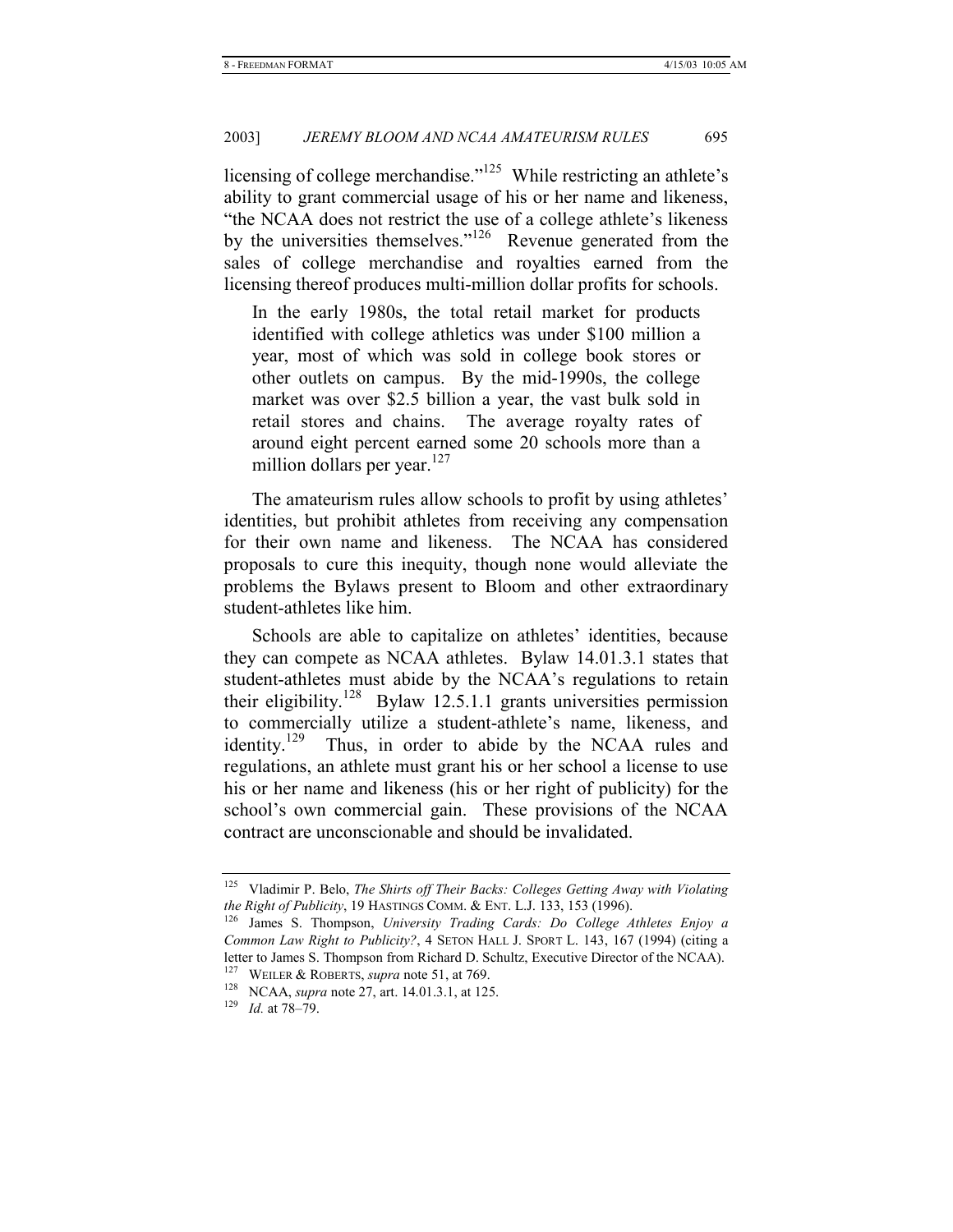#### *B. Unconscionability*

A court may invalidate a contract if it is deemed unconscionable.<sup>130</sup> Unconscionability exists within a contract Unconscionability exists within a contract where its terms are so unfair that they "shock the conscience."<sup>131</sup> The traditional rule was that a contract was unconscionable if it was "such as no man in his senses and not under delusion would make on the one hand, and as no honest and fair man would accept on the other."<sup>132</sup> In *Williams v. Walker-Thomas Furniture Co.*,<sup>133</sup> the court recognized that unconscionability included the absence of a meaningful choice on the part of one party, coupled with "contract terms [that] are unreasonably favorable to the other party."<sup>134</sup> The court further noted that "when a party of little bargaining power . . . signs a commercially unreasonable contract with little or no knowledge of its terms, it is hardly likely that his consent, or even an objective manifestation of his consent, was ever given to all the terms."<sup>135</sup>

Commentators have identified two different types of unconscionability: procedural and substantive.<sup>136</sup> Procedural unconscionability results from unfairness within the bargaining process.<sup>137</sup> If one party to the contract effectively has no choice but to agree to the terms of the contract, this indicates a defect in the negotiation process, which may result in procedural unconscionability. Substantive unconscionability, however, focuses on the terms of the contract itself. If the contract terms are unreasonable, and so one-sided that they "shock the conscience," the contract may be substantively unconscionable.<sup>138</sup>

In order to participate in intercollegiate competition, an athlete must agree to abide by all of the NCAA's rules and regulations,

<sup>130</sup> *See* U.C.C. § 2-302 (1977) (allowing a court to refuse to enforce a contract, which it deems was unconscionable when the contract was effectuated).

<sup>131</sup> Ferguson v. Countrywide Credit Indus., 298 F.3d 778, 784 (9th Cir. 2002).<br>
132 RESTATEMENT (SECOND) OF CONTRACTS § 208 (1981).<br>
133 350 F.2d 445 (D.C. Cir. 1965).<br>
134 *Id.* at 449.<br>
135 *Id.* 

<sup>136</sup> CHARLES L. KNAPP ET AL., PROBLEMS IN CONTRACT LAW: CASES AND MATERIALS 675 (4th ed. 1999).

<sup>137</sup> *Id.*

<sup>138</sup> Am. Software v. Ali, 54 Cal. Rptr. 2d 477, 482 (Cal. Ct. App. 1996).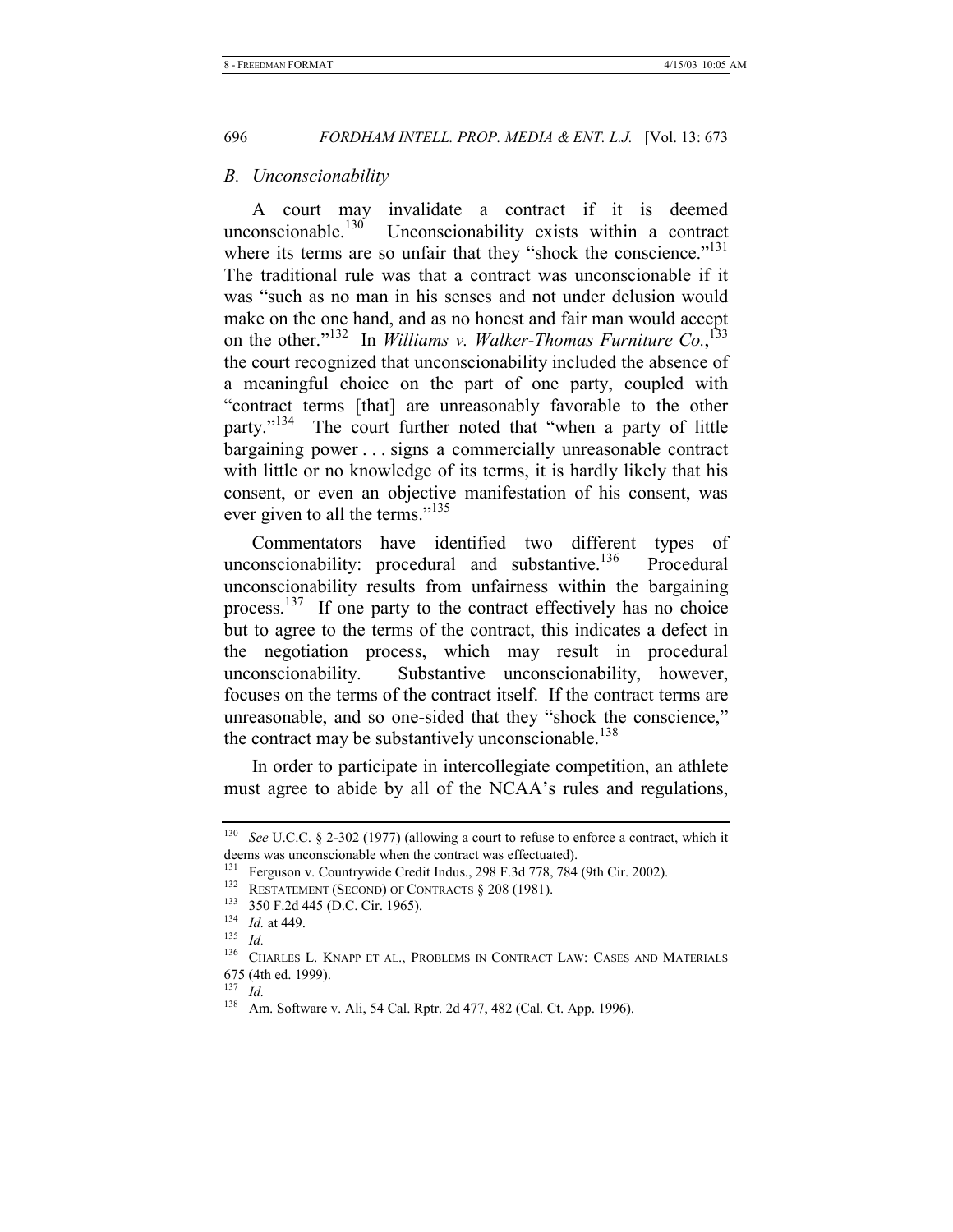"including those which permit the universities to use the likeness of college athletes for commercial purposes."139 Athletes who wish to compete at the collegiate level have no alternative but to agree to the stipulated provisions, and as a result they are left with "no meaningful choice."<sup>140</sup> High-school-aged athletes must either agree to the terms, most of which they are likely unable to truly understand, or loose their collegiate eligibility. In the end, these young adults do not have a choice. Moreover, the contract terms themselves are unjust. The forced forfeiture of rights combined with the compulsory assignment of athletes' right of publicity is unconscionable and should be invalidated.

# IV. NCAA BYLAW 12.5 CONSTITUTES AN UNREASONABLE RESTRAINT OF TRADE

# *A. The Sherman Antitrust Act*

The Sherman Antitrust Act (hereinafter the "Act")<sup>141</sup> prohibits unreasonable restraints of trade.<sup>142</sup> The seminal case analyzing NCAA practices under antitrust law is *National Collegiate Athletic*  Ass'n v. Board of Regents of the University of Oklahoma.<sup>143</sup> In *Board of Regents*, the Supreme Court analyzed the NCAA's television plan and found that the "challenged practices of the NCAA constitute a 'restraint of trade' in the sense that they limit members' freedom to negotiate and enter into their own television contracts."144 The Court recognized, however, that the Act only prohibits those restraints of trade that are unreasonable.<sup>145</sup>

<sup>&</sup>lt;sup>139</sup> Thompson, *supra* note 126, at 176.<br><sup>140</sup> *Walker*, 35 F.2d at 450. *See also* WEILER & ROBERTS, *supra* note 51, at 750 ("All colleges with major athletic programs are members of the NCAA, and they have all agreed to abide by the NCAA's rules and not to play against any school the Association

declares ineligible.").<br> $^{141}$  15 U.S.C. §§ 1–7 (2000).

<sup>&</sup>lt;sup>142</sup> See id. "Every contract, combination in the form of trust or otherwise, or conspiracy, in restraint of trade or commerce among the several States, or commerce among the several states, or with foreign nations is declared to be illegal." *Id.* § 1. <sup>143</sup> 468 U.S. 85 (1984). <sup>144</sup> *Id.* at 98. See *id.* at 98–99.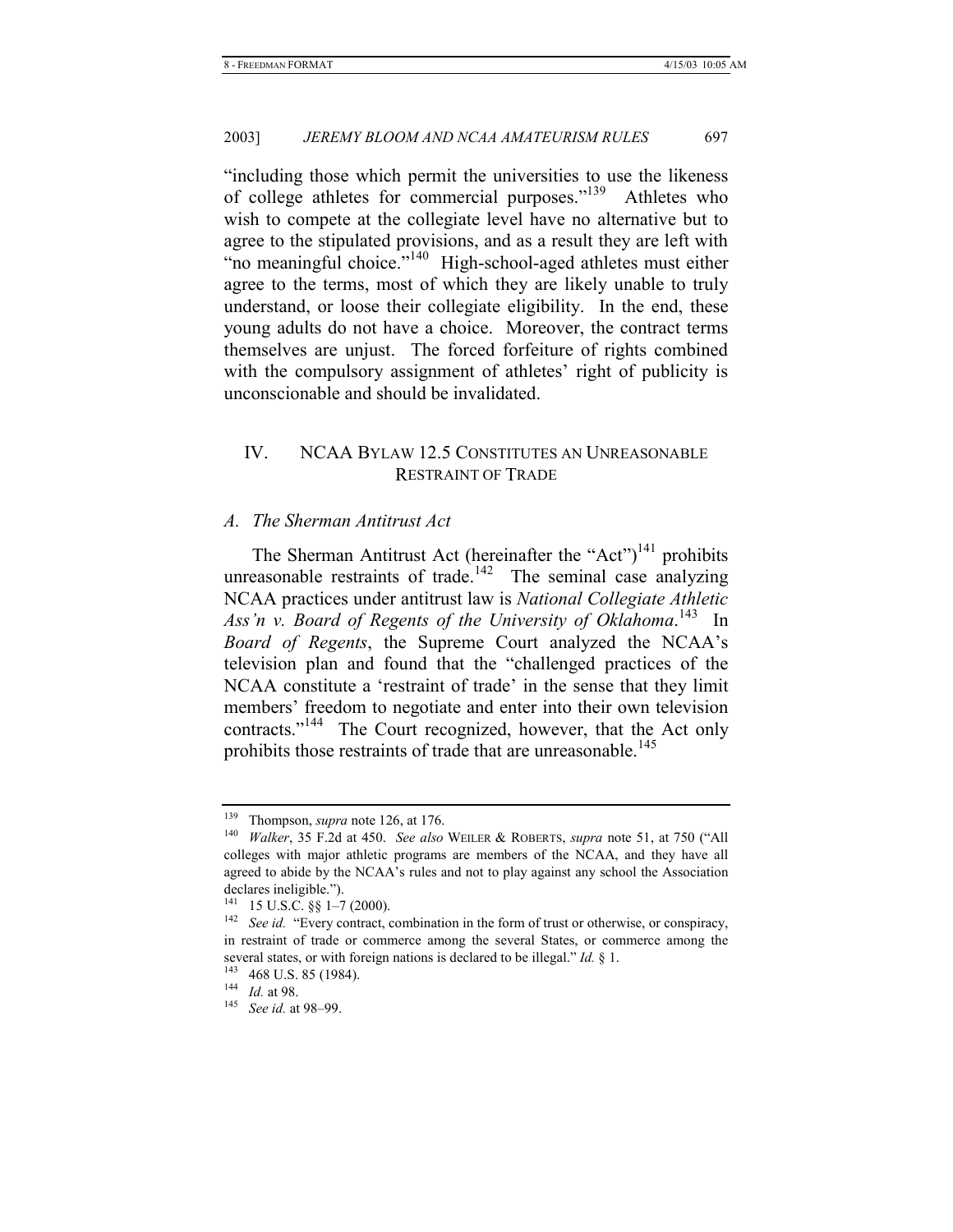A conclusion that a restraint of trade is unreasonable may be "based either (1) on the nature or character of the contracts, or (2) on surrounding circumstances giving rise to the inference or presumption that they were intended to restrain trade and enhance prices. Under either branch of the test, the inquiry is confined to a consideration of the impact on competitive conditions."<sup>146</sup>

The validity of a regulation potentially restraining trade will be determined by evaluating its impact on competition.<sup>147</sup> Bylaw  $12.5.1$ ,<sup>148</sup> the rule prohibiting athletes from associating with forprofit entities while allowing schools to profit from using their athletes' name, likeness, or identity, is anticompetitive and should be invalidated under the Act.

# *A. Antitrust Scrutiny of the NCAA's Amateurism Bylaws*

Most courts examining a challenge to the NCAA's Amateurism Bylaws have determined that the Bylaws fulfill a legitimate business purpose, $149$  and in fact have procompetitive effects.<sup>150</sup> However, these cases have focused on the "no-agent" and "nodraft" rules.<sup>151</sup> While it has been stated that "[t]he overriding purpose of the eligibility Bylaws . . . is not to provide the NCAA with commercial advantage, but rather the opposite extreme—to prevent commercializing influences from destroying the unique 'product' of NCAA college football[,]"152 this rationale may not be applicable when analyzing the amateurism rules from the

<sup>&</sup>lt;sup>146</sup> *Id.* at 103 (quoting Nat'l Soc'y of Prof'l Eng'rs v. United States, 435 U.S. 679, 690 (1978)).

<sup>&</sup>lt;sup>147</sup> *See id.*<br><sup>148</sup> NCAA, *supra* note 27, art. 12.5.1, at 78–81.

<sup>&</sup>lt;sup>149</sup> See, e.g., Gaines v. Nat'l Collegiate Athletic Ass'n, 746 F. Supp. 738, 744 (M.D. Tenn. 1990) (stating that the NCAA's regulations are designed to "maintain amateur intercollegiate athletics 'as an integral part of the educational program . . .'" (quoting NCAA, *supra* note 14)).<br><sup>150</sup> *See, e.g., id.* at 746 (finding that the NCAA's amateurism rules "have primarily

procompetitive effects in that they promote the integrity and quality of college football and preserve the distinct 'product' of major college football as an amateur sport").

<sup>151</sup> *See, e*.*g*., Banks v. Nat'l Collegiate Athletic Ass'n, 977 F.2d 1081 (7th Cir. 1992). 152 *Gaines*, 746 F. Supp. at 744.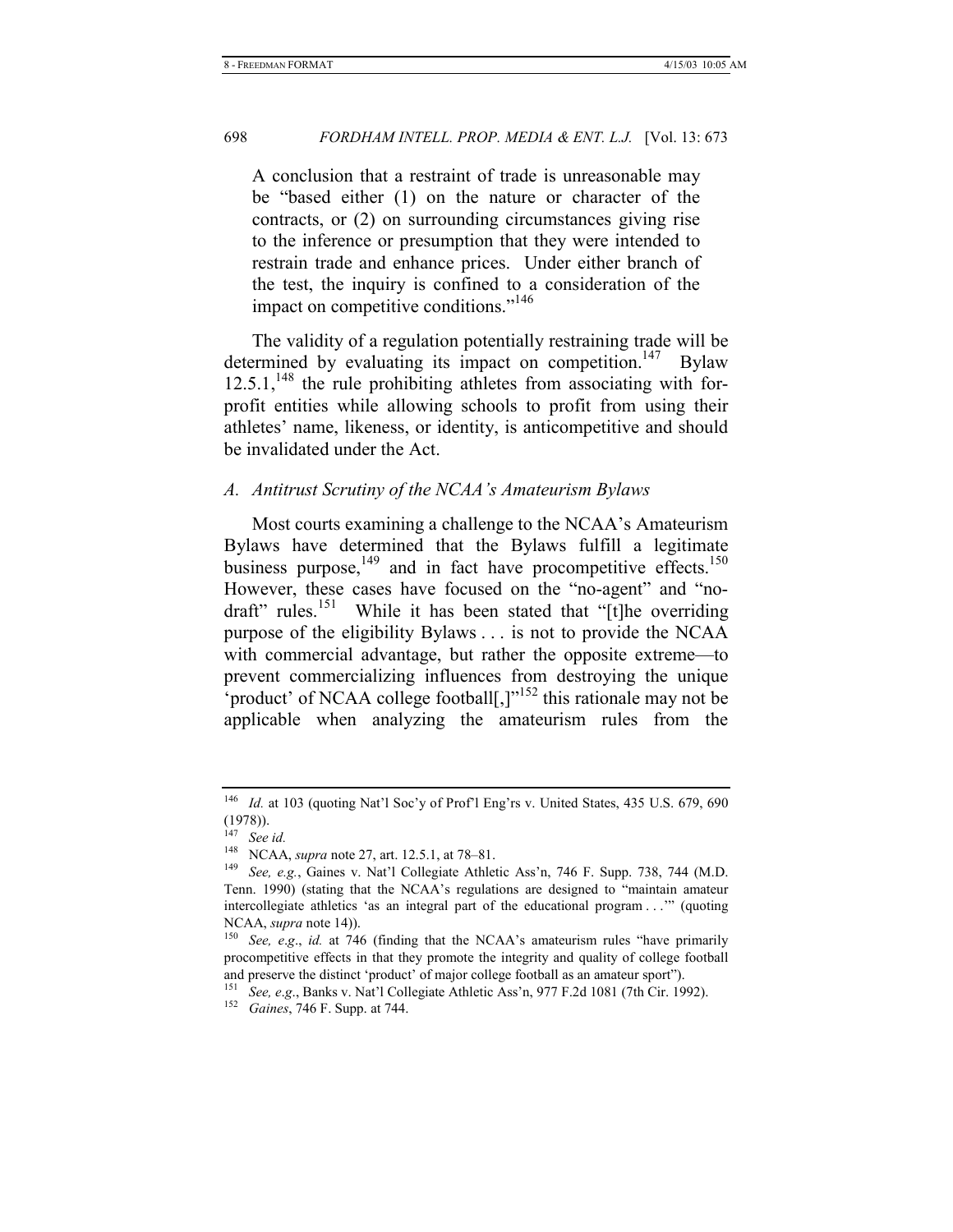viewpoint of their restrictions on athlete endorsements or sponsorships.

1. College Athletics: Truly Amateur Sport?

College athletics is a commercialized industry. The NCAA's own efforts have demonstrated this with its multi-million dollar television and merchandising contracts.<sup>153</sup> To view collegiate sports as "an institution of amateurism" would ignore this fact, and would indeed be "misguided."<sup>154</sup> NCAA colleges and universities reap tremendous financial benefits from their star athletes.<sup>155</sup> A star athlete may give the school increased name recognition, greater airtime on television, and success for the school both on and off the field. One star athlete could allow the school to enjoy greater success in the sports season, which makes future recruitment of other talented student-athletes easier. The increased presence that accompanies a successful sports season can result in an increase in applications, strengthening the quality of student the school itself attracts.<sup>156</sup> Most importantly, however, a star athlete and/or a successful season greatly increases the revenue earned by the school.

This phenomenon is best demonstrated by looking at a specific example. In the past several years, the University of Maryland (hereinafter "Maryland"), a large Division I school, has enjoyed considerable athletic success.<sup>157</sup> Coincidentally, the school has also seen an increase in enrollment applications, a higher quality of student, and an increase in revenue within that same time period.<sup>158</sup>

<sup>&</sup>lt;sup>153</sup> See supra note 124 and accompanying text.<br><sup>154</sup> Belo, *supra* note 125, at 153.<br><sup>155</sup> See generally supra Part III.B.<br><sup>156</sup> See WEILER & ROBERTS, *supra* note 51, at 796 (noting that in his four years at Georgetown, Patrick Ewing helped generate a forty-seven percent increase in applications and a forty point rise in its freshman SAT scores).

<sup>&</sup>lt;sup>157</sup> See *infra* Tables 1, 2.<br><sup>158</sup> See *infra* Tables 2, 3. *But see* Sarah Talalay, *Football Success Pays Off for UM; Campus Basks in Prestige, Enjoys Added Revenue*, SOUTH FLORIDA SUN-SENTINEL, Dec. 29, 2002, at 1A (quoting University of Maryland [hereinafter Maryland] officials who asserted that donations fell in 2002 after years of continued growth and that the number of applications received by Maryland had already been increasing prior to the success within the Maryland athletic program).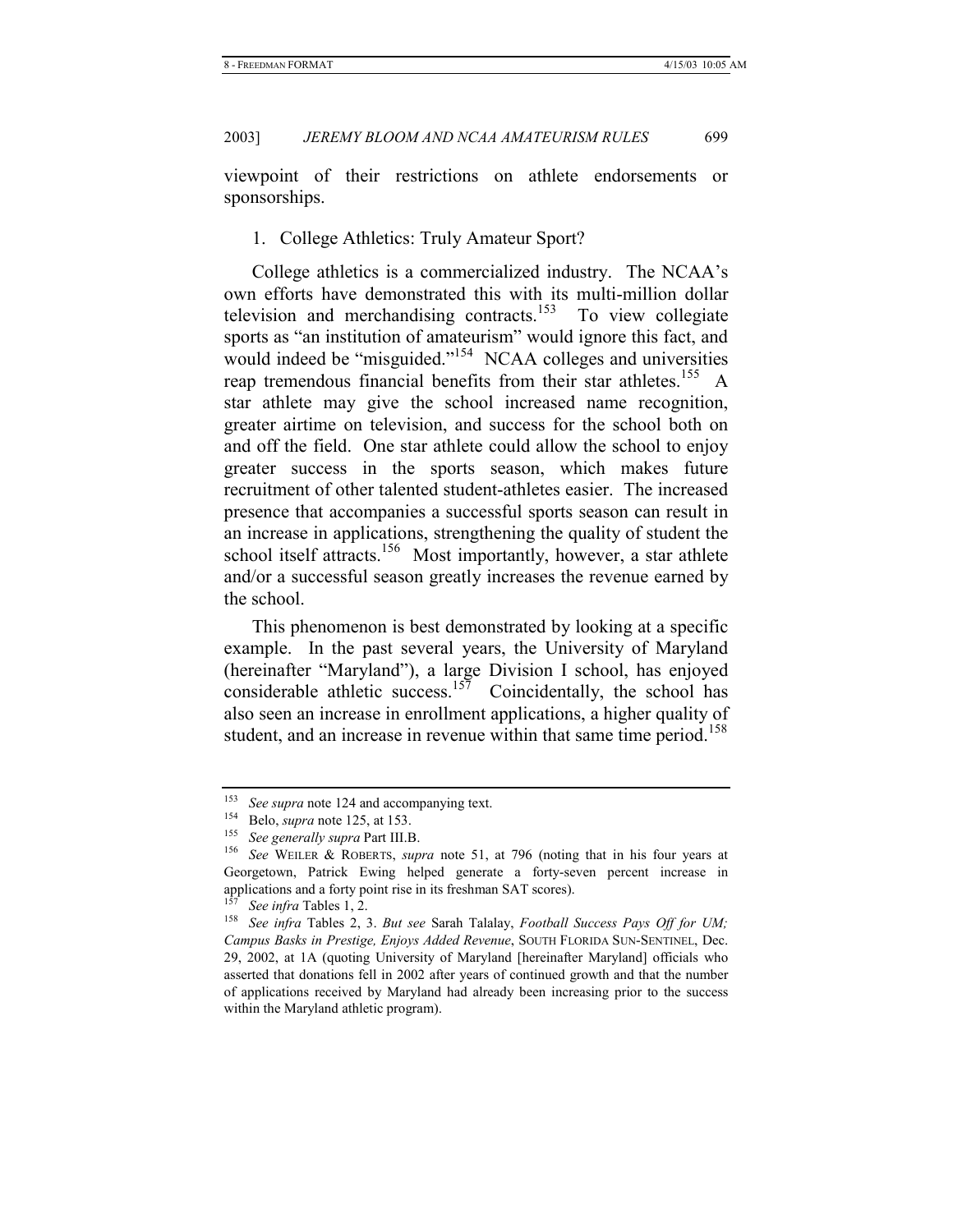The following tables depict the evolution of Maryland's football and basketball teams, and track revenue and admission statistic changes.

# Table 1

| 'Iniversity of Maryland Football and Basketball Season Records <sup>159</sup> |  |  |
|-------------------------------------------------------------------------------|--|--|
|                                                                               |  |  |

|               | Football |                                | Basketball |                                             |  |
|---------------|----------|--------------------------------|------------|---------------------------------------------|--|
| School Year   | Record   | Post-Season Result<br>(if any) | Record     | Post-Season<br>Result <sup>a</sup> (if any) |  |
| 1998-1999     | $3-8$    |                                | $26-6$     | <b>Sweet Sixteen</b>                        |  |
| 1999–2000     | $5-6$    |                                | $25-10$    | Second Round                                |  |
| $2000 - 2001$ | $5-6$    |                                | $25 - 11$  | Final Four                                  |  |
| $2001 - 2002$ | $10-2$   | Orange Bowl                    | $32 - 4$   | <b>National Champions</b>                   |  |

These results indicate the NCAA Division I Basketball Tournament round in which the Maryland men's basketball team lost.

#### Table 2

# University of Maryland Budgeted Sports-Related Revenue<sup>160</sup>

| Sales & Services of<br>Auxiliary Enterprises <sup>a</sup> (\$) | Private Gifts, Grants &<br>Contracts <sup>b</sup> $(\$)$ | <b>Total Revenue</b><br>(\$) |
|----------------------------------------------------------------|----------------------------------------------------------|------------------------------|
| 137,348,686                                                    | 41,321,284                                               | 836, 612, 738                |
| 127,720,172                                                    | 43,222,186                                               | 904, 347, 659                |
| 135,546,500                                                    | 41,744,722                                               | 960,586,972                  |
| 151,388,065                                                    | 54,687,507                                               | 1,028,517,530                |
|                                                                |                                                          |                              |

<sup>159</sup> *See University of Maryland Football Game Results*, TerrapinStats.com, *at*  http://www.terrapinstats.com/football.php (last visited Mar. 31, 2003); *University of Maryland Basketball Stats*, Terrapin Stats.com, *at* http://www.terrapinstats.com/ basketball.php (last visited Mar. 31, 2003).

<sup>&</sup>lt;sup>160</sup> See Telephone Interview with Blene Mekbeb, Fiscal Management Specialist, Dept. of Budget and Fiscal Analysis, University of Maryland (Jan. 28, 2003); Dept. of Budget & Fiscal Analysis, *Budget Information*, University of Maryland, *at*  http://www.inform.umd.edu/CampusInfo/Departments/BFA/budgetinfo3.html (last visited Mar. 31, 2003).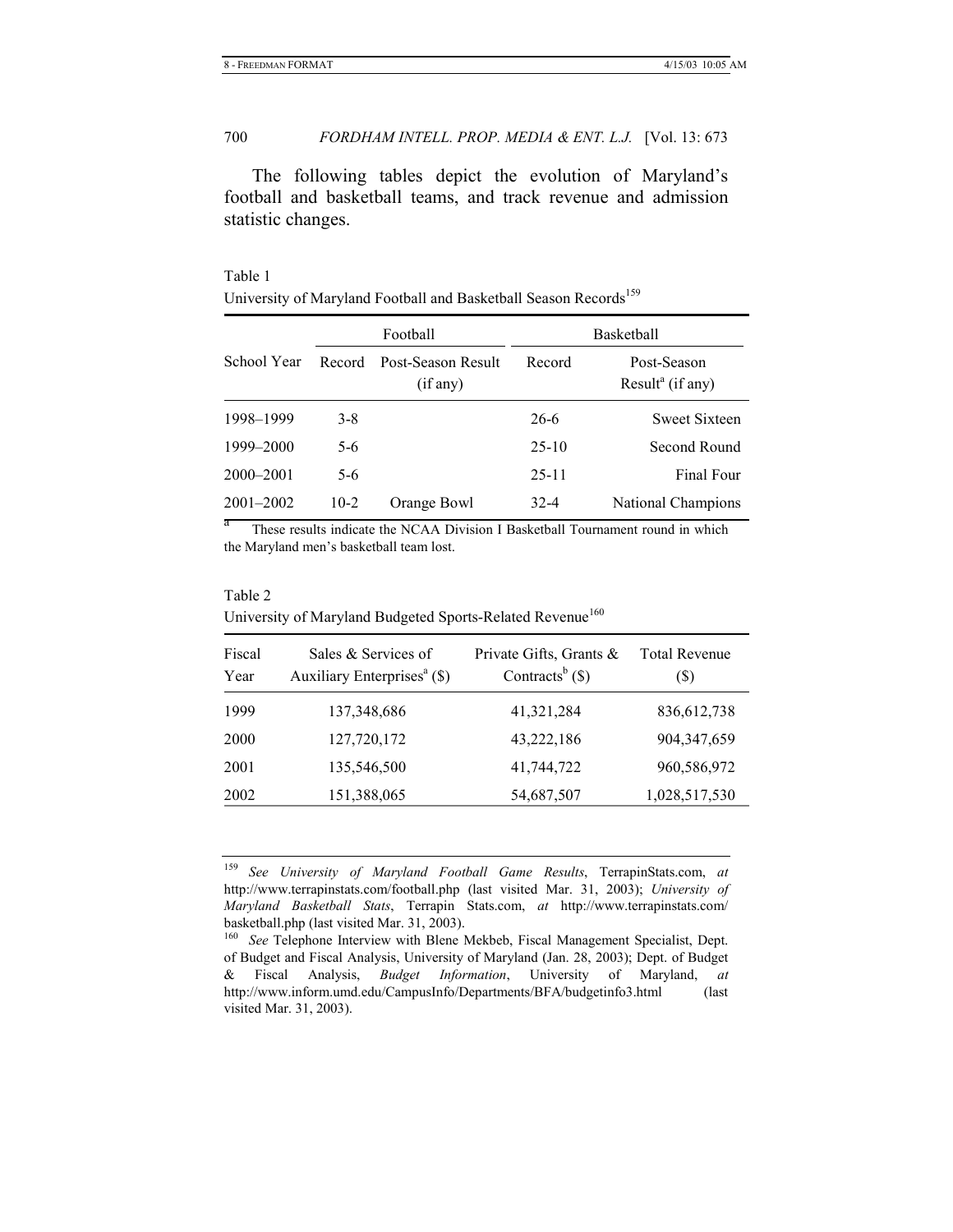| 2003] | JEREMY BLOOM AND NCAA AMATEURISM RULES |  |
|-------|----------------------------------------|--|
|       |                                        |  |

| 2003 | 147, 352, 979 | 52,803,238 | 1,155,364,083 |
|------|---------------|------------|---------------|
|------|---------------|------------|---------------|

<sup>a</sup> Auxiliary Enterprises revenue constituted 13–16% of the total revenue budgeted, and includes the University Bookstore, where most of the school-licensed memorabilia is sold on campus. Additional licensing revenue is also placed under this subsection. b

 Private Gifts comprised approximately 5% of the total revenue budgeted, and consists mainly of donations made to the school, private grants, and alumni contributions.

| Table 3                                               |
|-------------------------------------------------------|
| University of Maryland Admissions Data <sup>161</sup> |

| First Year<br>Class <sup>a</sup> | Total<br>Applications | Acceptance<br>Rate $(\% )$ | Average<br>$GPA^b$ | SAT Range <sup>c</sup> |
|----------------------------------|-----------------------|----------------------------|--------------------|------------------------|
| 1999                             | 18,807                | 54.5                       | 3.61               | 1150-1320              |
| 2000                             | 18,525                | 50.6                       | 3.72               | 1170-1330              |
| 2001                             | 19,668                | 55.0                       | 3.76               | 1170-1330              |
| 2002                             | 23,141                | 43.5                       | 3.86               | 1200-1350              |

 $\frac{a}{b}$  The year listed indicates year of matriculation.

 $\frac{b}{c}$  Average high school grade point average.

Range of Scholastic Aptitude Test scores from the twenty-fifth to seventy-fifth percentiles.

As of 1985, Maryland boasted a number-one-ranked football team and a top-rated basketball team led by a young, upcoming star, Len Bias.<sup>162</sup> By 1990, however, commentators had criticized Maryland as having hit "rock bottom."163 Bias died of a cocaine overdose in June of 1986, and following recruiting violations and an NCAA determination of a "lack of institutional control," Maryland was subject to severe and controversial NCAA sanctions.<sup>164</sup> As a result, the Maryland men's basketball team was

<sup>161</sup> *See* Office of Institutional Research & Planning, *Quick Summary Data*, University of Maryland, *at* http://www.inform.umd.edu/OIS/quicksum.html (last visited Mar. 31, 2003).

<sup>162</sup> *See* Michael Wilbon, *This Decision Has No Appeal*, WASH. POST, Aug. 4, 1990, at B1.

<sup>163</sup> *See, e*.*g*., *id.*

<sup>164</sup> *See* Jonathan Feigen, *Restore The Roar; Maryland Revives Program With Help of Home-Grown Talent*, HOUSTON CHRON., Mar. 21, 1995, at 2 (describing sanctions imposed on the program after the death of Len Bias and the programs subsequent rebuilding process); Phil Hersh, *'Seeing Superman Go Bad': Their Records Set, for Many*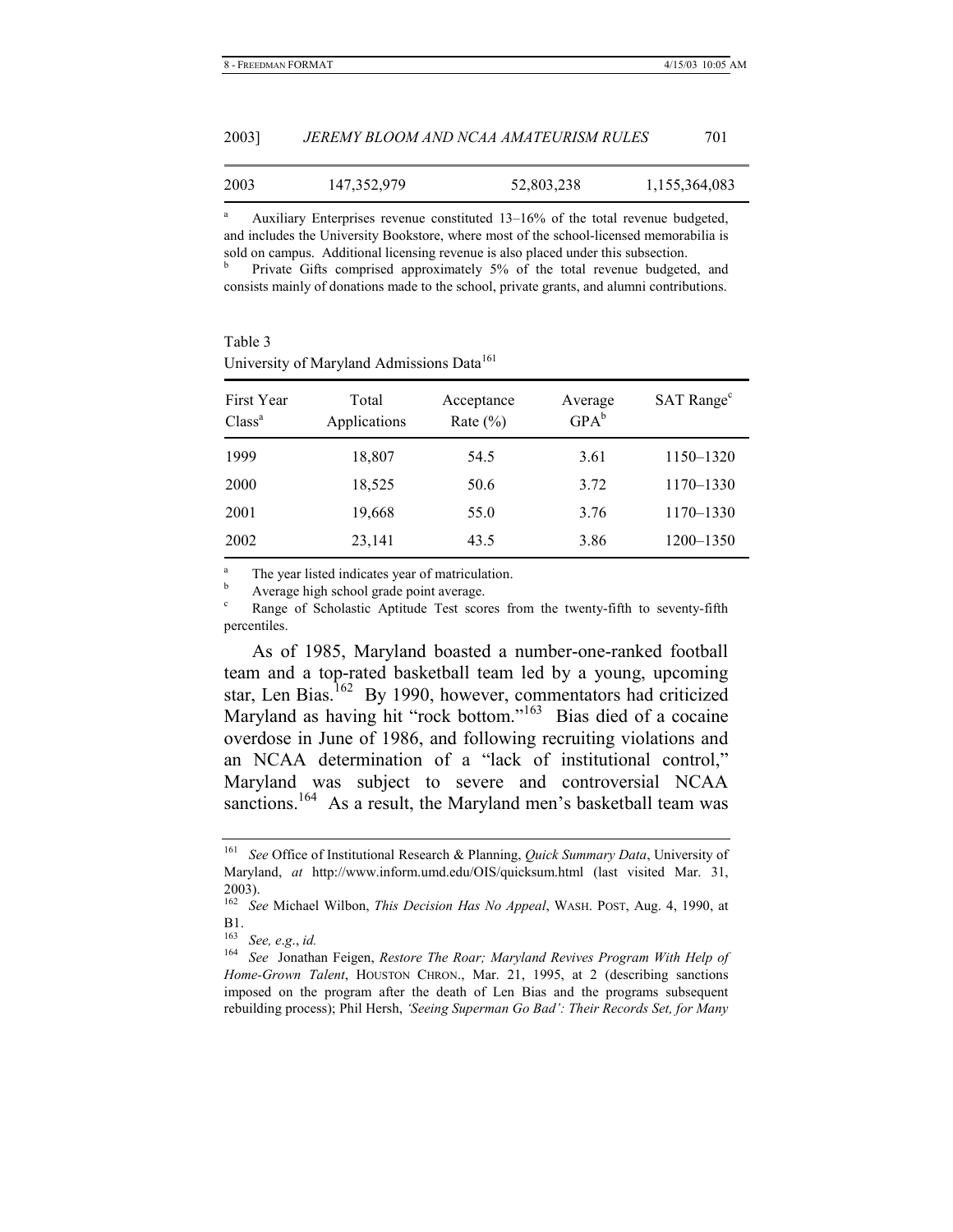placed on probation for three years, was precluded from postseason competition through the 1991–92 season, and was prohibited from appearing on live television, effectively barring Maryland from competing in the Atlantic Coast Conference (ACC) tournament during those years.<sup>165</sup> Furthermore, Maryland was required to return \$400,000 it had received in NCAA Division I Basketball Tournament (hereinafter "Tournament") revenue to the NCAA. The NCAA deleted the Maryland men's basketball team's record from the 1988 Tournament.<sup>166</sup>

From the 1999 to 2002 Maryland football seasons, the team improved its overall record from an abominable 3-8 to a 10-2 record, including an appearance at Maryland's first major bowl game in over twenty years, followed by a win at the Peach Bowl in 2003.167 The Maryland Terrapins' Peach Bowl win marked Maryland's second eleven-win season in the 110 years of Maryland football.<sup>168</sup>

During the same time period, the basketball team dramatically improved their record, made Maryland's first appearance in the NCAA National Tournament Final Four, and won Maryland's first national basketball championship.<sup>169</sup> During the same period, Maryland's revenue increased a total of  $$318,751,345.<sup>170</sup>$  In particular, the categories of revenue representing sales of Maryland memorabilia and licensing, and private donations increased a total

*the Records Turned Criminal*, CHI. TRIB., Dec. 28, 1986, at 1C; John Nelson, *Year in Review: 1986; Deaths of Bias, Rogers Overshadow Sport Achievements*, L.A. TIMES, Dec. 28, 1986, § 3, at 1.

<sup>165</sup> *See Maryland Nailed with a Two-Year Post-Season Ban,* TORONTO STAR, Mar. 6,

<sup>1990,</sup> at B5.<br><sup>166</sup> See id.<br><sup>167</sup> See P.K. Daniel, *Woman's Touch on Terps; Title IX Paved Way for Maryland's Yow, String of Championship Seasons*, SAN DIEGO UNION-TRIB., Nov. 17, 2002, at C1; Leo Willingham, *Peach Bowl: Maryland 30, Tennessee 3: Terps Right at Dome*, ATLANTA J.- CONST., at 1C; *supra* Table 1. 168 *See College Game Day: Chick-Fil-A Peach Bowl: Fan Guide*, ATLANTA J.-CONST.,

Dec. 31, 2002, at 5C.

<sup>169</sup> *See* Dan Wetzel, *Maryland Relishes First of Hopefully Many NCAA Titles*, CBS Sportsline, *at* http://cbs.sportsline.com/b/page/pressbox/0,1328,5192180,00.html (Apr. 2, 2002) (describing Maryland's national championship and the program's resurgence since the death of Len Bias); *supra* Table 1. 170 *See supra* Table 2.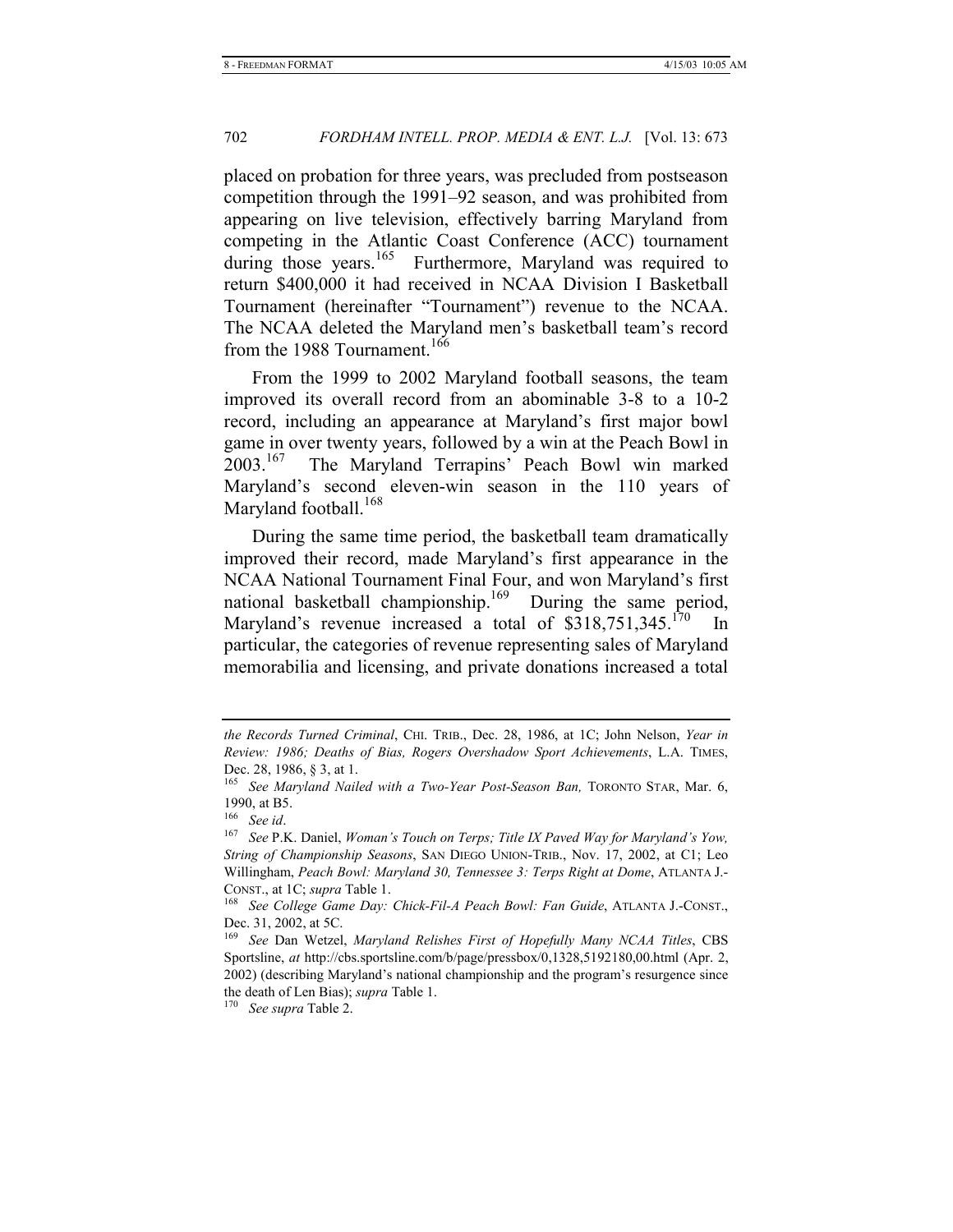of \$10,004,293 and \$11,481,954, respectively, between the 1999 and 2003 fiscal years.<sup>171</sup>

In that same period, the academic quality of the student body improved correspondingly.<sup>172</sup> Over the four years examined, Maryland received increasingly more applications for the incoming class. Admissions became increasingly competitive and the percentage of accepted applications fell.<sup>173</sup> The Maryland admissions office received over 4,000 more applications for the 2002 entering class than it received for the 1999 entering class.<sup>174</sup> Those students, on average, had high school GPAs that were a quarter-point higher and scored an average of forty points higher on their SATs.<sup>175</sup>

When examining these figures, it is important to note the correlating time periods. The success of a football season would likely be reflected in the following year's revenue earnings and admissions statistics.<sup>176</sup> The basketball season, however, spans two calendar years and ends early in the second year.<sup>177</sup> Success within a basketball season would be jointly represented in the current and following fiscal years (i.e., the year in which the season ended and the next year). Additionally, considering that Maryland requires applicants for the incoming class to submit the first portion of their application by the end of January, and all accepted students must confirm their decision to attend the school by May 1st, the basketball season would affect the following year's student-applications.178 For instance, the 2002 incoming class would likely in part reflect the 2001 football team's success, but would not be affected by the 2001–02 basketball team's

<sup>171</sup> *See supra* Table 2. 172 *See supra* Table 3. 173 *See supra* Table 3*.*

<sup>174</sup> *See supra* Table 3*.*

<sup>175</sup> *See supra* Table 3*.*

<sup>176</sup> The college football post-season traditionally ends by the first week of January. *See, e.g.*, University of Maryland, *supra* note 159 (demonstrating that the 2001–02 football season schedule ended January 2, 2002).<br> $177 \text{ So} I$  Ilniversity of Maryland Footba

<sup>177</sup> *See University of Maryland Football Game Results*, *supra* note 159 (displaying the 2001–02 Basketball Season, which ran from November 2, 2001, through April 1, 2002).

<sup>178</sup> *See* University of Maryland, *Freshman Application Dates*, Undergraduate Admissions, *at* http://www.uga.umd.edu/apply/dates.html (last visited Mar. 21, 2003).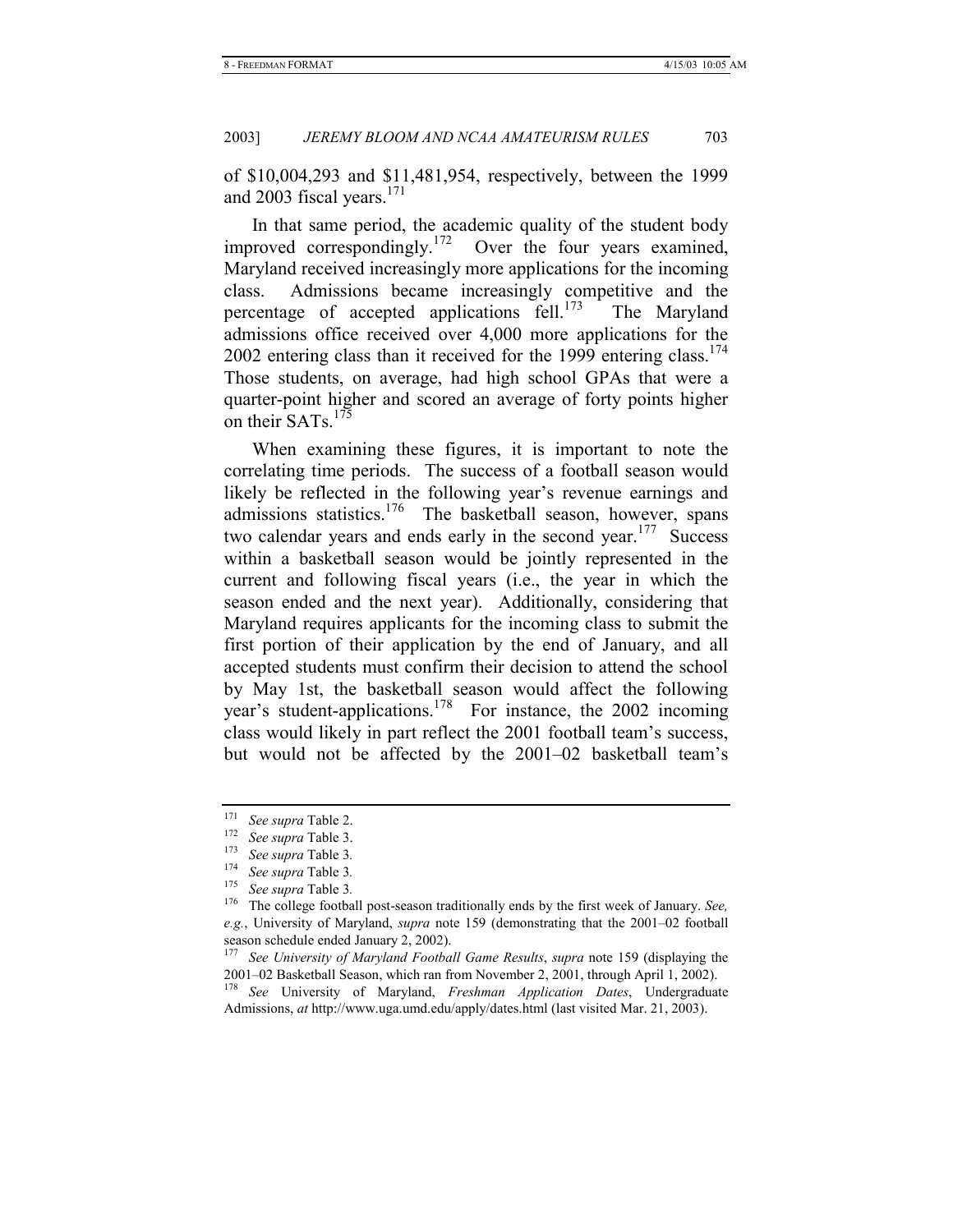national championship. Since Maryland won the championship April 2002, it is likely that the 2003 incoming class will most adequately reflect this athletic success.

Examination of these figures reveals a correlation between the on-the-field success of a university's teams and the benefits that accrue to the school. The underlying purpose justifying the NCAA's rules—to promote amateur sport—may have already been thwarted. Effectively, under the Amateurism Bylaws, colleges and universities reap significant financial benefits from their star student-athletes while the preventing student-athletes from capitalizing on their own name and likeness.

# 2. Anti-Competitive Effects of the Amateurism Bylaws

Courts have rejected student-athletes' antitrust claims on the basis that the athlete is not a "competitor" with the NCAA or its member institutions,<sup>179</sup> but students and the NCAA or universities might be viewed as competitors in terms of marketing or sponsorship deals. If companies were permitted to sponsor individual athletes, the college teams and the NCAA as a whole would be competing with those individuals to gain lucrative endorsement contracts. A star student-athlete might make a team more attractive to marketers and to consumers, but if marketers could simply invest in that star, they would potentially bypass negotiating a deal with the university or the NCAA. For instance, upon learning that Bloom was signing with the University of Colorado, Nike, with whom Bloom had previously been negotiating, stated "there was no reason for it to enter into a skiing sponsorship contract with [Bloom] because the NCAA Bylaws essentially made [him] a Nike athlete for the next four (4) years."<sup>180</sup> In 1995, the University of Colorado entered into a ground-breaking, five-year deal with Nike for \$5.6 million, renegotiated in 2000, under which all but two of the university's

<sup>179</sup> *See, e.g.*, Smith v. Nat'l Collegiate Athletic Ass'n, 978 F. Supp. 213, 217 (W.D. Pa. 1997) ("'[T]he plaintiff is currently a student, not a businessman in the traditional sense, and certainly not a 'competitor' within the contemplation of the antitrust laws.'" (quoting Jones v. Nat'l Collegiate Athletic Ass'n, 392 F. Supp. 295, 303 (D. Ma. 1975))), *aff'd in part, vacated in part, and rev'd in part*, 139 F.3d 180 (3d Cir. 1998).<br><sup>180</sup> Bloom's Complaint ¶ 52.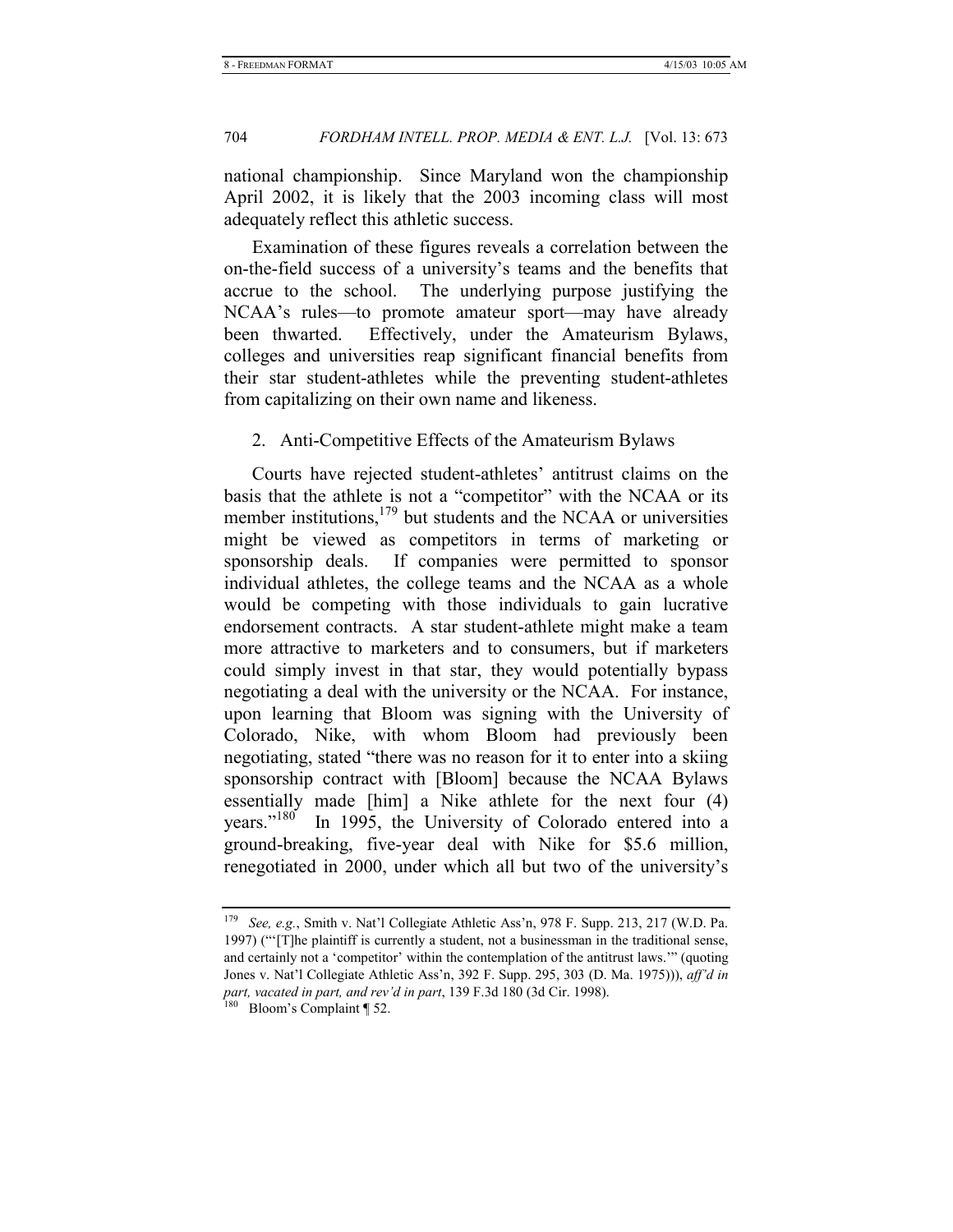seventeen athletic teams would be outfitted in Nike attire and equipment.<sup>181</sup> These contracts are not limited to the University of Colorado. Seven of the eight teams competing in the 2002 Bowl Championship Series had agreements with Nike.182 In the 2002 NCAA Basketball Tournament, forty-nine of the sixty-five competing schools were "Nike schools," including all four teams competing in the Final Four.<sup>183</sup>

If the NCAA's rules had not prevented Bloom from entering into a Nike (or similar) contract, then Bloom could compete with the University of Colorado or the NCAA for corporate sponsorship. The NCAA's rules are, therefore, anticompetitive by ensuring that universities do not have to compete with their own athletes for advertising and merchandising monies. Given that the NCAA has abandoned amateurism (as demonstrated by the University of Maryland) and that it has thwarted competition within the sports sponsorship and endorsement market, the only consequence is that the NCAA Bylaws have no legitimate purpose and have anticompetitive effects. Therefore, the rules are an unreasonable restraint of trade and should be invalidated for violating the Sherman Antitrust Act.<sup>184</sup> As such, the rules may be

<sup>181</sup> *See* Adam Thompson, *Clotheslined CU Figures to Take a Hit Even if the Big 12 School Renews Its Lucrative Nike Contract, Which Expires This Weekend*, DENVER POST, June 26, 2001, at D1.<br><sup>182</sup> *See id.* 

<sup>&</sup>lt;sup>183</sup> Mike Huguenin, *Now You Seed Them? No, You Don't*, ORLANDO SENTINEL TRIB., Mar. 30, 2002, at C2 (noting that most of the remaining teams had agreements with Adidas, Reebok, and And 1).

<sup>184</sup> *See* Michael P. Acain, *Revenue Sharing: A Simple Cure for the Exploitation of College Athletes*, 18 LOY. L.A. ENT. L.J. 307, 327 (1998).

<sup>[</sup>A] student-athlete may convince a court that Rule 15.2 is invalid by showing that it is not connected to the legitimate goals of the NCAA. Such a challenge would seek to establish that the NCAA has abandoned the goal of combining education with athletics . . . . Without a connection to legitimate goals, the NCAA's entire regulatory program fits a pattern of purely anti-competitive behavior, and should be invalidated as a violation of the Sherman Antitrust Act. Additionally, if a student-athlete can prove that the NCAA's rules are aimed at maximizing profits, and not at upholding traditional goals, an argument can be made that these restrictions should be treated and rejected as regulations within a purely commercial market.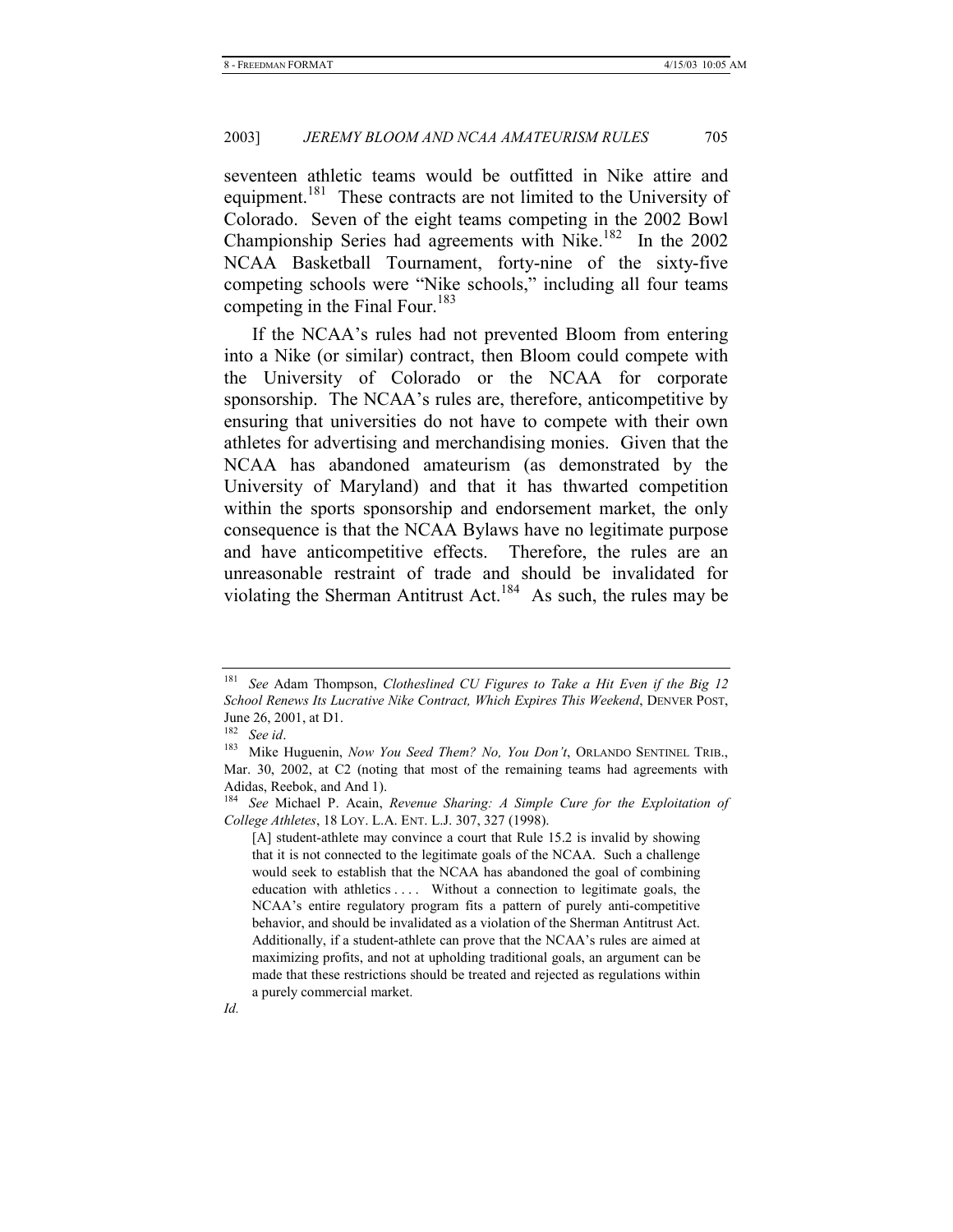deemed an unreasonable restraint of trade and should be invalidated for violating the Sherman Antitrust Act.

# V. MODIFICATIONS TO THE AMATEURISM BYLAWS

# *A. Amateurism Deregulation*

If the Amateurism Bylaws were invalidated, amateurism may survive, albeit under different circumstances. There have been a plethora of proposals suggested by outside media sources, as well as the NCAA itself, ranging from modifying the NCAA amateurism rules to abolishing them entirely. For instance, Tom Farrey, an ESPN.com writer, proposed providing players with outright payments through a form of revenue-sharing to allow the student-athlete to be compensated based on the earnings they provide for their individual schools.<sup>185</sup> Farrey notes, "Over a fouryear college athletic career, that means the average Syracuse player is theoretically 'underpaid' by more then \$1.8 million."<sup>186</sup> This is, however, too far-reaching a proposition. The goal of collegiate amateur sports should not be abandoned altogether. Paying athletes for their participation in their "collegiate" amateur sport, as opposed to another sport in which they compete professionally, might create more problems than it solves.

The NCAA itself has considered numerous proposals to modify its amateurism rules. The Amateurism Deregulation Proposals were adopted by the Division II schools, and were considered, but largely rejected by Division  $I^{187}$  These proposals take two forms: post-enrollment and pre-enrollment.<sup>188</sup> The pre-enrollment

<sup>185</sup> *See* Tom Farrey, *Play-for-Pay: Not Yet, but Soon?*, ESPN, *at* http://espn.go.com/ ncb/ncaatourney01/s/2001/0326/1162258.html (Mar. 28, 2001). <sup>186</sup> *Id.*

<sup>187</sup> *See* Adam Wodon, *D-II Passes Amateurism Deregulation; D-I Next?*, USCHO, *at* http://uscollegehockey.com/news/2001/01/09\_001551.php (Jan. 9, 2001); NCAA, *Division I Management Council*, *at* http://www1.ncaa.org/membership/governance/

division\_I/management\_council/index.html (last visited Apr. 1, 2003).<br><sup>188</sup> NCAA. *Postenrollment Amateurism Deregulation*  $Postenrollment$   $Amateurism$   $Deregulation$   $Proposals$ , at http://www12.ncaa.org/membership/governance/division\_I/docs/board\_of\_dirs/2001\_08 Board of Directors/07 Att B 2001 08 BOd Amateurism.htm (July 11, 2001) [hereinafter Post-enrollment Proposals]; NCAA, *Pre-Enrollment Amateurism*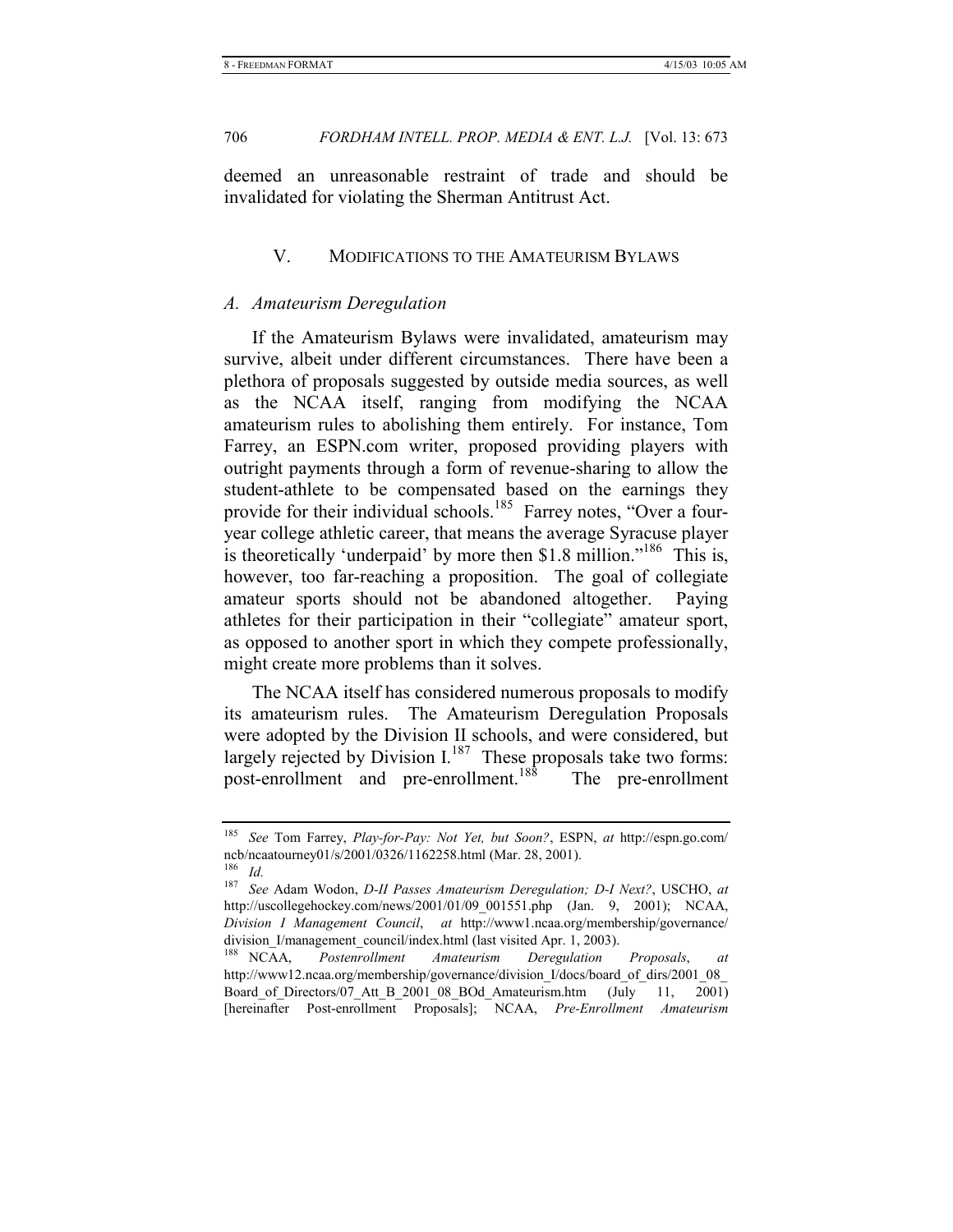proposals are inapplicable to Bloom's case because, while he engaged in professional athletics prior to competing as a collegiate athlete, the debate centers around his ongoing marketing activities while he is enrolled in the University of Colorado. Postenrollment proposals include allowing the NCAA to pay insurance premiums on behalf of student-athletes who qualify for disability insurance; for student-athletes to obtain a loan for up to \$20,000 during their five-year eligibility period based on future earnings; and a fee-for-lesson provision, allowing student-athletes to accept up to \$2,000 in compensation for teaching their athletic skills to others.189

These proposals, even if they had been enacted, would not have enabled Bloom to reasonably continue his skiing career. His concern is not based on disability insurance; he needs funding to support his elite skiing. Likewise, the fee-for-lesson provision is of minimal assistance, because even if Bloom earned up to the \$2,000 cap, this would do little to dent the debt he would incur participating in elite ski competition.<sup>190</sup> Lastly, the loan based on future earnings does not allow Bloom to earn all of the money necessary for him to continue competing. Even if this limitation was raised, however, it would be of little assistance to Bloom based on the structure of elite skiing. He needs endorsement money to cover his skiing costs. This is, and will be, the case for as long as he competes in the sport. A loan against future earnings would not rectify Bloom's situation because those endorsements will be needed to pay for that current year's skiing. Perhaps no general proposals could alleviate his predicament, but in light of the perpetual problems the Amateurism Rules create, the NCAA should be vigilant to accommodate these student-athletes whose talents separate them from the "average" athlete.

As this Note demonstrates, the current system results in several injustices to student-athletes. Modifications to the current bylaws could be made that would protect the most talented student-athletes

*Deregulation Proposals*, *at* http://www12.ncaa.org/membership/governance/division\_I/ docs/board\_of\_dirs/2001\_08\_Board\_of\_Directors/07\_Att\_A\_200108\_BOD\_Amateurism .htm (July 11, 2001) [hereinafter Pre-enrollment Proposals].<br><sup>189</sup> Post-enrollment Proposals, *supra* note 188.

<sup>&</sup>lt;sup>190</sup> See King, *supra* note 45 and accompanying text.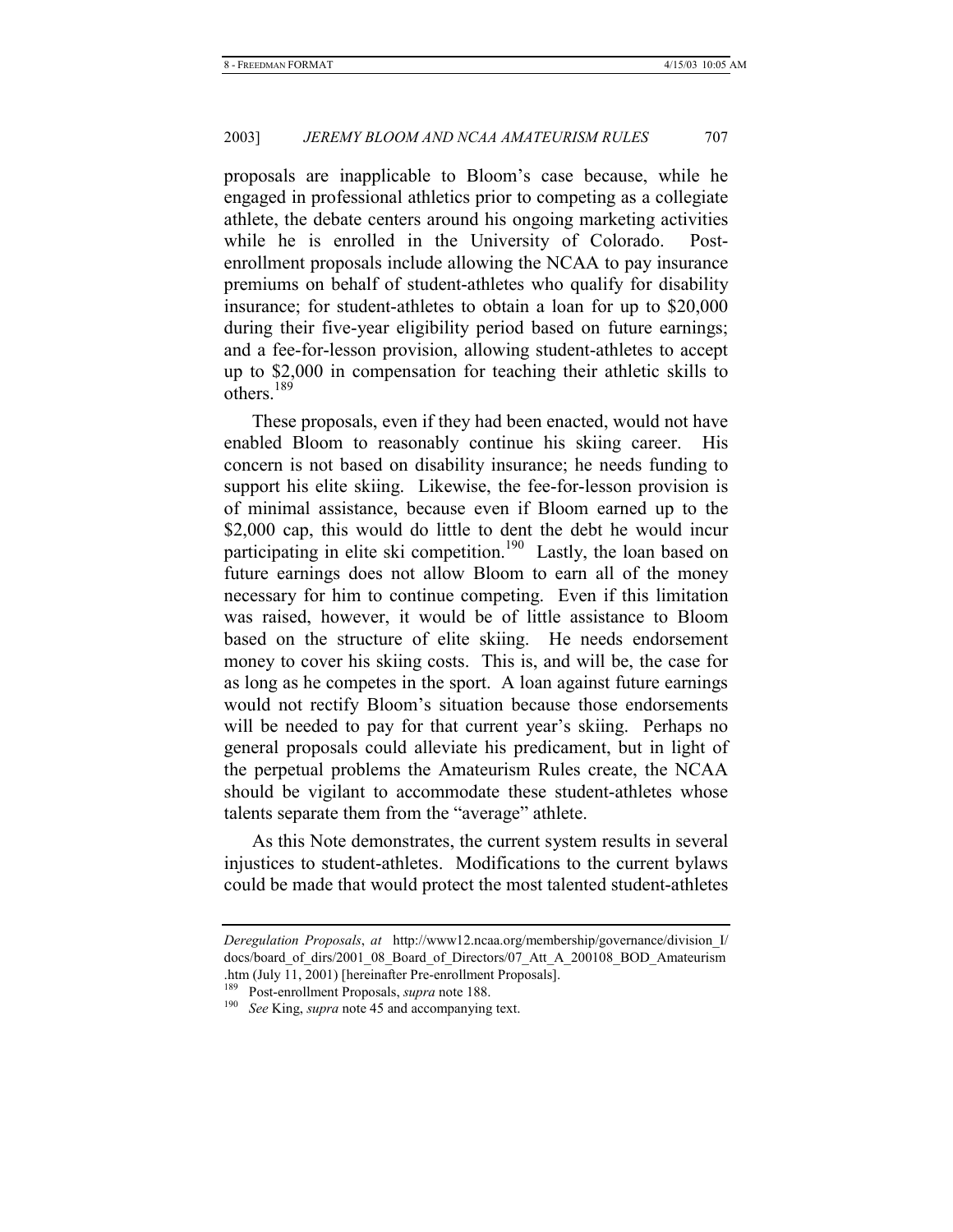from being exploited by their own colleges or universities while preserving amateurism. Accommodations could be made that would be fairer to the athlete and would not result in unjust enrichment of the school.

# *A. Proposed Solutions*

It has been suggested that the NCAA establish a trust fund system similar to that instituted by the United States Olympic Committee (USOC).<sup>191</sup> USOC regulations permit athletes to retain their amateur status, while still allowing the athlete to receive monetary compensation granted by the committee.<sup>192</sup> The program allows such funds to be collected into a trust fund, from which the athlete may withdraw to cover her sport-related expenses.<sup>193</sup> The remainder may be withdrawn once she has completed her amateur career.<sup>194</sup> Such a system would alleviate some of the amateurism rules' inherent unfairness. In Bloom's situation, the money could be deposited into a trust fund to support his ski endeavors. Meanwhile, such a system would ensure that other athletes could not simply profit. To ensure that student-athletes are not abusing this system, each student's trust account should be supervised by an NCAA-appointed (and student-athlete-approved) trustee. The trustee could withdraw the money for activities determined to be "appropriate." This determination could be made at the outset, when the trust account is first established, and would be the result of a negotiation between the NCAA and the individual studentathlete or the student's university. Whether a student-athlete's usage of his or her funds is appropriate should be a case-by-case determination, accounting for the specific circumstances unique to each individual student-athlete. The standards set forth in this negotiation should be put into writing and a dispute resolution process should also be agreed upon to ensure a fair process for the

<sup>191</sup> *See* Belo, *supra* note 125, at 154. 192 *See id.*; Christine Brennan, *No Small Change for USOC; Budget Burgeons, Attitude Shifts, but Pennies Can Pinch Athletes; No Small Change for Olympics, yet Pennies Can Pinch Athletes*, WASH. POST, May 12, 1996, at D01 (describing Operation Gold, "which pays athletes for medals won at the Olympics and world championships, a reward system instituted for the first time in 1980, and beefed up considerably in 1989").

<sup>193</sup> *See* Belo, *supra* note 125, at 154. 194 *See id.*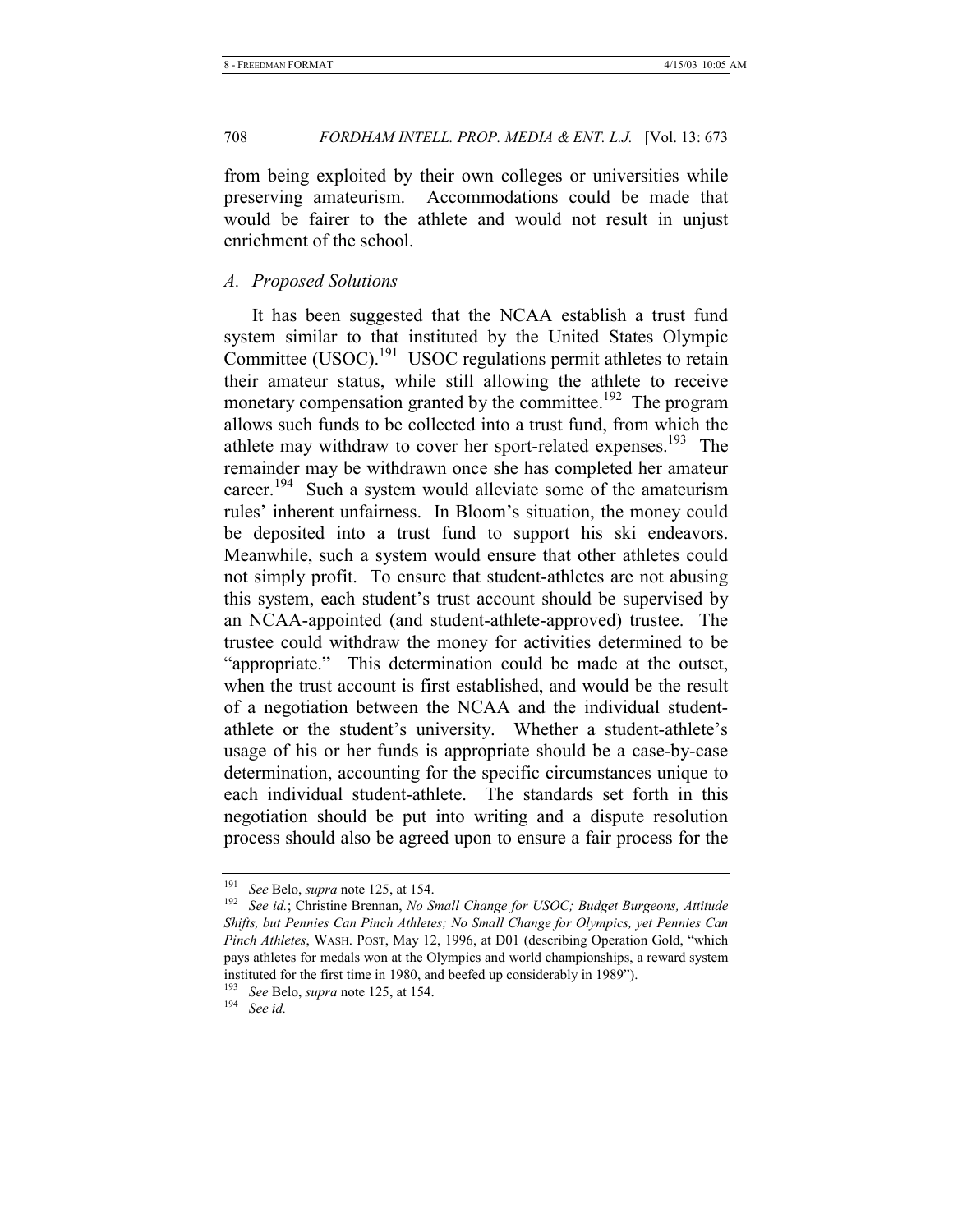determination of expenditures that may or may not have been foreseeable at the time the account was created.

Another solution for athletes whose secondary "professional" sport is regulated by the USOC and/or the relevant national governing body (NGB), would be to adopt an exception similar to that carved out by the NCAA in its Olympic Gold Grant program.195 Specifically, the NCAA allows former Olympians to retain their collegiate amateur status while receiving funds administered by the USOC.<sup>196</sup> Under the Olympic Gold Grant program, "a student-athlete remains an 'amateur' completely eligible to play college sports after being directly paid \$25,000 in cash in exchange for each Olympic gold-medal winning performance. The Operation Gold program also permits sizable cash payments to 'amateurs' for silver and bronze medal performances."<sup>197</sup> There is no logical justification for why an athlete may be permitted to receive money as a reward for their Olympic performance, yet not be able to receive the necessary funding to compete and train in Olympic and elite-caliber competition. A fair compromise may be to have the endorsement money flow through the USOC and/or the relevant NGB (e.g., U.S. Skiing), as an agent for the athlete. The money could then be paid by the USOC to cover training and equipment costs. In a sense, this would assign the USOC a trustee-like position, protecting the money on behalf of the athlete, while ensuring that the money is being allocated for "appropriate" expenditures.

The NCAA's aforementioned proposal to grant student-athletes a loan based upon their future earnings, $198$  while not alleviating Bloom's financial burdens, might be effectively modified to provide a reasonable solution to Bloom's problem. First, the limit of the loan should be individualized to the particular studentathlete, and not be based upon an arbitrary number.<sup>199</sup> After an examination of the surrounding circumstances, including the student's needs and intended use of the money, a limit could be

<sup>&</sup>lt;sup>195</sup> See supra note 192 and accompanying text.<br><sup>196</sup> See NCAA, *supra* note 27, art. 12.1.1.1.4.3.2, at 71.<br><sup>197</sup> Bloom's Complaint ¶ 32.<br><sup>198</sup> See Post-enrollment Proposal, *supra* note 188.<br><sup>199</sup> See id. The post-enrol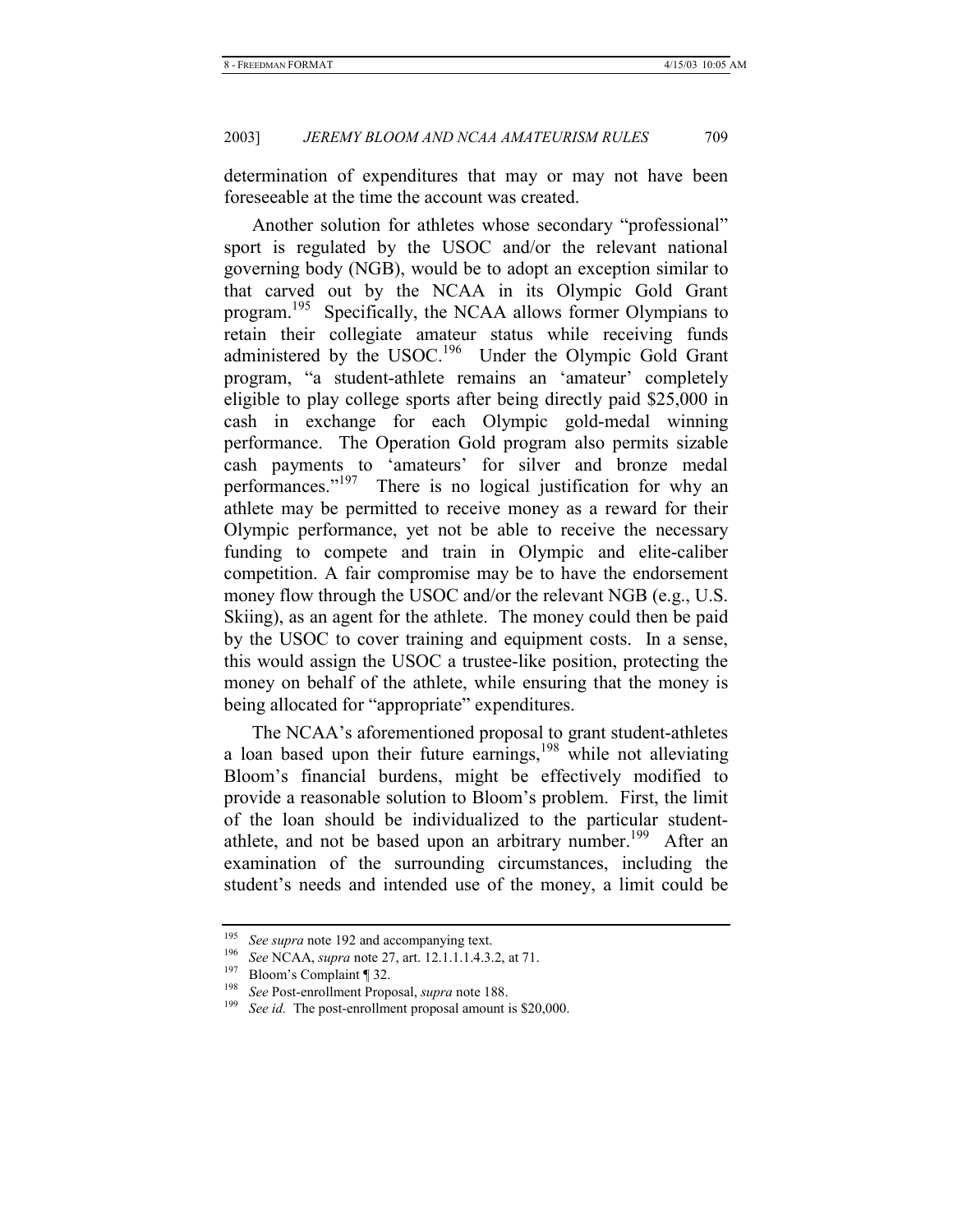agreed upon by the NCAA, the pertinent member-institution, and the student-athlete. Again, it is imperative that this be a case-bycase determination rather than a per se rule. Problems arise in the current regime because of the amateurism rules' rigidity and their inflexibility towards those student-athletes that do not fit neatly into the box of standard, average collegiate athletes.

Second, a necessary modification to the current proposal would alter the loan's dependency on future earnings.<sup>200</sup> For reasons previously described, a loan on future earnings may not be a reasonable solution for athletes such as Bloom. A better solution would be to allow student-athletes to receive traditional loans that would cover the necessary costs and expenditures, i.e., those costs that the endorsements would have previously paid. The studentathlete could then repay these loans on an installment basis and be liable as a traditional creditor would be. The best case scenario would be for the NCAA to grant these loans upon a demonstration of need and possibly a demonstration that this money was available from other venues that the NCAA's rules have denied the studentathlete. This would enable the NCAA to regulate who is receiving the loans and how the monies are being used, and it would also allow the students to receive the loan at a more desirable interest rate than a college student would likely otherwise be able to obtain. The amount of money loaned should be based upon the studentathlete's need in proportion to the forfeited opportunities, and not a literal evaluation of future earnings.

# **CONCLUSION**

The NCAA's rules prohibiting Jeremy Bloom from retaining the ski-related endorsements necessary to continue in elite competition should be invalidated under numerous legal theories. Even if the rules themselves could be saved by virtue of the fact that they support the NCAA's stated purpose of furthering amateurism, an exception should be made in Bloom's case. The opportunities presented to Bloom had nothing to do with his collegiate football career and arrangements could have been made

<sup>200</sup> *See id.*